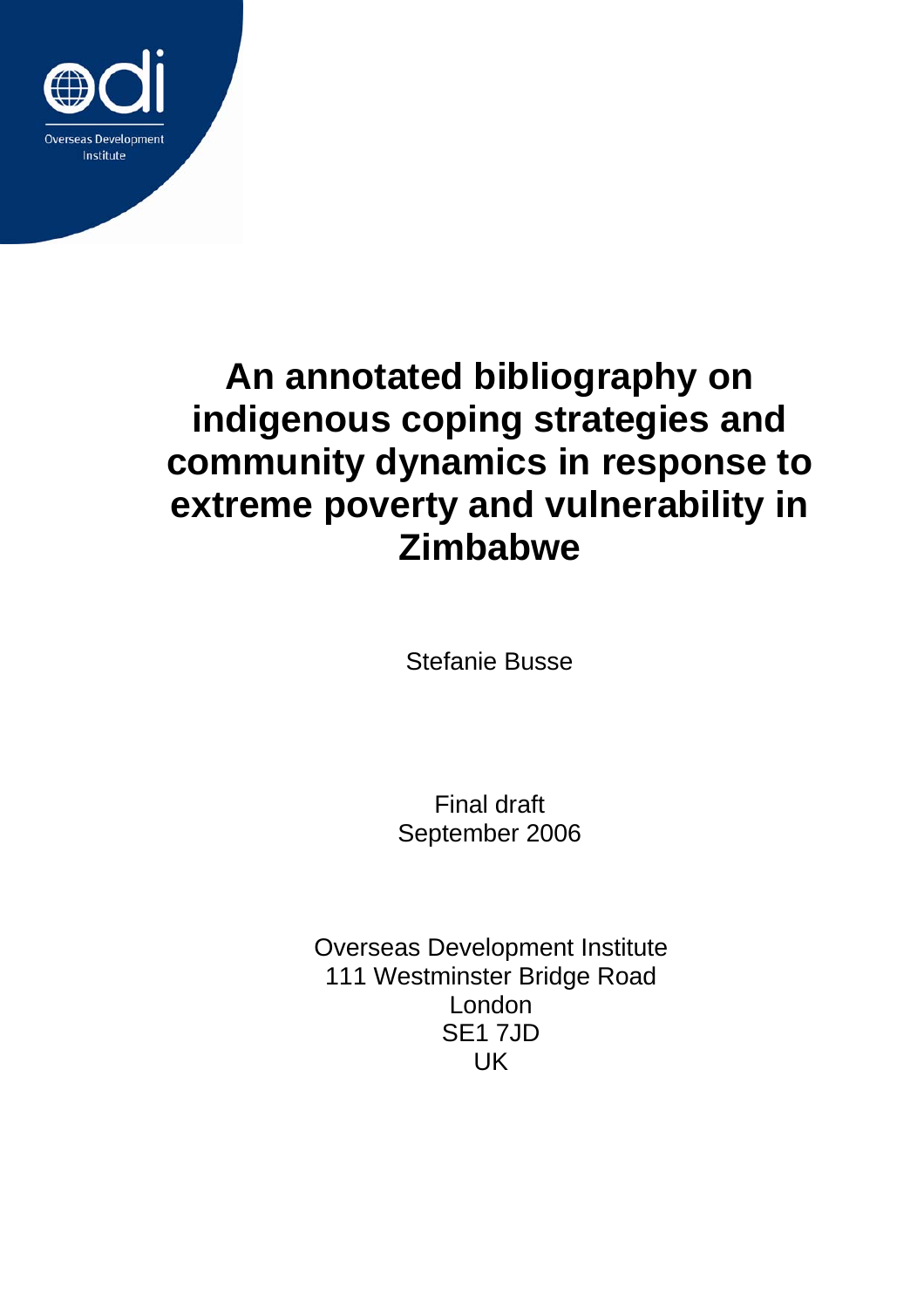# **Acknowledgements**

This annotated bibliography has been produced by Stefanie Busse under the Overseas Development Institute's internship programme. It is a contribution to the work being undertaken by Kate Bird (Poverty and Public Policy Group, Overseas Development Programme) on poverty, community dynamics and coping strategies in Zimbabwe.

Any comments or suggestions should be directed to Stefanie Busse at stefanie\_busse@yahoo.com or Kate Bird at k.bird@odi.org.uk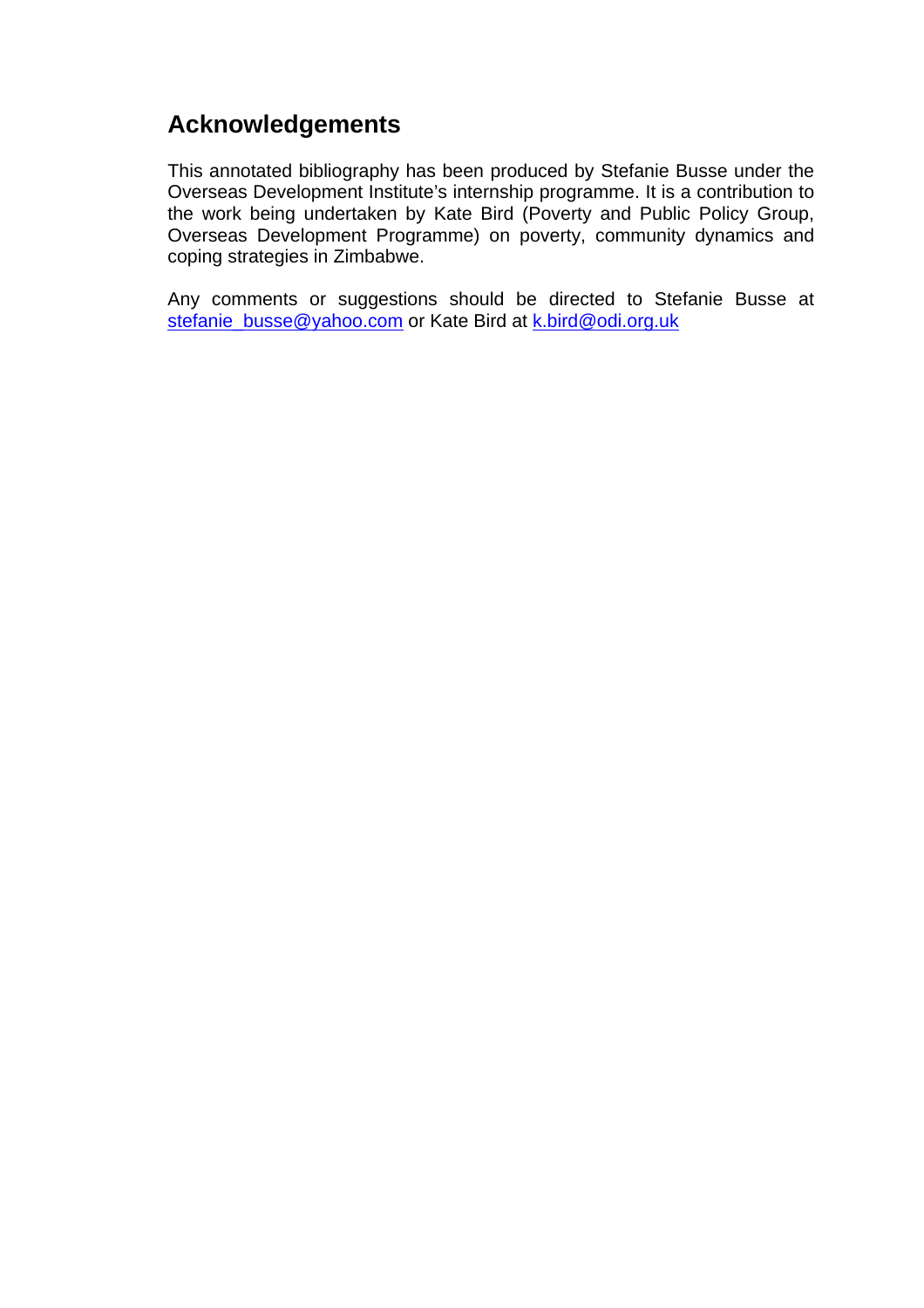# **Contents**

# **Introduction**

|                               | 1. Poverty, vulnerability and coping strategies                                                                                                                                                                                                                               | 4  |
|-------------------------------|-------------------------------------------------------------------------------------------------------------------------------------------------------------------------------------------------------------------------------------------------------------------------------|----|
|                               | 2. Governance and its impact on poverty in Zimbabwe                                                                                                                                                                                                                           | 6  |
|                               | 3. Poverty and vulnerability in Zimbabwe                                                                                                                                                                                                                                      | 8  |
|                               | 4. Households and coping strategies                                                                                                                                                                                                                                           | 9  |
|                               | 5. Community dynamics and social support networks in Zimbabwe                                                                                                                                                                                                                 | 11 |
| <b>Annotated bibliography</b> |                                                                                                                                                                                                                                                                               |    |
|                               | 1. Drivers of poverty and avenues for escape                                                                                                                                                                                                                                  | 14 |
|                               | 2. Vulnerability and coping strategies in developing countries<br>2.1. Vulnerability and coping in countries with poor governance<br>or/and experiencing profound economic decline<br>2.2. Vulnerability and coping in Zimbabwe<br>2.3. The role of migration and remittances | 24 |
|                               | 3. Community dynamics and the<br>role of informal support networks in Zimbabwe<br>3.1. Community dynamics and informal support networks<br>Social exclusion<br>3.2.                                                                                                           | 36 |
| 4.                            | Governance and its impact on poverty, vulnerability and coping                                                                                                                                                                                                                | 41 |
|                               | 5. The Protracted Relief Programme                                                                                                                                                                                                                                            | 46 |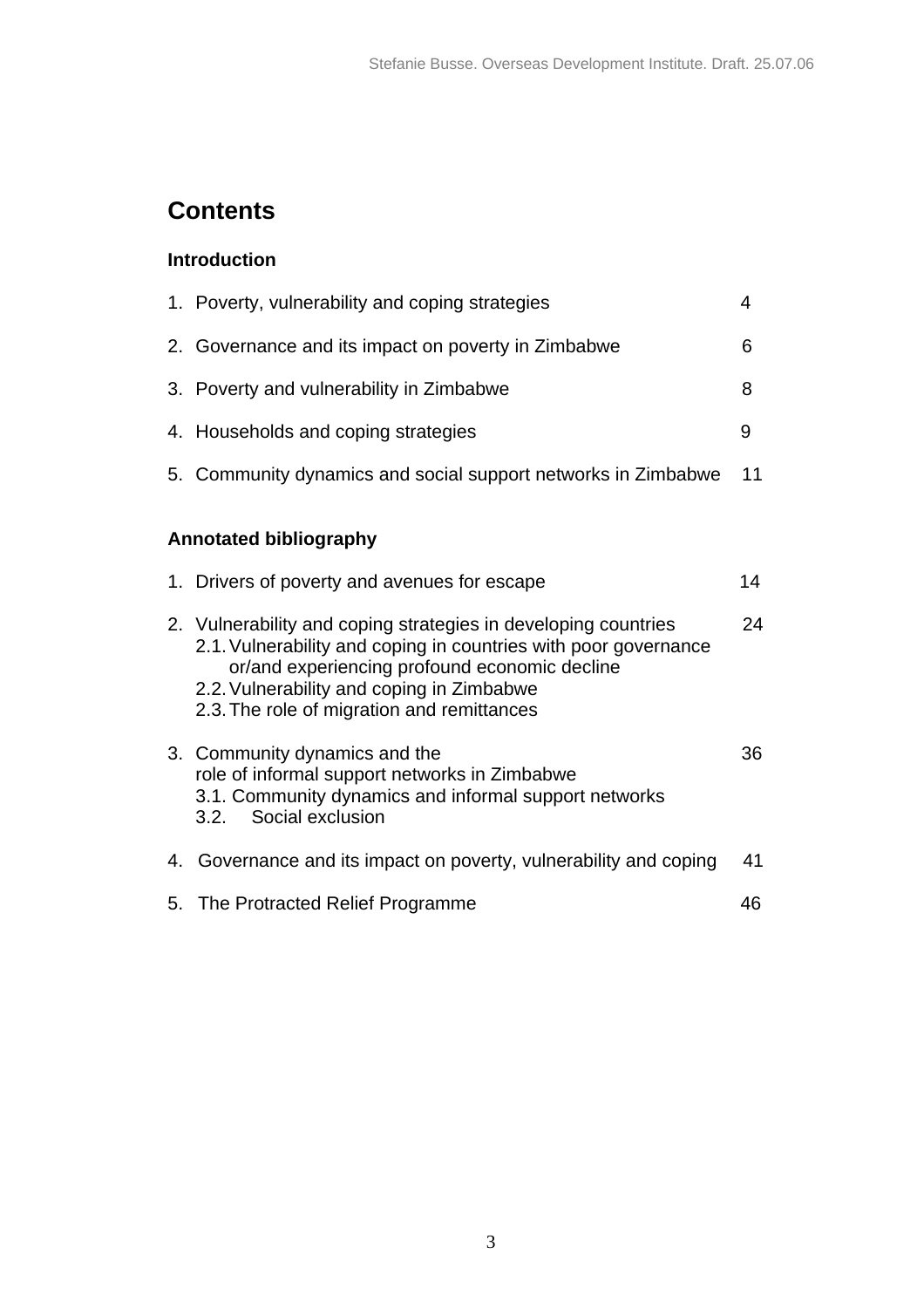## **1. Poverty, vulnerability and coping strategies**

#### *Drivers of poverty and vulnerability*

The current literature on poverty has been increasingly focusing on factors that drive people into poverty and maintain them in the poverty trap. The nature of poverty dynamics, i.e. the knowledge of the factors associated with the movement in and out of poverty is crucial for an effective targeting of interventions (Baulch, McCulloch 1998).

Hulme and Shepherd (2003) disaggregate the poor into chronic and transient poor to distinguish between those, who are trapped into long-term poverty and those who experience short-term poverty with the prospect to improve their condition.

The Chronic Poverty Report (2004) discusses causes of poverty in terms of maintainers and drivers of poverty. The socio-economic environment in terms of factors such as bad governance, economic growth, geography, capability deprivation and social exclusion act as barriers that prevent the chronically poor from accumulating or accessing assets and pursuing opportunities, which are necessary to escape poverty.

Dependency ratios, household size and geographic variables are generally regarded as important correlates of poverty (Baulch and McCulloch, 1998). Capability deprivation, translating into low levels of human, social and political capital is also a maintainer that traps people in long-term poverty (Bird, Shinyekwa 2003).

However, not all chronically poor people are born into long-term deprivation; vulnerable non-poor and transient poor can be driven into long-term poverty after a shock or a series of shocks from which they are unable to recover. The most common shocks are related to illness and death, natural disasters, violence, state failure and economic collapse (Chronic Poverty Report). The ability to respond to these shocks is determined by the degree of vulnerability of a household. According to Ireland et al (2004, p.29) "livelihoods are vulnerable, when they are unable to cope with and to respond to exposure to risks, stresses and shocks". Although poverty and vulnerability are not synonymous, they are interlinked: Poverty makes people more vulnerable to shocks and their vulnerability to such shocks exacerbates their poverty and therefore their vulnerability to future shocks (Damas and Rayhan 2004). Riskrelated vulnerability, i.e. the risk to face a shock and the inability to cope with it, is thus a major driver of poverty (Dercon 2005).

Dercon distinguishes between a general definition of vulnerability in terms of weakness or defencelessness and risk-related vulnerability. Whereas the former definition refers to a general inability to take advantage of profitable opportunities, the latter refers to the "likelihood that a shock will result in a decline of well-being" (World Development Report 200/2001, p. 139, in Dercon). Rural, resource poor households in Africa face a number of shocks and risks, including climate and health risks and insecure land access (Reid,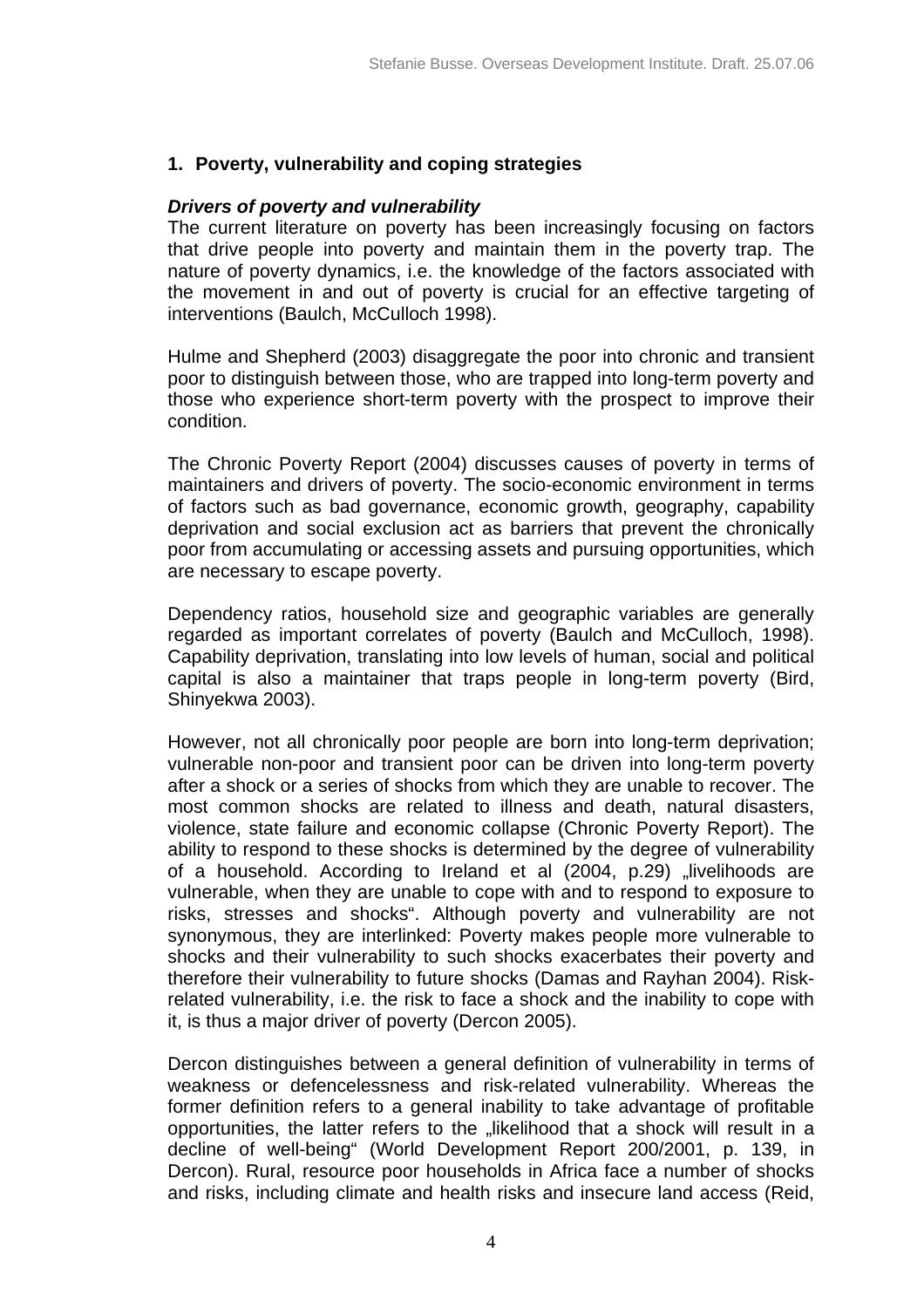Vogel 2006). The nature of the shock is important in order to understand the possibilities available to deal with its consequences. Whereas idiosyncratic shocks, like health shocks, can be insured to a certain degree within a community, common shocks, like drought, affect everyone and thus the risk can not be shared (Dercon 2004).

Responses to shocks and the ability to cope with vulnerability depend to a high degree on the level of available assets. The possession of liquid assets is particularly important to avoid falling into poverty (Hulme 2003). For the poorest, who lack physical or capital assets, human capital is often the most valuable asset and particularly health shocks can trap households in long-term poverty (Lawson 2004, Barrett 2004, Kristjanson et al 2004).

#### *Coping mechanisms and exit strategies*

In order to protect themselves against shocks and risks poor households develop different coping strategies. The literature distinguishes between riskmanagement (income-smoothing) and risk coping strategies (consumptionsmoothing). The former attempts to reduce ex-ante risk impacts, e.g. through income diversification. Risk coping strategies deal with the consequences (expost) of risk. (Dercon 2004). Research into coping strategies in times of foodshortage shows that coping strategies are adopted in a predictable sequence, whereby coping strategies with small long-run costs are adapted first and strategies with higher long-run costs that are difficult to reverse being adapted last. Finally, survival strategies are adopted last and reflect a failure to cope. Devereux (1999) provides a categorisation of different coping strategies. Faced with an income or food shock, households may either protect their food consumption by purchasing or receiving food from other sources or they may modify their food consumption by reducing/modifying food consumption or reduce the number of consumers. In times of crisis people are forced to trade short-term consumption needs against longer-term economic viability.

In some cases, coping and survival strategies can assist the poor to escape from poverty. Diversification of income sources was found to be the most successful exit strategy (Kristjanson et al 2004, Krishna 2003, Mango et al. 2004, Sen 2003). Examples of diversification strategies are agricultural intensification or diversification, such as livestock farming, cash-crop production or paid employment. Higher levels of education also increase the probability of exit (Baulch, McCulloch 1998). However, access to assets and information is critically important to successfully pursue diversification strategies (Mosley 2006 et al., Krishna 2003). Mosley et al. (2006) identify a number of policies that can assist the rural poor to escape from poverty: Risk returning policies, like public investment or micro-insurance policies can overcome risk aversion that prevent the poor from engaging in more profitable, yet more risky activities. Barrier removing policies help to dismantle mechanisms, which result in low levels of return on investments for the poor. Finally, demand driven policies increase the demand for labour. As mentioned above, interventions need to differentiate between the transient and the chronic poor. Safety nets can prevent the transient poor from falling into chronic poverty in the wake of adverse shocks. Another set of policies, referred to as cargo net policies (Barrett 2005) aim to facilitate exit from chronic poverty by building up productive assets of the poor. However, these policies require a strong state and political commitment. As the following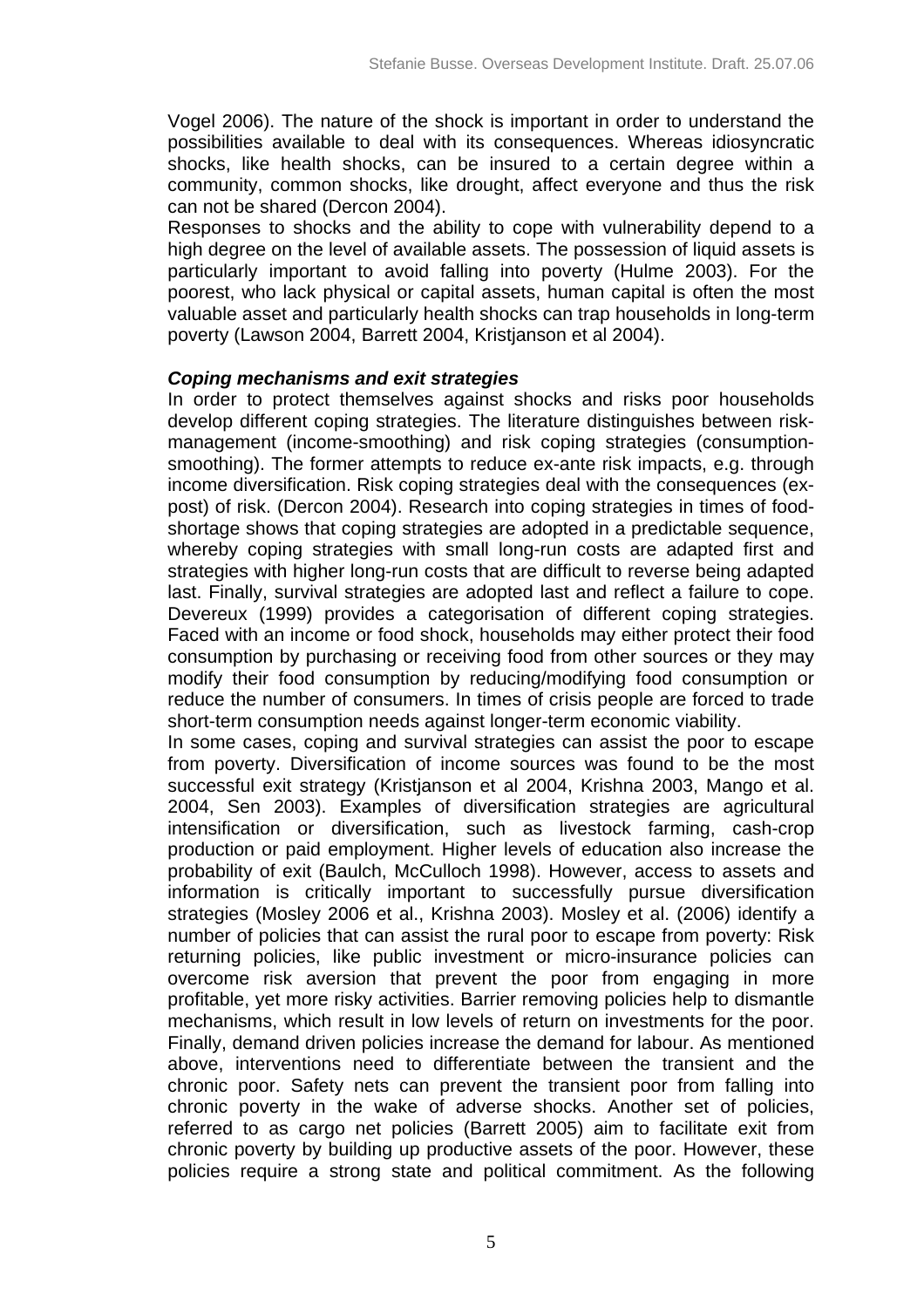section will show, poor state performance not only hinders the poor from escaping poverty, but is itself a driver of poverty.

# **2. Governance and its impact on poverty in Zimbabwe**

There have been many attempts to explain how a once relatively prosperous country like Zimbabwe has experienced such a profound decline. The adverse climate conditions and the persistence of HIV/AIDS can only partly explain the high levels of poverty and vulnerability. Many analysts agree that bad governance and the weakening of the rule of law is one major cause of Zimbabwe's current economic decline, resulting in much increased levels of poverty and vulnerability (Richardson 2005, Hawkins 2006). Hasler (2004) even argues that the main driver of chronic poverty in Southern Africa is poor governance and poor management. The Zimbabwean government contributed to increased vulnerability by not only failing to build people's resistance to shocks and their ability to cope, but also by implementing policies that undermined livelihoods (Lambrechts, Barry 2003, Power 2005).

# *Land reform and agricultural policies*

The fast track land reform programme, initiated in 2000, undoubtedly contributed to the rapid deterioration of Zimbabwe's social and economic situation. The conversion of commercial farms into communal farms under this programme had several effects. Resettlement created new vulnerable groups who lacked access to essential services and were often chronically foodinsecure (Mbeza-Chimedza et al 2001). The implementation of land reform also resulted in a significant displacement of farmworkers. The loss of jobs, shelter and access to social services exposed most of these former farm workers to chronic poverty (Sachikonye 2003).

Most importantly, the seizing of commercial farms led to massive production disruptions. These were further exacerbated by adverse climate conditions and led to a sharp decline in grain production. As a result, Zimbabwe shifted from a net food exporting to a net food importing country. The following foodshortage was further compounded by government policies, such as the introduction of price controls for basic goods, particularly maize and wheat, and the implementation of a command agriculture in 2005 (Solidary Peace Trust 2006). Under this scheme, producers obtained inputs from the Grain Marketing Board (GMB) and were forced to sell most of their produce to the Board. Furthermore, prices paid to the farmers were well below market prices and rocketing costs for inputs, due to inflation, meant that producers were making a severe loss. In this context, farmers were forced to cultivate less or to switch production to crops that are not subject to price controls. Grain production has been declining even further (Power 2003, Human Rights Watch 2003).

In an effort to counter the resulting food shortage the government is increasingly relying on the army to control not only food distribution but also production through the GMB. Farmers are being obliged to cultivate food grain and sell it to the GMB. The amount allowed for own consumption is often insufficient to feed a household and as a result, in many cases producers are forced to buy additional grain from the GMB. Cases of denial of the right to purchase maize to those who are considered to be in opposition of the ruling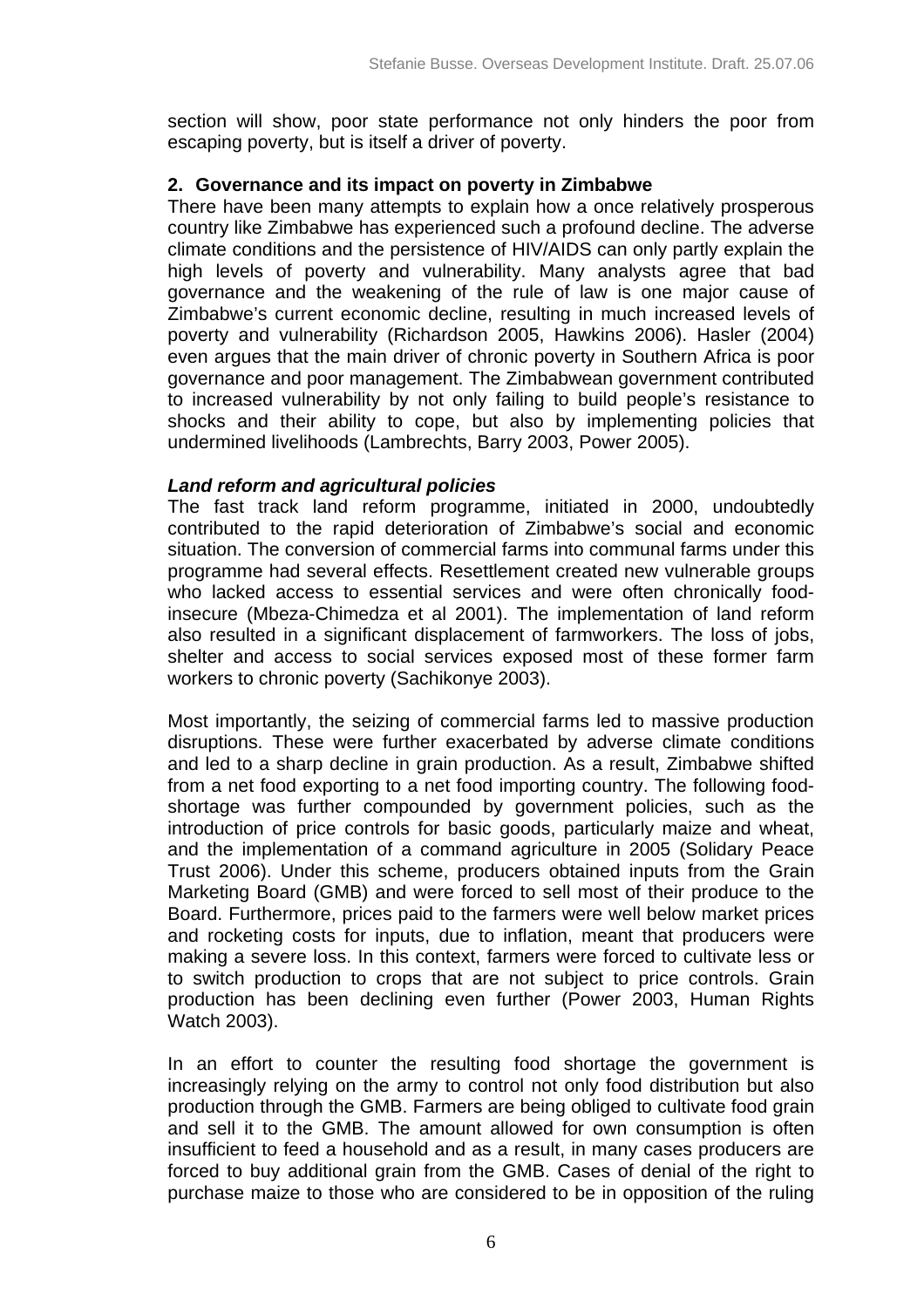party are well documented. Another outcome of the militarization of the agriculture is the systematic destruction of marketing gardens and cash crop by the army (Solidary Peace Trust 2006, Human Rights Watch 2003).

In 2004 more than half of Zimbabwe's population was considered foodinsecure. Despite an increased availability of maize in the last two years, poor in-country maize distribution, due to transport problems, fuel shortage and mismanagement, significantly reduced the potential benefit of this food for poor and food insecure households (FEWS NET 2006).

Land reform also had a knock-on effect on the national economy. Land seizures led to a steep decline in export revenues from cash crop as well as the loss of foreign investment, with the subsequent loss of foreign currency revenues. The shortage in foreign currency severely affected industrial production, which is import dependant, and hundreds of companies closed down, fuelling high unemployment (Richardson 2005).

### *Unemployment, inflation and HIV/AIDS*

This situation was further compounded by the operation Restore Order, targeting illegal houses, vending sites and other informal business premises. The operation resulted in the loss of livelihoods for those that previously worked in the informal sector. It is estimated that some 650,000-700,000 people were directly affected through the loss of shelter and/or livelihoods (Tibaijuka 2005). After destroying homes in the cities and moving people into transit camps, the government assigned people to rural areas on the basis of their identity numbers. The relocations from cities to villages have affected thousands throughout Zimbabwe and the displaced place an additional burden on the rural community to which they used to provide financial support (BBC 2006).

In order to cover the huge budget deficit and to repay its debts, the government started to print money, resulting in a hyperinflation that has passed 1000% in 2006 (Hawkins 2006). In early May 2006, Zimbabwe's government printed approximately 60 trillion Zimbabwean dollars in order to finance the recent 300% increase in salaries for soldiers and policemen and 200% for other civil servants.

In the context of poor governance, HIV/AIDS reinforces a vicious spiral that is further threatening to destabilise the country by eroding the countries already weak economy and governance institutions (Price-Smith, Daly 2004).

The government has declared HIV/AIDS a national emergency and established a National Aids Council that is currently implementing AIDS interventions. However, according to Human Rights Watch (2006) three thousand people die each week due to governmental policies that create formidable obstacles to accessing life-saving treatment, such as high user fees and other access barriers. There have also been allegations of politicisation of the drug delivery and a high level of corruption among the service providers (Price-Smith, Daly 2004). Despite a decline in the prevalence of HIV/AIDS in the last years, the epidemic remains a serious crisis.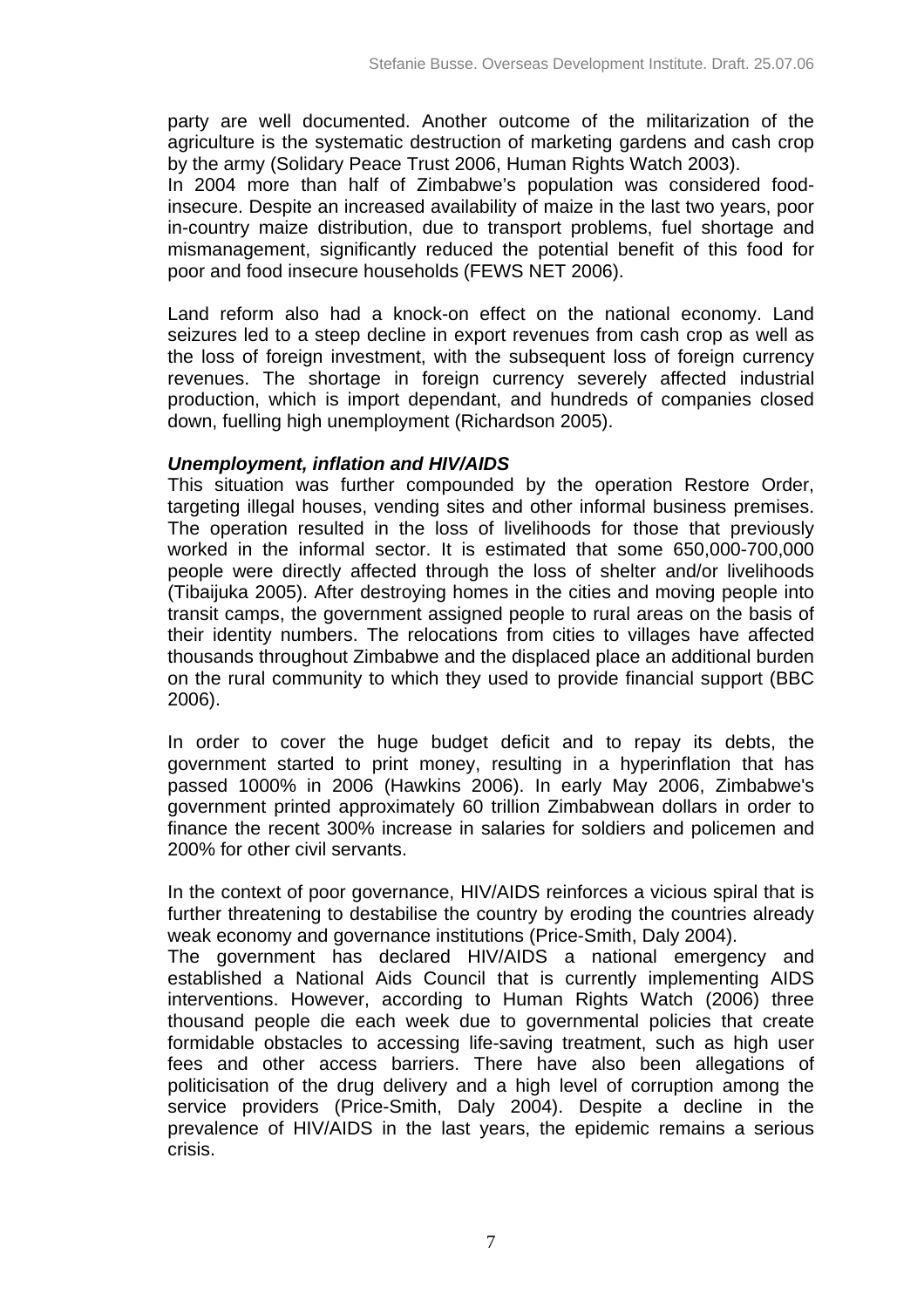# **3. Poverty and vulnerability in Zimbabwe**

The ability of household to respond to risks and shocks can be substantially weakened by multiple or successive shocks. In Zimbabwe, households face a combination of different shocks: Common shocks, such as bad governance, economic decline, characterised by a hyperinflation and high unemployment, institutional collapse and successive droughts as well as idiosyncratic shocks, namely the impact of HIV/AIDS (Mazeba-Chimedza et al. 2002). All these factors have led to a steady depletion of households assets and there are growing numbers of vulnerable people.

The economic decline in Zimbabwe means that the poor face shrinking incomes and spiralling costs of living. Hyperinflation combined with unemployment has been a major driver of poverty, particularly in urban Zimbabwe (Mosley et al 2006). Households are increasingly unable to afford basic necessities such as education and health. The inability to afford school fees and material has led to an increased number of school drop-outs. Access to health services is often made impossible due to high cost of transport and drugs (Mbeza-Chimedza et al 2002). Successive droughts, rocketing input and transaction costs combined with the inability of the formal institutional network to deliver services undermine the capacity to manage food security (Ireland et al. 2004). The introduction of the command agriculture further increases vulnerability through dependency on the state as the only source of food (Solidary Peace Trust 2006).

HIV/AIDS is having a devastating effect on livelihoods. Life expectancy, at 52 years in 1952, is expected to fall to 27 years by the year 2010 and "almost everyone is infected or affected by HIV/AIDS"(Mbeza-Chimedza et al 2002, p.4).

The disease is affecting production and earnings at household level, leading to a reduction in income, job loss, decreased productivity and labour substitution, by removing children from school to earn money. Affected households not only face income reductions but simultaneously high medical expenses and the need to meet increasingly costly funeral expenses. The spread of the disease has dramatically increased the numbers of orphans, dependents and child-headed households and threatens to overburden traditional safety nets (Ireland et al. 2004, Mazeba-Chimedza et al. 2002). All these factors are combining to undermine communities' capacity to cope with natural shocks such as drought and floods (ibid).

A report by the Consolidated Appeals Process (CAP) for Zimbabwe projects that the humanitarian situation is likely to continue to deteriorate in 2006, particularly due to the steady decline of the economy, which will have an adverse effect on already vulnerable populations (CAP 2006).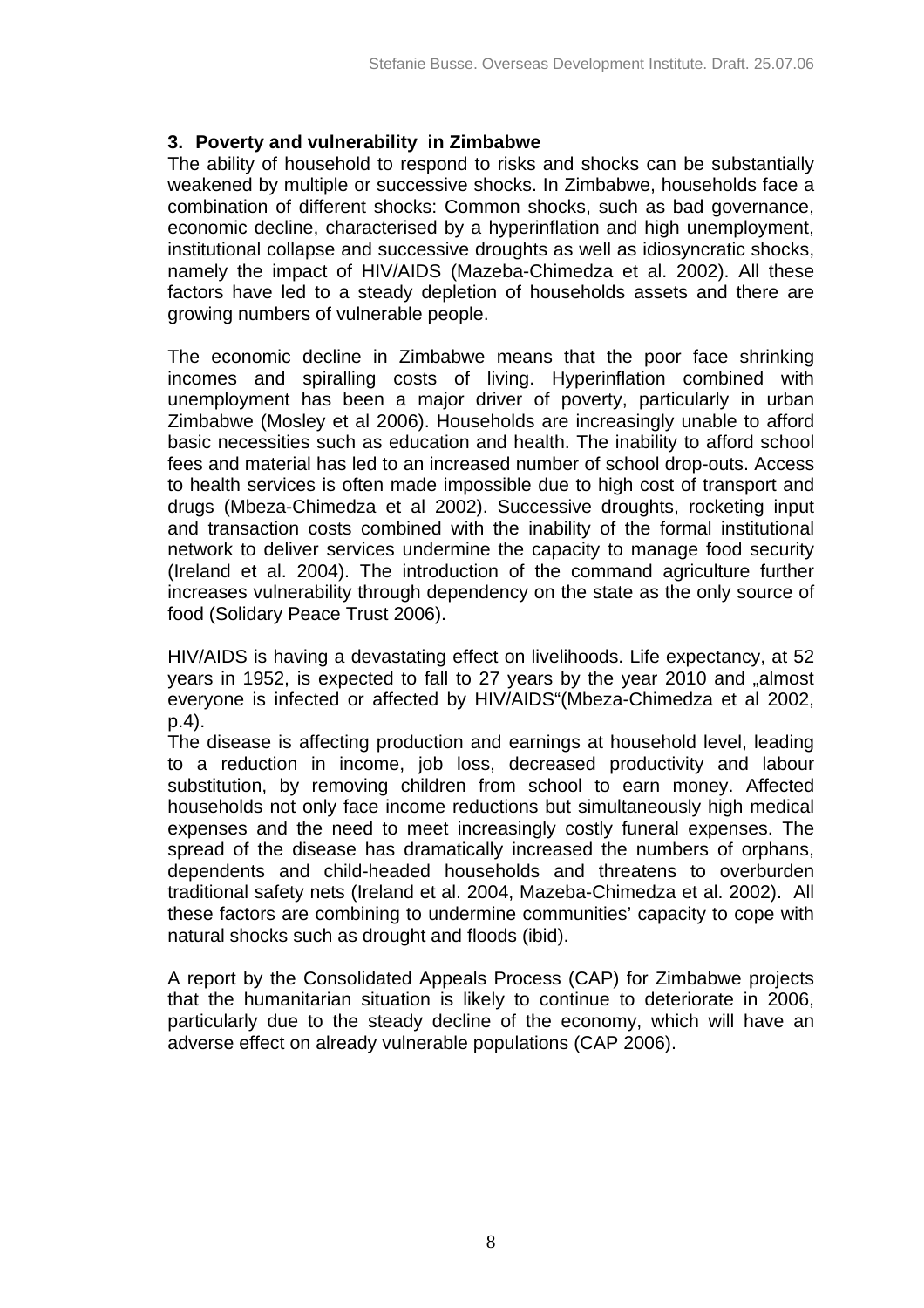# **4. Households and coping strategies**

The inability to buffer economic shocks leads households to draw down liquidity or assets. Savings have been adversely affected following droughts and economic decline. Ersado et al. (2001) show that the post drought and macroeconomic trend in Zimbabwe has been to use all sources of income for current consumption, whereas pre-drought households saved the majority of the transient income as a cushion against future shocks.

Asset holdings have been equally affected and in many cases, the succession of shocks has led to a complete depletion of assets (Ireland et al. 2004). Studies in Zimbabwe have shown that the 94/95 shock was associated with an increase in sales in livestock (Kinsey 1999, Hoddinot 2004). Whereas in non-drought years livestock was mostly sold to purchase agricultural inputs or pay school fees, in times of drought sales were used to buy food.

Apart from these generalised findings, households were found to respond in different ways, depending on the level of asset holdings. Evidence shows that the poorest households who have no surplus livestock choose to smooth consumption rather than selling their livestock, even though that means suffering hunger in the short term or they prefer to sell basic household goods (Hoddinot 2004, Mazeba-Chimedza et al 2000). Households also switched their expenditure from non-staple foods, non-food items and services to the purchase of maize (Save the Children 2002).

Consumption smoothing strategies are generally on the increase as incomegenerating strategies are increasingly coming under strain.

# *Income-generating strategies*

With unemployment rates of 80% in the formal sector, more and more people in urban areas are engaged in informal activities, ranging from petty trade, to car-washing, domestic work, gardening to vending. House-owners use their houses to generate income from renting out rooms or for home based economic activities (Schlyter 2001). Yet, in most cases, people working in the informal sector do not make enough money to meet the ever-increasing costs of life. Informal traders also suffer frequent harassment and arrests from enforcement agents (Mombeshora 2004). Furthermore, income generating activities in the informal sector were seriously undermined by the Government's Operation Murambatsvina/Restore Order, which targeted what the Government considered to be illegal housing structures and informal businesses.

In rural areas, selling labour is a common strategy for poorer households. They often engage in piece jobs for richer neighbours to supplement their income. These jobs involve weeding crops, watering gardens and others (Mombeshora 2004). The ability to sell labour, however, is being restricted by the HIV/AIDS disease. Furthermore, due to reduced payment rates, more family members have to participate in the work (Save the Children 2002). Gardening and selling vegetables or craft are also used to generate additional income (Save the children, Ireland et al. 2004).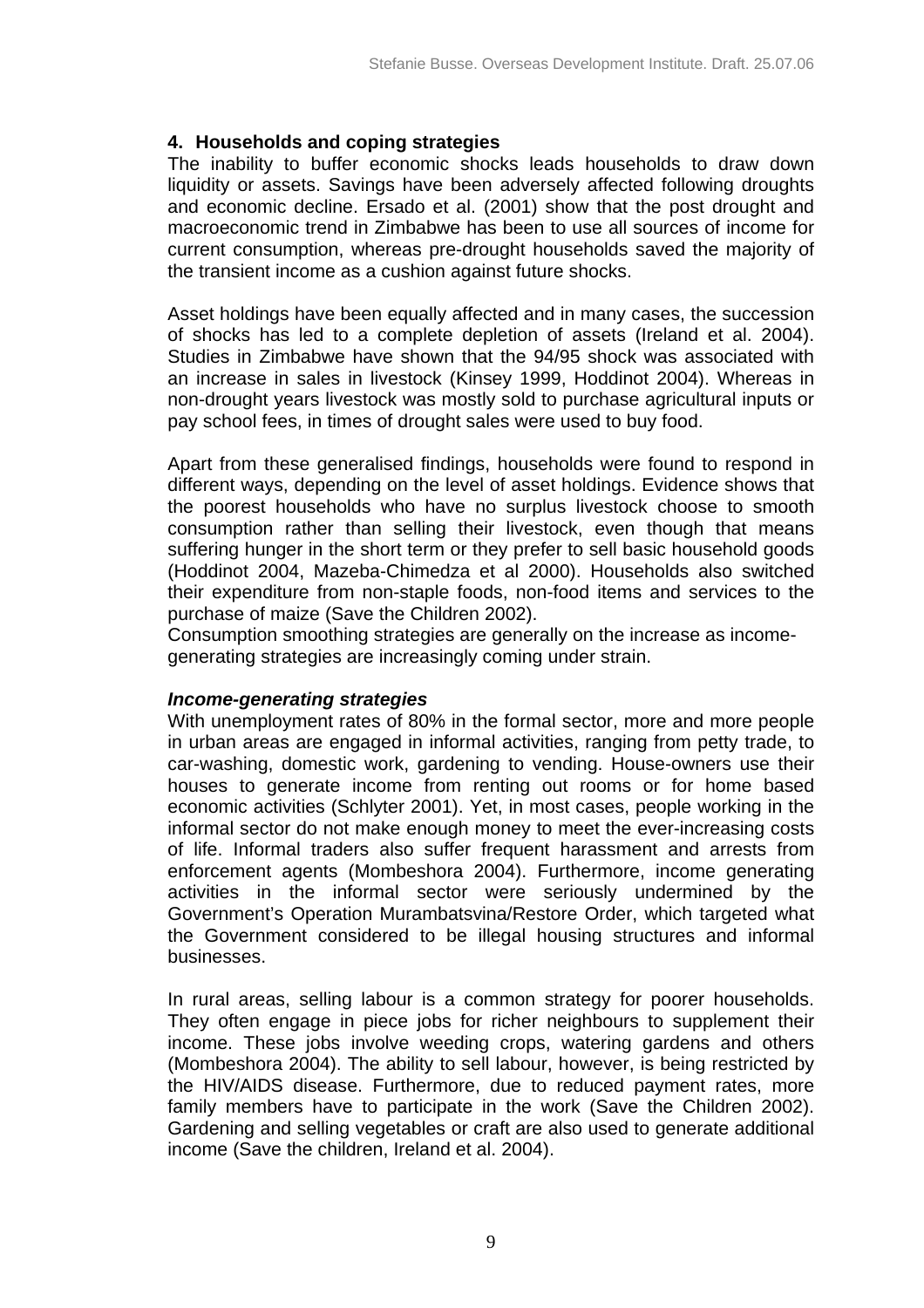### *Migration and remittances*

Migration has been going up sharply in the post-2000 period. (Bracking, Sachikonye 2006). Furthermore, there has been a shift in the nature of migration. Whereas migration of young single males for work has continued, the economic crisis has brought a sharp increase in out-migration of the skilled middle-class and in cross-border travel of mainly women, seeking to supplement family incomes by purchasing goods for importation and resale in Zimbabwe (Tevera et al. 2002, Hawkins 2006). Research into urban households showed that remittances mitigate the economic crisis to some degree, yet it is questionable whether this kind of support is sustainable (Bracking, Sachikonye). With the economic decline and inflation, migrants in the urban parts of Zimbabwe find it increasingly difficult to send money and other forms of help to their kin in rural areas (Mombeshora 2004). Also, due to unemployment and the spiralling cost of life, a growing number are moving back to rural areas (Ireland et al. 2004).

#### *Adverse coping strategies*

Economic hardship also results in increased use of negative coping mechanisms such as commercial sex trade, corruption, crime and unsustainable utilisation of fauna and flora (CAP 2006). The breakdown of social networks has led to rising theft rates, and as a result, neighbourhood watch schemes have emerged. Early marriages were found to have increased, resulting in higher exposure to HIV/AIDS. There is also a rise in the number of extra-marital activities as last resort to get money needed for food (Ireland et al. 2004). Faced with food insecurity and other shocks households are often forced to reduce the frequency of their meals or to skip meals (Kinsey 1999). The collection of wild harvest is an important activity to complement food, but overexploitation leads to the destruction of the environment and availability of wild food is decreasing (Ireland et al. 2004).

Coping strategies also differ, depending on the degree of vulnerability. A study into coping strategies of chronically ill-affected (CI) and non-affected households in Zimbabwe showed that CI affected households were more likely than non affected households to skip meals, rely on wild foods for meals and prioritize food within the household for working members rather than nonworking members. Chronically ill households were also found to avoid education costs, reduce spending in healthcare costs in order to purchase food and reduce spending on agricultural and livestock costs (Senefeld and Polsky 2005).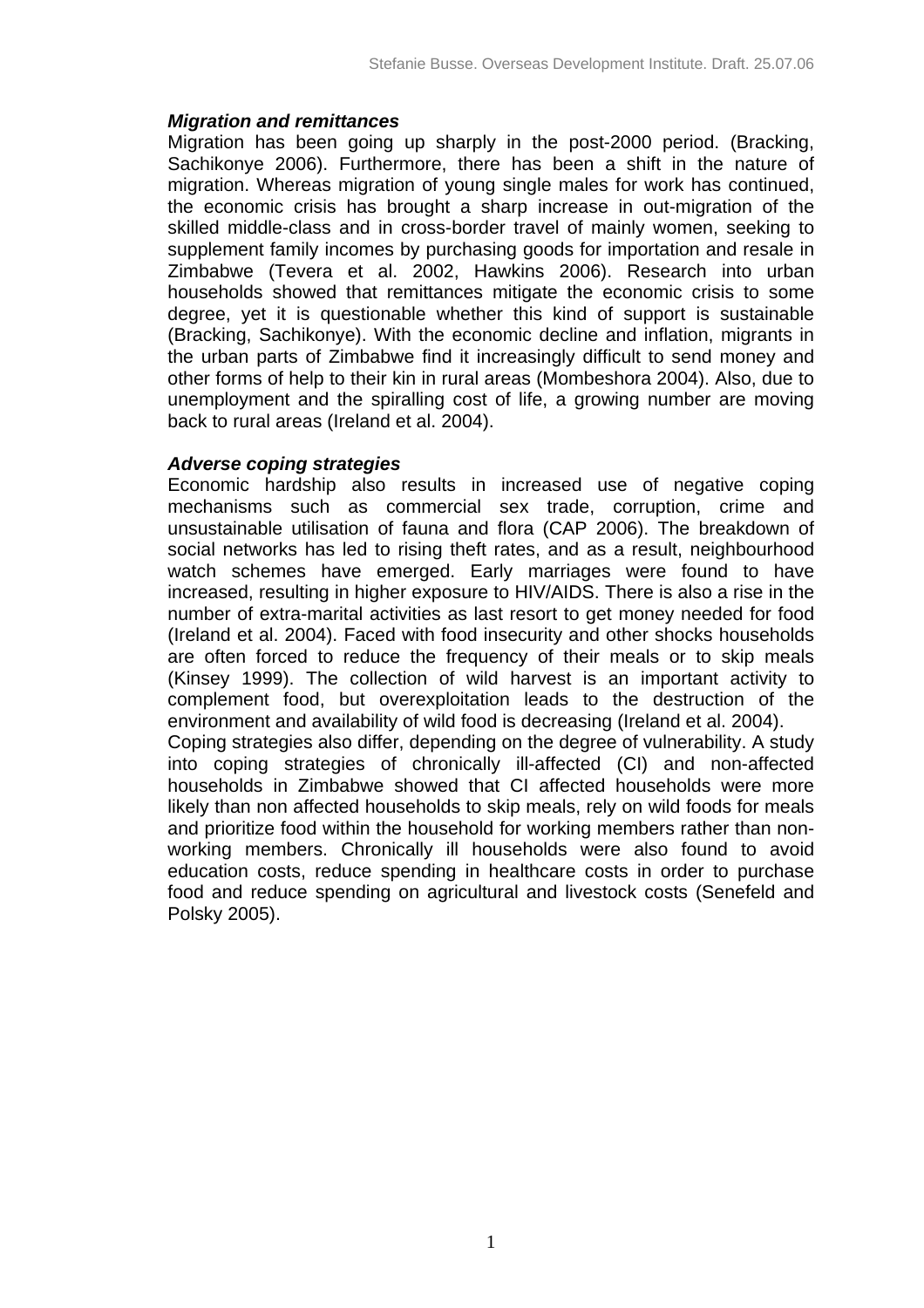#### **5. Community dynamics and social support networks in Zimbabwe**

## *The role of kinship ties*

Risk sharing and mutual support networks are important coping strategies that provide assistance at community level. The combination of multiple shocks has increased the regularity of material and non-material transactions in both rural and urban areas and at the same time affected support networks (Mombeshora 2004). Generally, giving is regarded as a virtue and its serves to strengthen reciprocity ties within the community. Giving and sharing within the lineage is regarded as a strong norm and kinship relations are seen as important instruments for risk sharing, informal insurance or other types of assistance (Dekker 2004, Barr 2004).

Kinship can be regarded as a way of the distribution and redistribution of material and social resources among households and families. In this structure, the capability of a relative to get support depends on his/her social positioning within the kin-group in terms of gender, life stage and their ability to draw on own assets. Generally men have a greater command over assets than women, giving the former more possibilities to transact them (Mombeshora 2004). Female headed households in particular hold less land, produce lower crop yields and own fewer heads of livestock. Also, female headed households are often excluded from access to services as extension services, credit or education (Huismann 2003). Furthermore, women traditionally do not inherit land. As a consequence, widows without an adult son clearly in line to inherit may face the risk of losing her land and other assets to her husband's family (Bird, Shepherd 2003).

Children are also less likely to have a strong position within the kin-group as age determines the social positioning and adults have developed a wider network than younger kinship members on which they can draw in times of hardship (Mombeshoar 2004). Child-headed households in particular depend on the support of their kin-group but sometimes they face stigmatisation and exploitation by their extended family (FOST 2003).

In urban areas, kinship ties remain important, but are complemented by friendships and associations in giving support. (Mombeshora 2004.) The most vulnerable households are often the ones that lack kinship relations (Ireland et al. 2004).

#### *Forms of assistance*

Assistance between members of a kin-group, neighbours or friends can take various forms. Generally, most of the assistance provided is in the form of gifts or services and only a small amount is provided as a loan in cash or kind or a gift or service that needs to be reciprocated (Dekker 2004a). Although most of the support is provided within the village, assistance from someone outside the village is also common, suggesting that migrant family members also play an important role.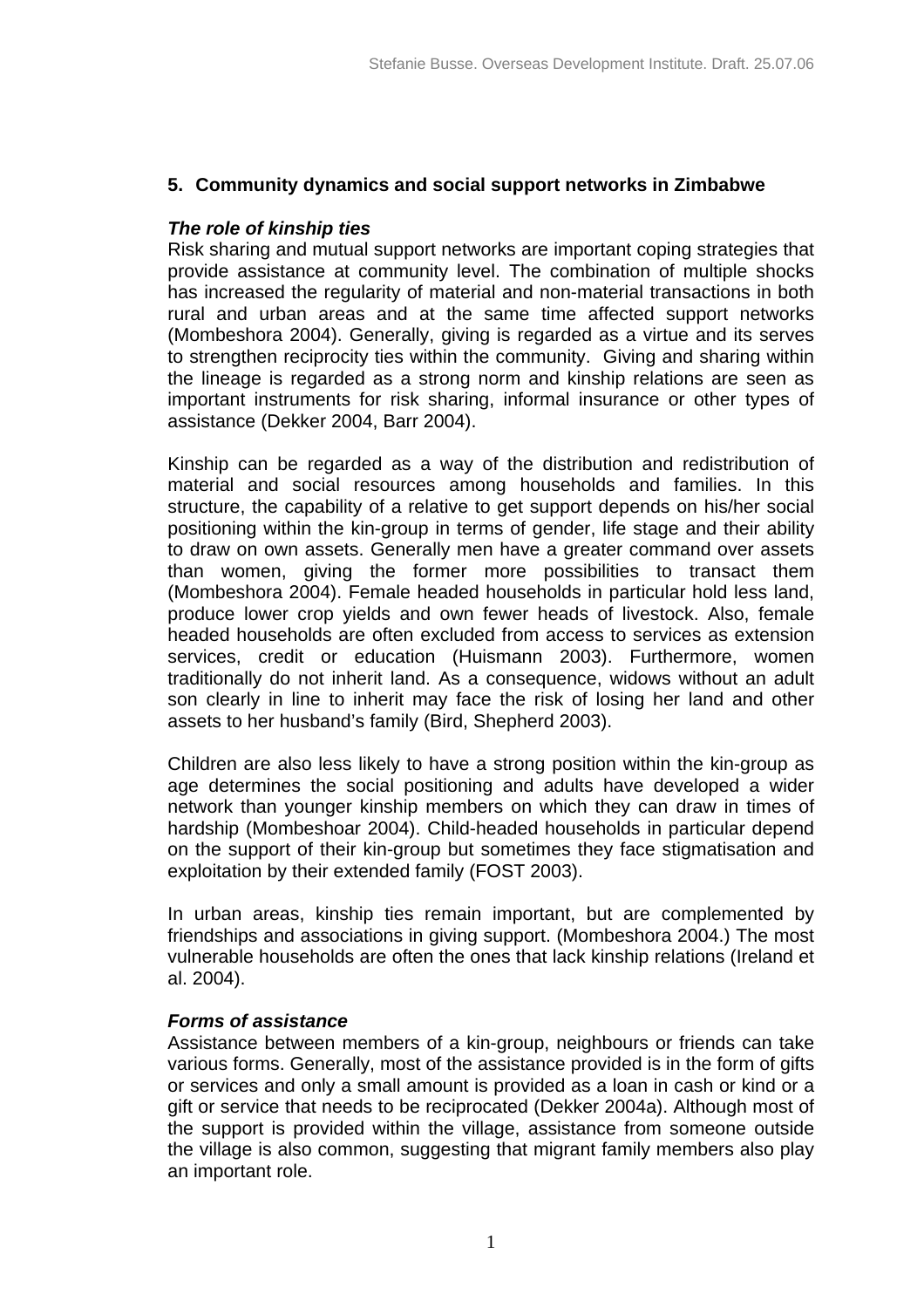Research into Zimbabwean villages showed a variety of mutual support and risk sharing arrangements. Savings groups at village level specialise in goods, others in cash and in the third type, members exchange goods as well as cash. Groups are mostly formed among neighbours, kins or members of the same religion. Work parties, whereby village members form a group to assist other village members in agriculture or in the event of death are another form of assistance offered in anticipation of similar assistance (Dzingirai 2000). Tributary labour is a practise that has been resuscitated as a means to cope with HIV/AIDS. The village chief controls land on which all villagers have to work. The chief then stores the produce and uses it a reserve to help villagers in need of food and particularly HIV/AIDS affected households (Mombeshora 2004).

Cattle and land loaning arrangements can also be found. A plot of fertile land is borrowed during one season and then goes back to the land holder. Unlike crop-sharing arrangements, under this arrangement the borrower is normally not expected to pay part of his produce to the owner. Other strategic farming transactions include assistance with farming assets. Those without any assets assist their neighbours first and receive help at a later date. However, in a context where rainfall is not reliable, this puts them at a disadvantage in terms of timing of planting. As a result, they face the risk of harvesting little or nothing.

All these transactions follow social norms that involve a different degree of reciprocity: General reciprocity involves a degree of altruism. The giver does not expect an immediate return but the receiver is expected to reciprocate at a later date. Balanced reciprocity involves a transfer with the expectation to get a return of approximate value. Lastly, negative reciprocity describes someone's behaviour who wants to maximise benefits at others expense (ibid).

# *Support networks in resettled and communal villages*

A comparative study between resettled and communal villages found differences in community dynamics and support networks. Resettled communities more often develop individual strategies to deal with crisis, whereas communal villages more often cope through the assistance of their support network. Villagers in communal areas are generally more likely to receive support from relatives than people in resettled areas. (Dekker 2004a). A study by Dekker (2004b) in resettled villages showed that in the absence of close kinship ties, villagers strongly invest in new social relationships. Villagers encouraged their offspring to intermarry and to form new village associations in order to facilitate informal insurance relations and build up trust. Still, although the majority of households have a marital relationship to another household -in many cases former blood relationships e.g. between the widowed household heads and the siblings of the deceased husbandblood kinship is generally regarded as more important for risk sharing than a marital relationship.

Intra-village social ties that predate resettlement such as those with kin, clan members or households who lived in the same geographical areas prior to resettlement are most instrumental in risk sharing. Households that have a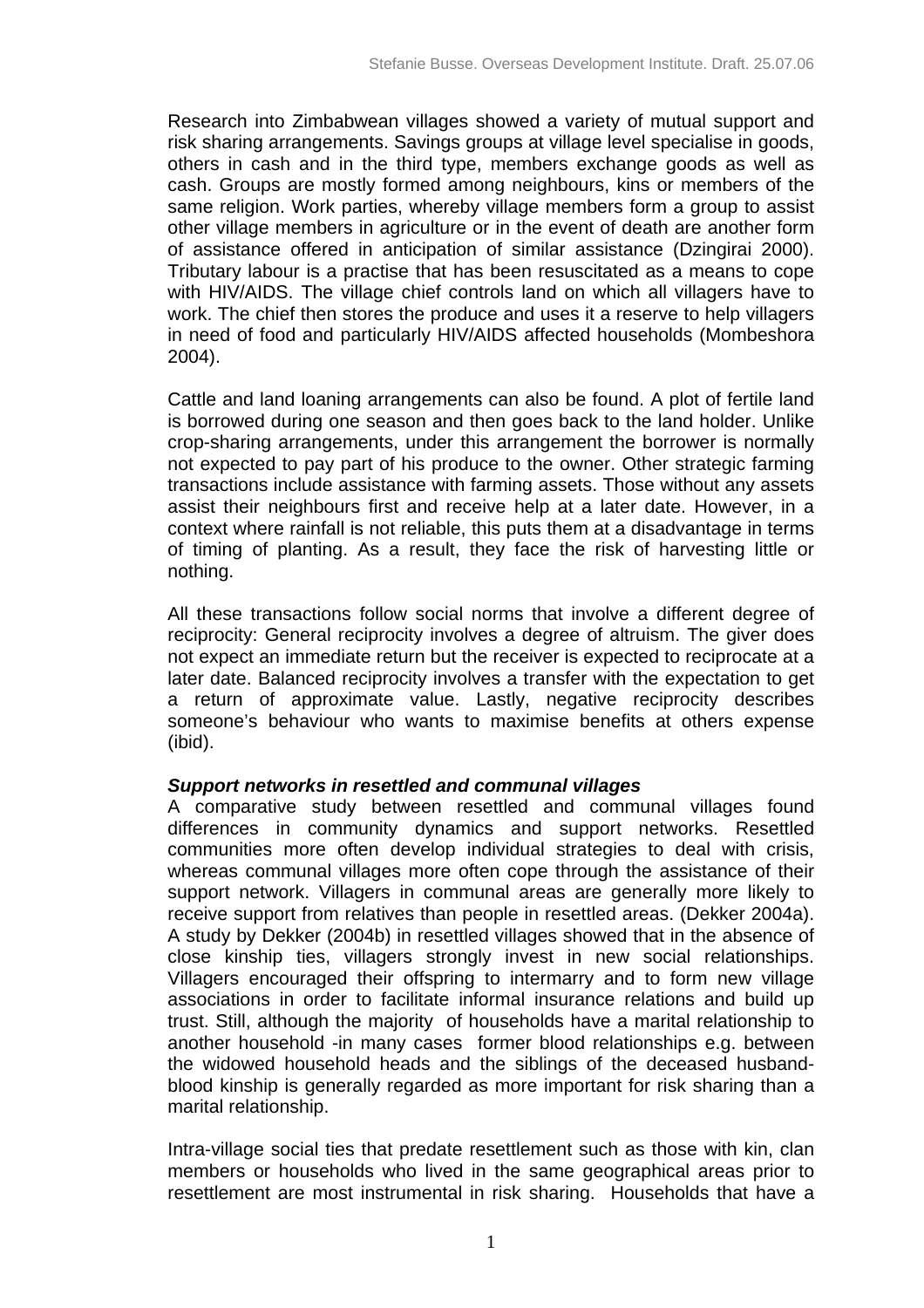shared past were found to be more likely to provide assistance to each other, than households without a shared past. Although less important, other relationships, such as marriage relations and village associations also have a role to play in providing insurance. Interestingly, church membership seems to be less relevant for support networks in resettled villages. Although the notion of a common past or formerly shared risk is important for support networks, the type of social relationship that matters for risk sharing differs between villages and is largely determined within the village (Dekker 2004b).

#### *The erosion of traditional support networks*

As this section has shown, informal and traditional networks are regarded as an important safety net in the face of hardship. Safety nets allow drawing on social networks-the extended family, friends and neighbours and others-for support in times of need (Devereux 1999).

However, faced with multiple stressors, informal and traditional institutions are under increasing pressure and the non-vulnerable are losing their ability to support the vulnerable (Mazeba-Chimedza et al. 2002). "The expression "isandla zimfitshane" (Ndebele) or the spirit is willing but the hands are tied by poverty aptly captured this phenomenon"(Mombeshora, p.126).

As a consequence, the poorest find themselves unable to draw on the support of the extended family or neighbours. Reciprocal support, such as borrowing from neighbours, although still practised, is becoming increasingly rare. (Ireland et al. 2004). The rising number of orphans and vulnerable children is placing additional pressure on traditional safety nets. An increasing number of families are refusing to take these children in as they struggle to feed their own children (United Nations 2006). As a result there is a significant increase of child-headed households (Mazeba-Chimedza et al, Ireland et al. 2004).

The famine literature shows that informal safety nets expand first but then contract as the food crisis deepens (Devereux 1999). In Zimbabwe, it is becoming obvious that the combination of common and idiosyncratic shocks is leading to a breakdown in traditional social networks (Mazeba-Chimedza et al, Ireland et al. 2004).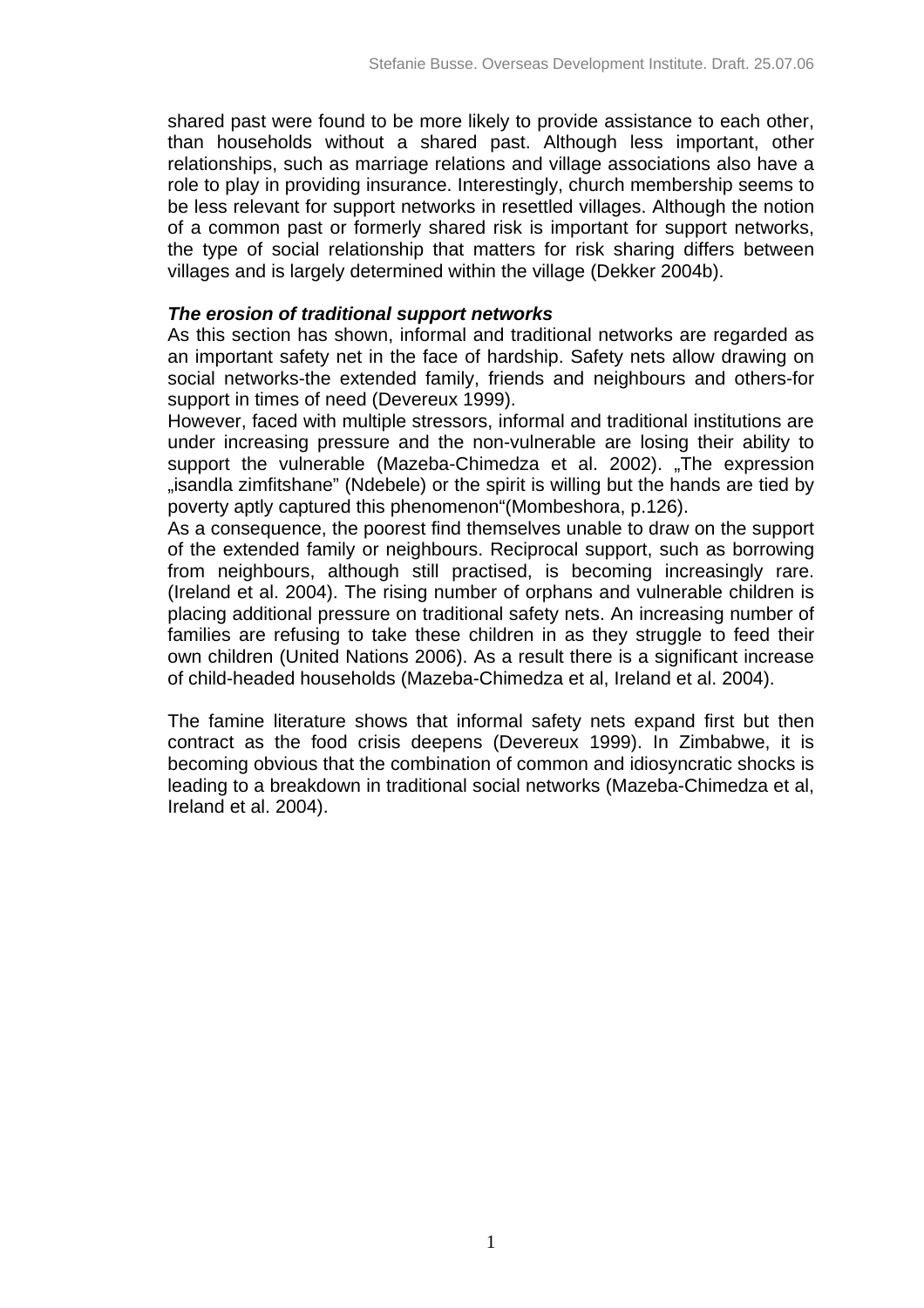# **ANNOTATED BIBLIOGRAPHY**

## **1. Drivers of poverty and avenues for escape**

Alwang, Jeffrey; Mills, Bradford F.; Taruvinga, Nelson (2002) 'Why has poverty increased in Zimbabwe?' Publisher: World Bank

Poverty in Zimbabwe increased significantly during the 1990s, and it increased in all sectors of the economy. In the middle of the decade, more than 60 percent of Zimbabwean households fell below the national poverty line. There are competing reasons for this: some say it was the result of the government instituting the Economic Structural Adjustment Program (ESAP), and others say that ESAP ' s effectiveness was hampered by recurring drought. This document sheds light on the sources of the increase in Zimbabwean poverty, with the use of non-parametric and parametric statistical methods. These techniques support the conclusion that the drought, though harmful, does not entirely explain the increase in poverty. The deteriorating economic environment, reducing the returns to both human and physical assets, also had profound effects on household well-being. What are the prospects for improvement in the near future? Only serious structural changes to the economy can create labour market conditions conducive to long-term broad-based growth.

Barrett, Christopher B. and McPeak, John G (2004) 'Poverty traps and safety nets'. Mimeo. Cornell University

http://aem.cornell.edu/special\_programs/AFSNRM/Parima/Papers/BM\_povert ytraps.pdf

Abstract:

This paper explores how nutrition related health risks affect patterns of chronic poverty and vulnerability and seeks to integrate risk management and poverty analysis. According to the authors, no assets risks threaten human livelihoods more than health risk, as [health] is the most important asset of the poor. Asset risk is crucial to a solid understanding of poverty dynamics in an environment, where frequent droughts, cattle raids and human disease epidemics expose pastoralists to an extraordinarily risk of asset loss.

Barrett, Christopher (2005) 'Rural poverty dynamics: development policy

implications'

*Agricultural Economics*, Vol. 32, Issue s1

#### Abstract:

This article explores the useful distinction between chronic and transitory poverty in understanding rural welfare dynamics. It highlights the possibility of poverty traps and their implications for "cargo net" policies to build up productive assets and "safety net" policies to protect such assets. We discuss the methodological difficulties in identifying and explaining either poverty traps or the critical thresholds that are their defining feature. A few empirical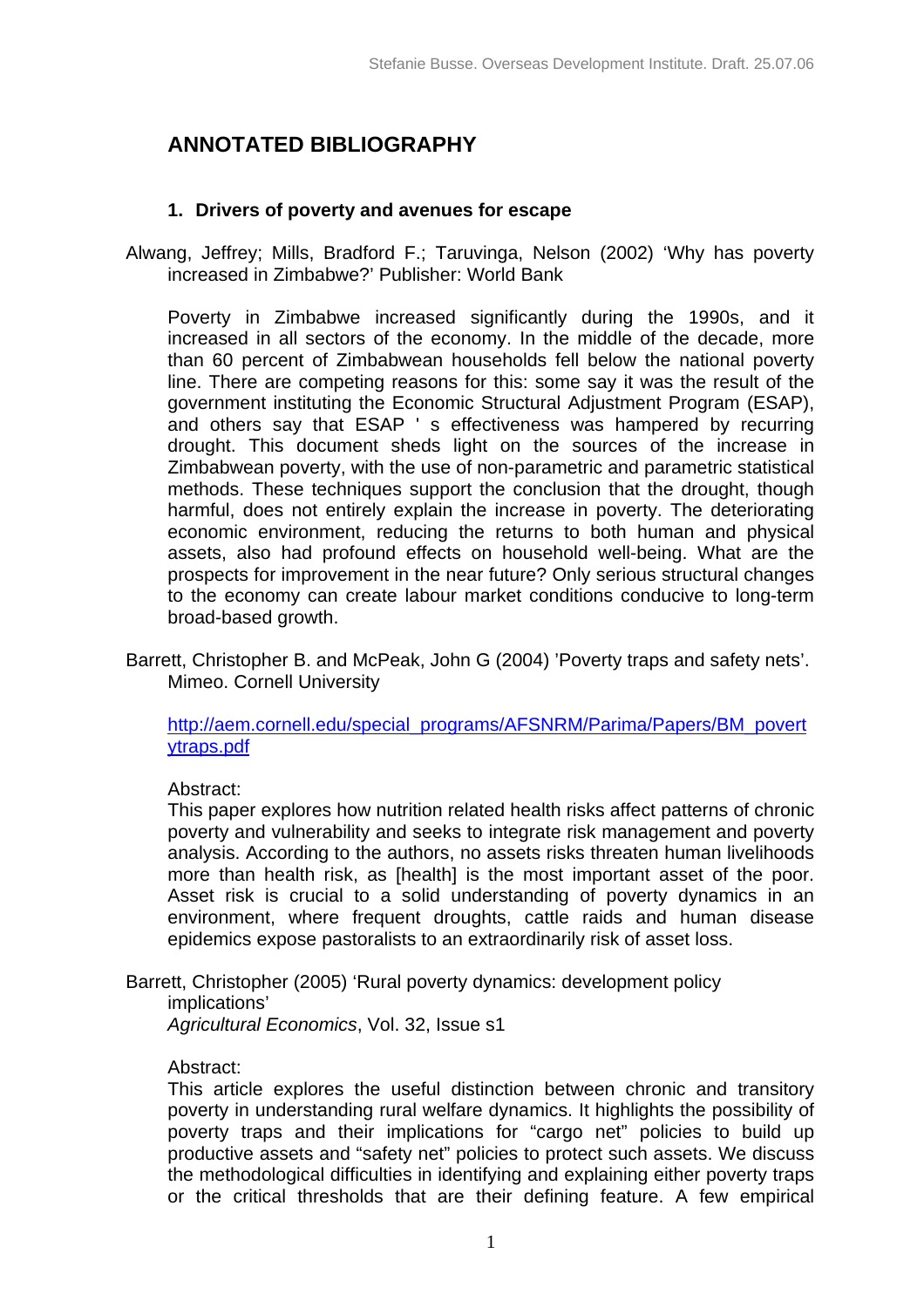examples from sub-Saharan Africa illustrate the likely existence of poverty traps that help to explain chronic rural poverty.

Baulch, Bob and McCulloch, Neil (1998) 'Being Poor and Becoming Poor: Poverty Status and Poverty Transitions in Rural Pakistan' *IDS Working Paper* 79

#### Abstract:

This paper contrasts the results of conventional poverty status regressions with an alternative approach, the analysis of poverty transitions, using a five year longitudinal household survey from rural Pakistan. The results show that the correlates of entries and exits from poverty were found to differ in important but unexpected ways from those of poverty status. The dependency ratio and geographic variables were important correlates of poverty status, but neither had much impact on entries into or exits from poverty. Other variables, such as education and livestock ownership, had asymmetric impacts on poverty transitions: increasing exit or reducing entry probabilities without influencing transitions in the opposite direction. Further analysis, however, is necessary to identify the events which preceded households moving into or out of poverty. The policy implications of these findings, if confirmed elsewhere, indicate that targeting anti-poverty policies using the characteristics of the currently poor is highly problematic. If governments care primarily about reducing the poverty headcount, they should focus their efforts on increasing exits from and decreasing entries into poverty.

Bird, Kate and Shepherd, Andrew (2003) 'Livelihoods and Chronic Poverty in Semi-Arid Zimbabwe' *World Development* Vol. 31, No. 3, pp. 591-610, 2003

Remoteness and geographic (natural, physical, human and social) capital are contrasted with social and political exclusion in explaining persistent rural poverty. The paper finds that persistent poverty is strongly associated with the structural poverty of Zimbabwe's semi-arid communal areas.

Relative urban proximity assisted income diversification and improvement in a very poor, socially and politically excluded area. Less excluded but remote areas remained poor but not as poor as the excluded population. Livelihoods changed and diversified more in the non-remote area, speeding poverty reduction as measured by an index of perceived change. The paper concludes with what policy options and sequence might support the inclusion of chronically poor people.

Bird, Kate and Shinyekwa, Isaac (2005) 'Even the ,rich' are vulnerable: Multiple shocks and downward mobility in rural Uganda' *Development Policy Review* Vol 23, No 1, January 2005, pp. 55-85

#### Abstract:

Poverty data rarely capture processes of change, limiting our ability to understand poverty trajectories at the individual or household levels. This article uses a household survey, village-level participatory studies and in depth life-history interviews to examine people's poverty trajectories and to identify what drives and maintains chronic poverty. Composite shocks can propel previously non-poor households into severe and long-term poverty.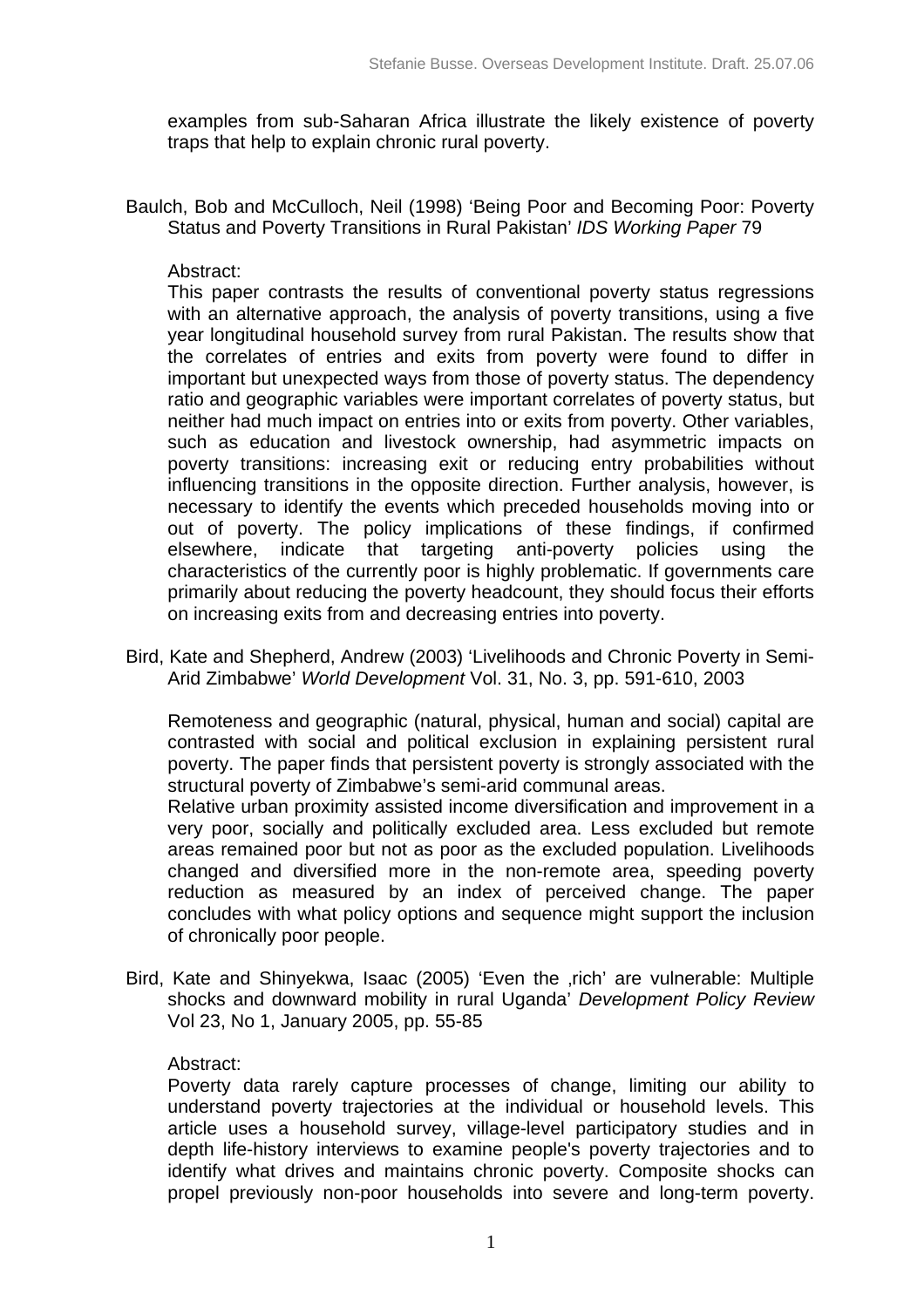Poverty is hard to escape, and people born into chronically poor households find few opportunities for accumulation and wealth creation. The analysis highlights the importance of poverty interrupters, including the end of conflict and the re-integration of internally displaced people, and suggests that stateled interventions would be needed to provide real opportunities to the chronically poor.

Chronic Poverty Research Centre (2004) 'Chronic Poverty Report 2004/2005'

Abstract adapted from author:

The report examines what chronic poverty is and why it matters, who the chronically poor are, where they live, what causes poverty to be persistent and what should be done about it. A section of regional perspectives looks at the experience of chronic poverty in sub-Saharan Africa, South Asia, Latin America and the Caribbean, transitional countries and China. A statistical appendix brings together data on global trends on chronic poverty, estimating that the number of people trapped in chronic poverty is between 300 and 420 million people, with South Asia accounting for 44 per cent of the figure and Sub-Saharan Africa for 29 per cent.

Most chronic poverty is a result of multiple interacting factors operating at levels from the intra household to the global. Some of these factors are maintainers of poverty and others are drivers of chronic poverty. The report highlights that not all chronically poor people are born into long-term deprivation; but many are driven into poverty after a shock or a series of shocks from which they are unable to recover. Barriers to accumulating or accessing assets or pursuing opportunities are found to be the main maintainers of poverty. It is argued that opportunity is not enough for chronically poor people to escape poverty. They need targeted support, social assistance and social protection, and political action that confront exclusion. The authors call for a policy framework that prioritises livelihood security for all, puts more chronically poor people in a position where they can take up opportunities, takes empowerment seriously and recognises obligations to provide resources. Chronic poverty will not be seriously reduced without real transfers of resources and sustained, predictable finance.

Dercon, Stefan (2005) 'Vulnerability: a micro perspective' Department of Economics. University of Oxford

#### Abstract adapted from author:

Vulnerability to severe hardship is part of life in developing countries. This paper explores the links between risk, vulnerability and poverty, from a microlevel perspective. It examines risk and vulnerability both as a central part of poor people's lives and as a cause of poverty. Vulnerability is also considered as a normative welfare concept, and policy implications are presented. The paper presents evidence that should encourage policy-makers to give risk and uncertainty a more central place in thinking about poverty and destitution. The central argument is that risk is not just another expression or dimension of poverty, but it is also an important cause of persistent poverty and poverty traps.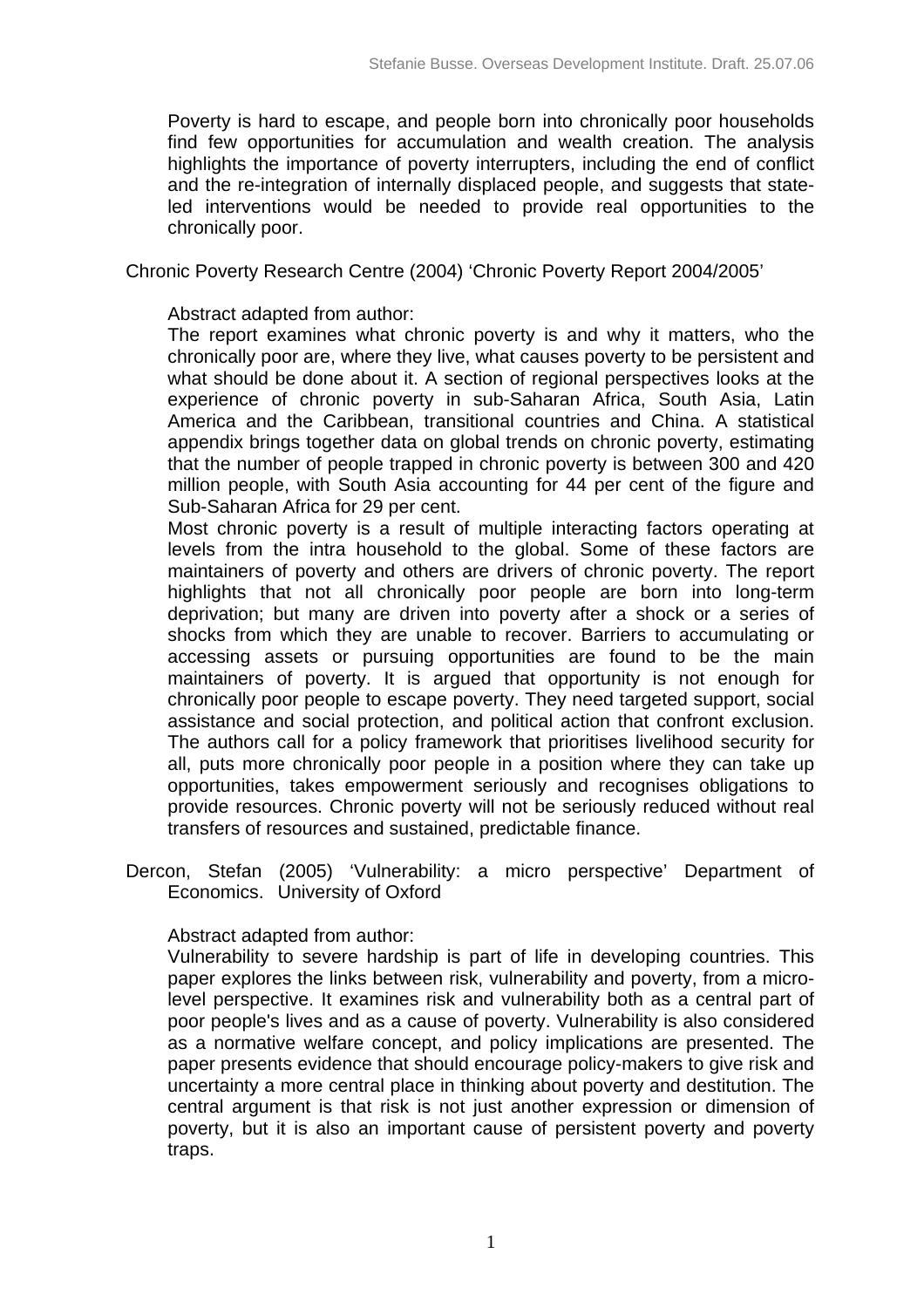Francis, Elizabeth (2006) 'Poverty: Causes, Responses and Consequences in Rural South Africa' Working Paper 60. Manchester: IDPM/Chronic Poverty Research Centre (CPRC).

#### Abstract:

This paper examines recent contributions to the analysis of poverty, particularly those emphasising the constraints on the poor posed by social relations and institutions that systematically benefit the powerful. It proposes an analytic framework for studying of the causes of poverty, responses to poverty and the consequences of those responses. This framework is then applied to a case study from rural South Africa. The case study underlines the importance of understanding the processes linking poverty at the local level with the regional and national political economy. It also suggests that responses to poverty in this case may be unsustainable.

Hasler, Richard (2004) 'Governing poverty in the new South Africa and beyond'. ID21 Guest editorial

#### http://www.id21.org/id21-info/guesteds/haslerapril04.html

In his article, Hasler argues that chronic poverty in southern Africa has been caused by poor governance and poor management. He criticises that research which over emphasises the technical symptoms of that poverty such as "remoteness"' or land depravation may be missing the key point about management for the future. It risks misleading African development by suggesting that there is some circumstance, some missing ingredient which donors might usefully provide, some historical injustice of the colonial era which once addressed, will solve Africa's chronic poverty. Hasler suggests that a fundamental precondition of poverty alleviation, is the proactive engagement of government to alleviate poverty for its citizens by playing an economic game. He argues that governments are not elected to frustrate economic growth, but to provide opportunities for wealth creation, employment and investment. There is therefore a need to make governments accountable for chronic poverty. In countries where the government creates elitism, political and economic uncertainty and hinders economic processes, technical solutions and fixes may not work.

Hulme, David and Shepherd, Andrew (2003) 'Conceptualising chronic poverty' *World Development* Vol. 31, Issue 3, March 2003, Pages 403-423, Chronic Poverty and Development Policy

Abstract: This paper provides a meaning for the term chronic poverty "in a nutshell" and explores the concepts of poverty, vulnerability and poverty dynamics that underpin this meaning. Subsequently, it reviews "who" is chronically poor, "why" they stay poor and what is known about policies to reduce chronic poverty. Despite the limited knowledge available it is clear that hundreds of millions of people are chronically poor, the causes are multifarious but can be analyzed through livelihoods frameworks. The scale and nature of chronic poverty will require an increase in the levels of financing allocated to social protection in developing countries. Recent conceptual and methodological advances, and the increasing availability of panel datasets,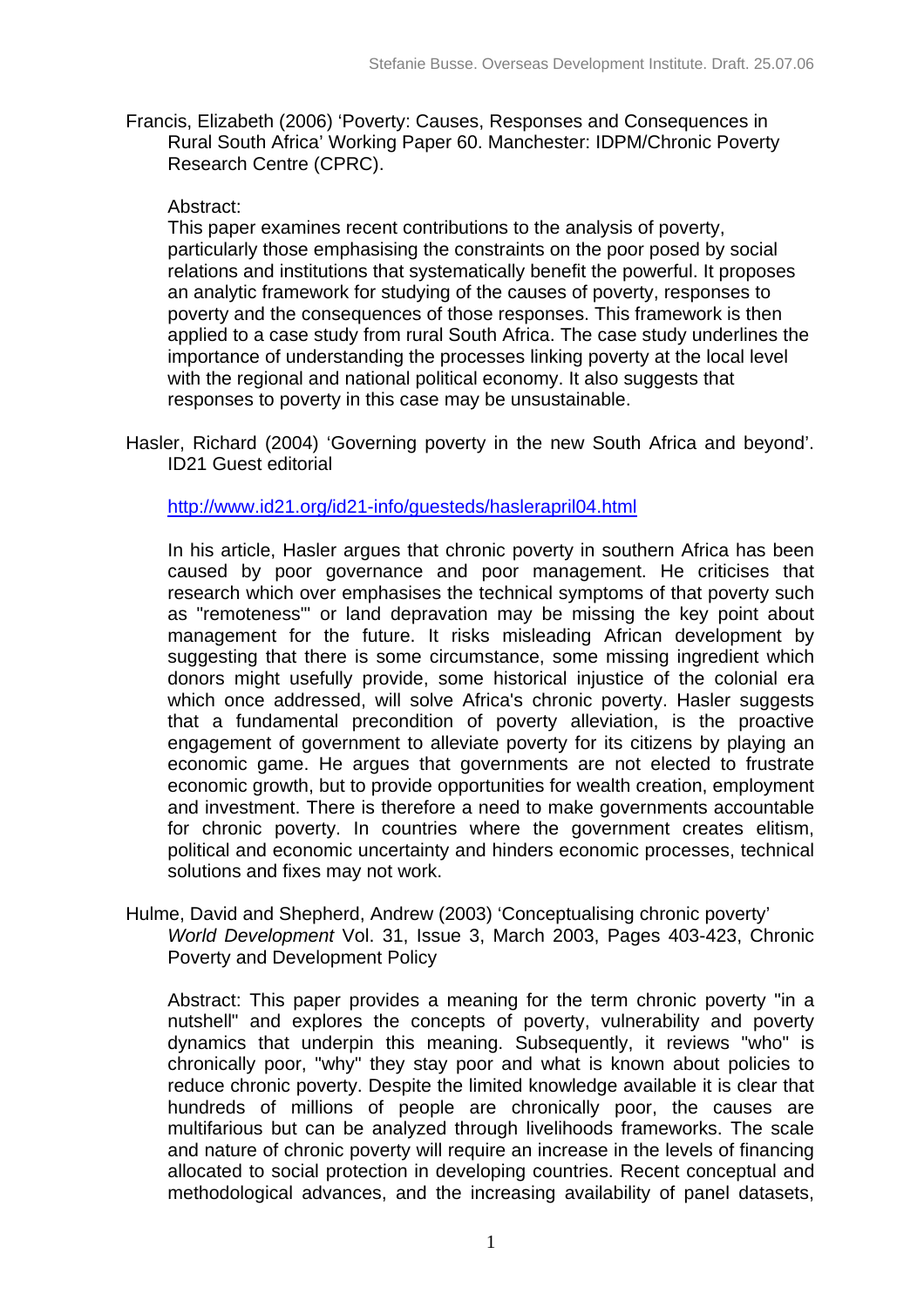mean that the analysis of deprivation can move on from poverty trends to poverty dynamics.

 Kinsey, Bill H. (2002) 'Who benefits from asset redistribution in Zimbabwe? Targeting, beneficiary selection and economic performance'. Paper presented at the conference Understanding Poverty and Growth in Sub-Saharan Africa. Centre for the Study of African Economies, Oxford University, March 18-19.

www.csae.ox.ac.uk/conferences/2002-UPaGiSSA/papers/Kinsey csae2002.pdf

#### Abstract:

Two challenges face programmes to raise income and enhance welfare: identifying beneficiaries and targeting benefits to reach priority households. Common approaches profile household and personal characteristics to define criteria amenable to bureaucratic application. This approach was taken in Zimbabwe's original land redistribution programme-criteria for inclusion broadly identified a group of poor. The early criteria were not applied consistently, however; those selected varied greatly in background and initial conditions. The paper re-examines the role of initial conditions in shaping long-term outcomes of land-reform. Several factors make this re-examination worthwhile. Most important is the weakening focus on poverty alleviation in Zimbabwe's land reform programme. Because of the official disappointment with the performance of earlier resettlement, a second phase aims at wider 'commercialisation' of small-scale agriculture. Selection criteria were altered to include those with formal qualifications, farming experience and capital assets. Yet the validity of these criteria to predict performance was never tested. Nor did government ever make a systematic assessment of the effects of land distribution on the welfare on the original categories of beneficiaries.

This paper is an explanatory analysis of the effects of targeting asset redistribution for poverty alleviation. First is identification of stylised' target groups from the households in the Zimbabwe data panel set. This is done in two ways. Grouping is first carried out on single easily identified criteria-such as age or landlessness. Then a further selection is made using clustering techniques to generate household groups that closely resemble one another in multiple dimensions. The second step traces for the groups the trajectories of income and asset-ownership over time. Attention is also paid in each period examined to the coherence of the groups as indicated by internal heterogeneity. Earlier findings suggest the coherence of group membership over time should decline, i.e. the initial conditions that defined each group will no longer be determining.

Krishna, Anirudh (2003) 'Escaping poverty and becoming poor: Who gains, who loses and why? Accounting for stability and change in 35 North Indian villages'.

Paper prepared for the International Conference on Staying Poor: Chronic Poverty and Development Policy. Institute for Development Management and Policy, University of Manchester, 7-9 April 2003

http://www.chronicpoverty.org/pdfs/conferencepapers/krishna.pdf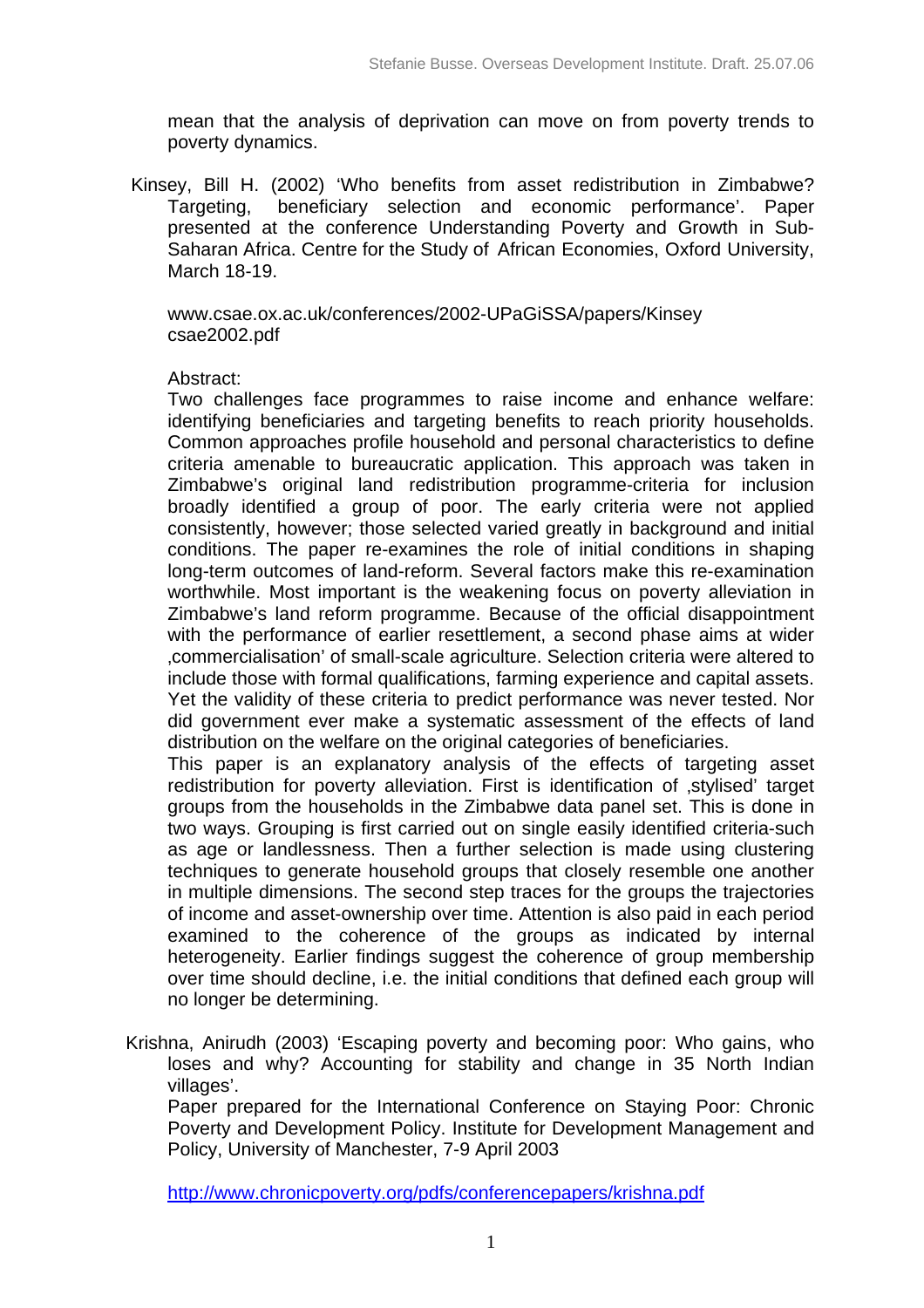Economic growth has very different effects on different households, as this study of 35 villages in Northern India shows. In each village, a large number of people have escaped from poverty, but also a large number have also fallen into deep poverty in the same time. One set of factors is associated with escape from poverty, while another different set of factors is associated with decline. Two different sets of policies are thus required: one set to prevent households declining into poverty and another set to promote escape from poverty. While poor health, high healthcare expenses, high interest private debt and large social and customary expenses constitute major reasons for households declining into poverty, diversification of income sources is the most important reason for households escape from poverty in the studied region. However, not all educated and hardworking persons could diversify their income successfully. The study shows that information matters critically for successful diversification and only those households that had privileged information about new opportunities could diversify successfully.

Kristjanson, A., Krishna, A., Radeny, M. and Nindo, W. (2004) 'Pathways out of Poverty in Western Kenya and the Role of Livestock'. Pro-Poor Livestock Initiative. *PPLPI Working paper* No. 14

http://www.fao.org/ag/againfo/projects/es/pplpi/docarc/wp14.pdf

This paper is based on a study exploring households' pathways into, and out of, poverty, with poverty defined from the communities' own perspective. Using a community-based methodology known as the "stages of progress" approach to assess household poverty dynamics, the authors were able to ascertain the proportion of households that escaped poverty over the last 25 years as well as the proportion of households falling into poverty during the same period. Reasons for the differences, and hence the different policy implications, are presented. They also refer to "cargo net" versus "safety net" interventions. Cargo nets help poor people climb out of poverty; safety nets stop people from falling into poverty. Summarily, it is recommended that redistributive programs to build up the assets of poor people may be effective in achieving long-term reductions in chronic poverty, but will have to be complemented by safety net policies.

Lambrechts, Kato; Barry, Gweneth (2003) 'Why is southern Africa hungry? The roots of southern Africa's food crisis'. Christian Aid Policy Briefing

http://www.christian-aid.org.uk/indepth/0307safrica/safoodcrisis.pdf

The report looks into the causes of the current food crisis in Southern Africa. Although natural disasters of the 90's where worse than in the years 2001/2002, the latest crisis affected livelihoods in a far more dramatic way than in the nineties. The authors believe that the current humanitarian crisis is due to an explosive combination of chronic poverty, poor governance, market failure, HIV/AIDS and economic failure. The authors recommend that the response to the crisis has to go beyond addressing humanitarian needs to supporting sustainable livelihoods.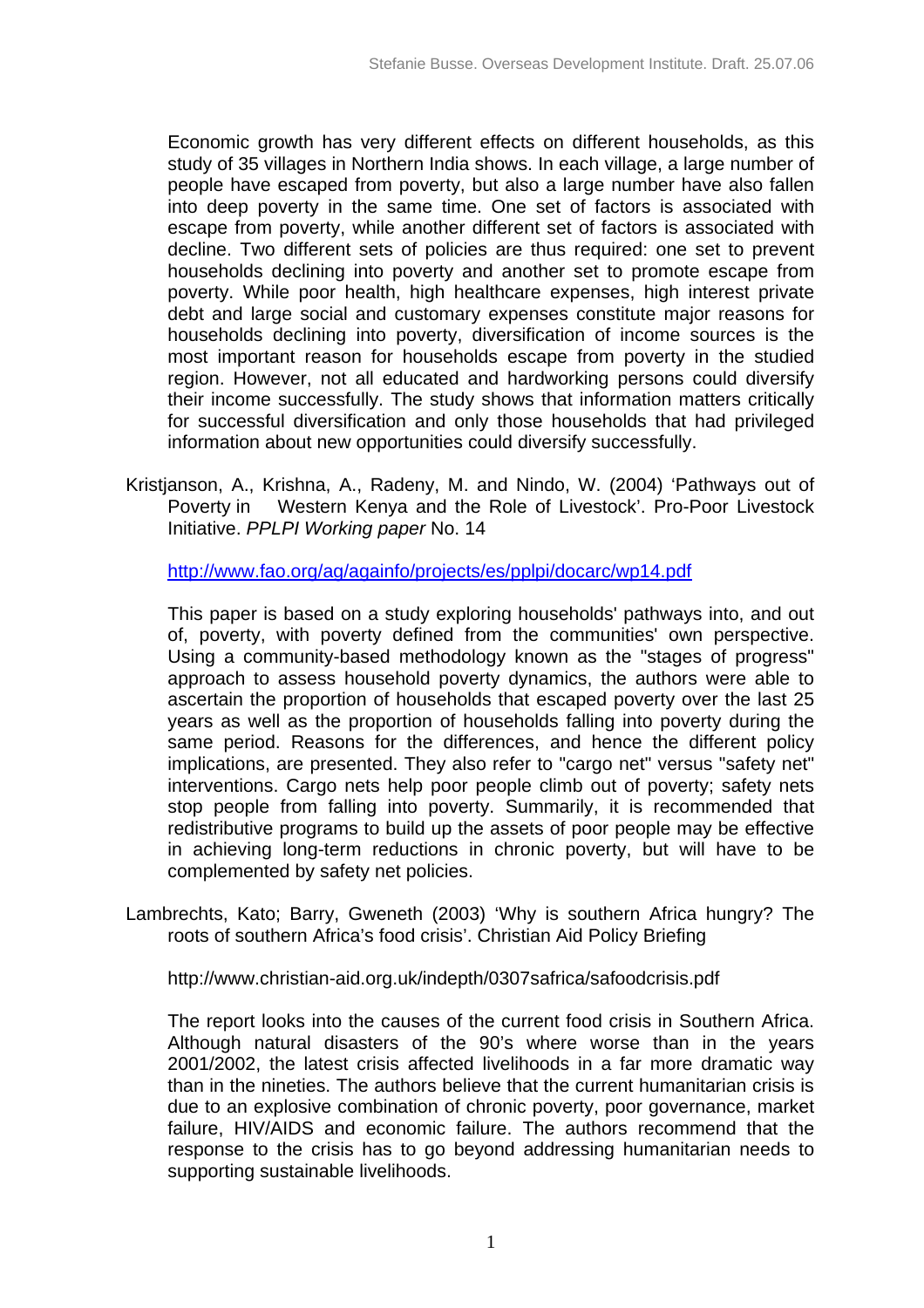Lawson, David (2004) 'The Influence of Ill-health on Chronic and Transient Poverty: Evidence from Uganda'. *CPRC Working Paper* No. 41

Abstract adapted from the author:

This paper looks at links between ill-health and poverty in Uganda. It uses quantitative research to test the qualitative finding that ill-health is a major cause of poverty. In conclusion the paper finds ill-health particularly associated with households moving into poverty but also supports previous literature which suggests demographic factors to be important in determining poverty. However, there appears to be quite distinct differences in coping mechanisms of the sick and non-sick households during the process of immiseration, particularly in relation to assets, which need to be further investigated.

Mango, Nelson; Cheng'ole, Josephat, Kariuki, Gatarwa; Ongadi, Wesley, (2004) 'Social Aspects of Dynamic Poverty Traps. Cases from Vihiga, Baringo and Marsabit Districts, Kenya' Paper presented at the KIPPA Cornell SAGA workshop on Qualitative and Quantitative Methods for Poverty Analysis, 11 March 2004, Kenya

http://www.saga.cornell.edu/saga/q-qconf/mango.pdf

This paper draws on qualitative research on Social Aspects of Dynamic Poverty Traps conducted in Vihiga, Baringo and Marsabit districts, Kenya. Using qualitative research techniques, such as the case study approach and community workshops, the paper explores the strategies that have been used by certain households to move out of poverty in the past ten to twenty years and reasons for descent into poverty by some households in the same period. Findings from this study indicate that poverty is not only an outcome of economic processes, but also an outcome of political, environmental and social processes that interact with each other and frequently reinforce each other in ways that exacerbates the deprivation of the environmental situation in which people live.

Misselhorn, Alison A. (2005) 'What drives food insecurity in southern Africa? A meta- analysis of household economy studies' *Global Environmental Change* Part A, Volume 15, Issue 1, April 2005, Pages 33-43.

# Abstract:

Food insecurity, and the factors that determine it, are experienced at the level of the household and the individual. Food insecurity is also spatially varied across regions. In this paper meta-analysis is used to synthesize 49 household economy local-level studies that focus on community-level livelihood strategies to identify drivers of food insecurity in southern Africa. The results reveal entrenched cycles of vulnerability in southern Africa's food insecure communities, where socio-economic issues feature prominently. The direct causes of inadequate food access are poverty, environmental stressors and conflict: these account for 50% of the identified indirect drivers of food insecurity. Meta-analysis is used to suggest the common processes behind food insecurity that take specific forms in particular communities. The findings underscore the need to understand the multiple social and political dimensions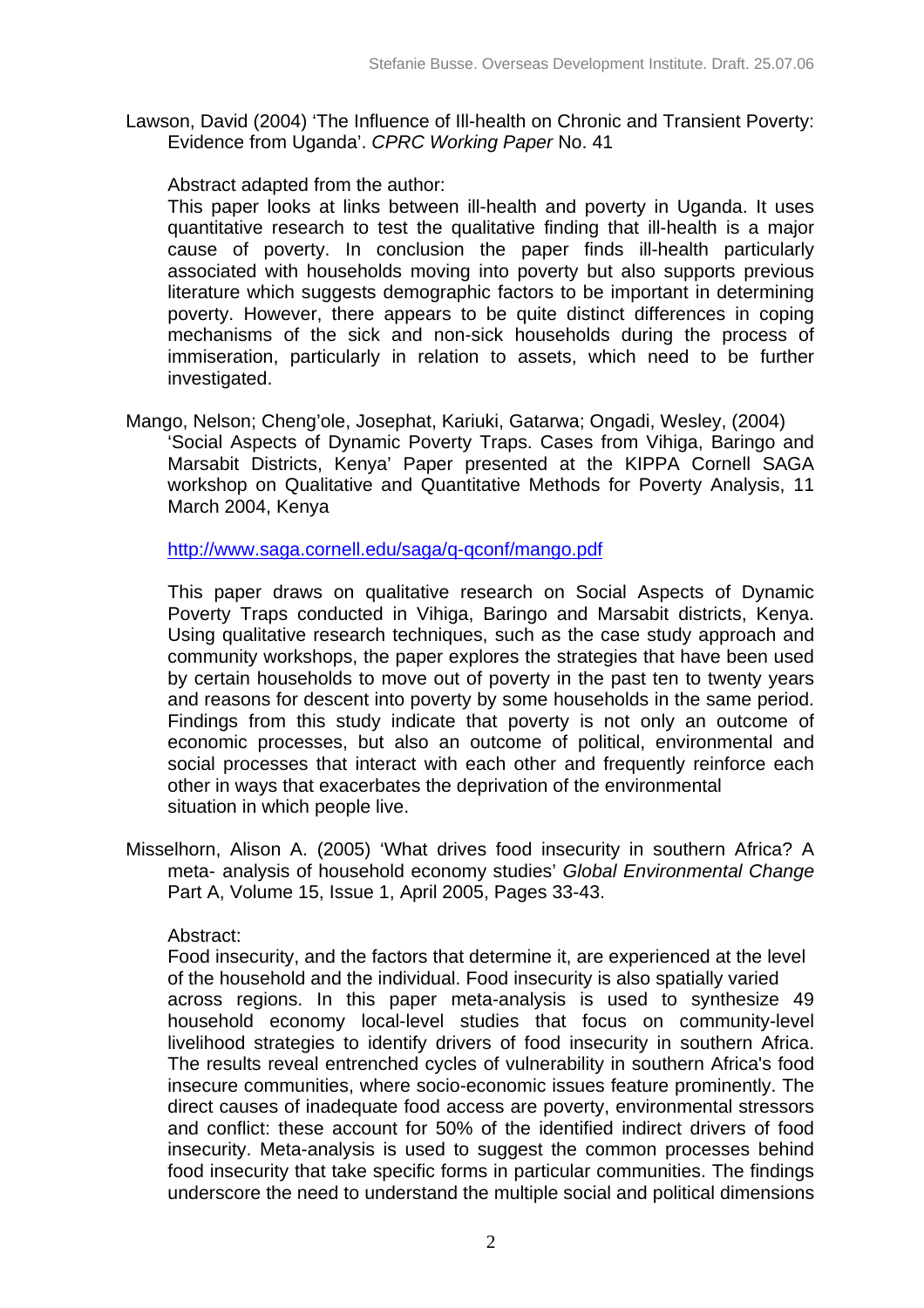of food insecurity, such as the breakdown in social capital associated with poverty, conflict and HIV/AIDS, that run deeper than environmental constraints to food production.

Mosley, Paul and Suleiman, Abrar (2006) 'Agricultural policies against severe and chronic poverty. Cross-section analysis and country case studies for sub-Saharan Africa'. Synthesis paper (paper 3) for project on 'Agricultural Policies and Chronic Poverty First draft: 2 July 2006

#### Abstract:

Within the context of sub-Saharan Africa, this paper examines the scope for reducing poverty (and in particular severe and chronic poverty) by appropriate measures of agricultural policy. This scope appears to be considerable, in the light of recent research demonstrating a linkage between agricultural growth and poverty reduction; however, agricultural growth in most African countries has been weak and unsustained, even though there has been no shortage of investment in research to improve productivity, and even though the productivity of that research has been high. The primary focus of the paper is on the food crop sector, in keeping with the finding that it has a higher povertyreducing potential than cash-crops.

This paper, analyses the scope for poverty-reducing agricultural growth by means of two approaches. The first uses cross-section regression methods on a sample of 39 developing countries to try and explain productivity levels, and their impact on poverty. The authors find that the level, the stability and the growth rate of expenditure which (directly and indirectly) supports agriculture have a significant positive impact on agricultural yields and hence on poverty. Thus policies which boost smallholder yields reduce poverty.

The second approach compares case studies between four African countries where the smallholder green revolution self-destructed in the 1990s -Zimbabwe, South Africa, Malawi and Zambia – and two where it has been more sustained, although now jeopardised by political disturbances – Uganda and Ethiopia. Again, there is a link between agricultural performance and poverty, which fell only in the countries where agricultural growth was sustained.

The paper focuses on the differences in policy which underlie these differences in poverty dynamics. In the countries where agricultural performance was more successful,

- (1) pro-poor expenditures were higher and more stable;
- (2) expenditures in replacement of missing rural markets were better targeted;
- (3) Rural labour markets were more dynamic.
- (4) There existed a *political* dynamic in favour of forcing development in rural areas, include remote ones with poor infrastructure.

The concluding section makes proposals for agriculture to contribute further to the reduction of chronic poverty in Africa by removing access barriers to highproductivity activities by poor people.

Mosley, Paul, Suleiman, Abrar and Chiripanhura, Blessing (2006) 'Escape routes from the rural poverty trap: evidence from three African countries' Paper presented at the conference 'Reducing Poverty and Inequality: How can Africa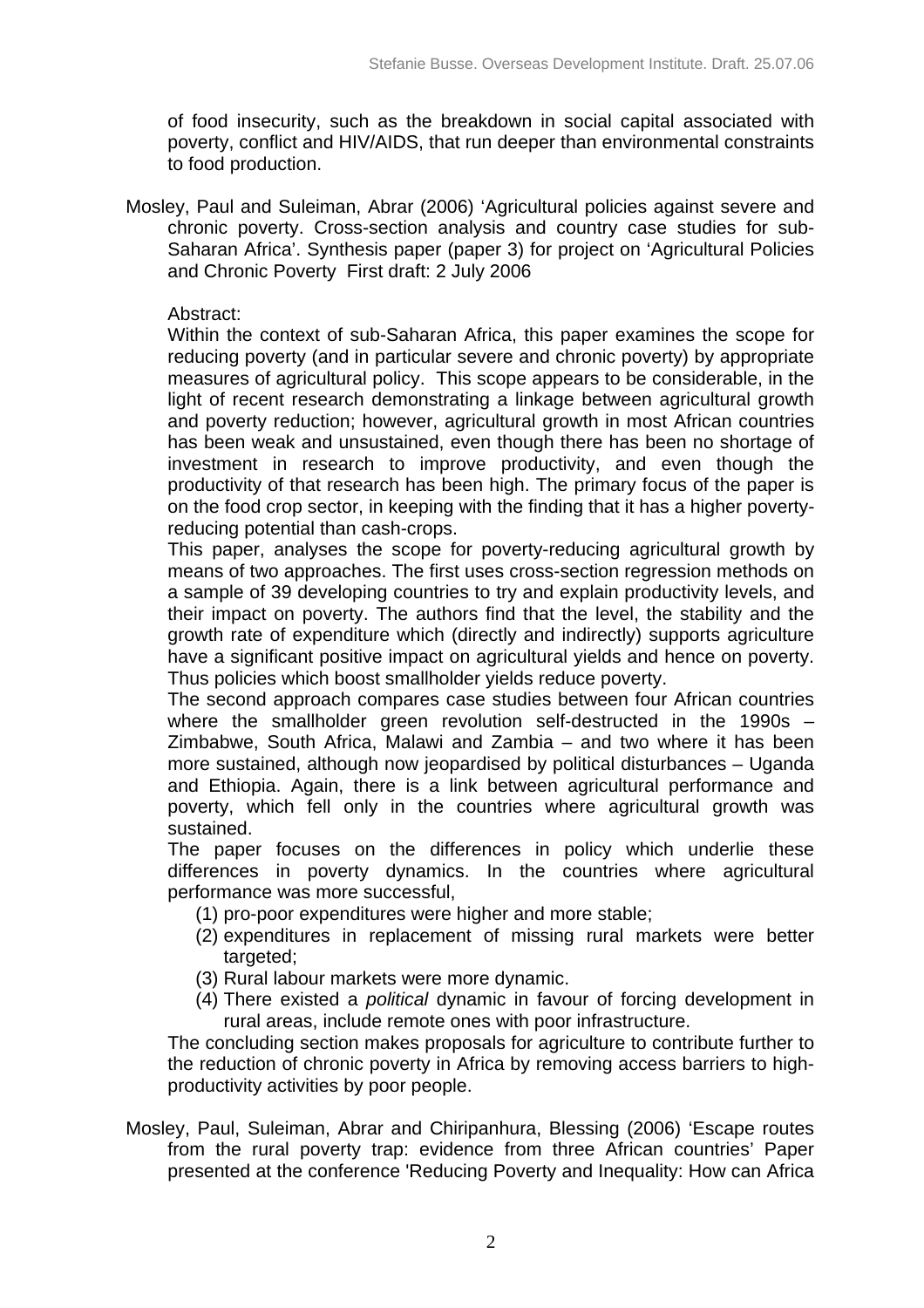be included?' Centre for the Study of African Economies, Oxford University, 19th- 21st March 2006

# Abstract:

In three African countries (Uganda, Ethiopia and Zimbabwe) the authors study the processes associated with exit from poverty, entry into poverty and being trapped in poverty, surveying a sample of rural households over the period 2001-2005 in each country. The testing procedure involves, and seeks to integrate, econometric analysis of quantitative data and the anecdotal testimony of individuals with contrasting poverty histories.

The study works with a poverty trap model which identifies three padlocks which keep the rural poverty trap shut on many people and cause their poverty to be persistent and chronic : the risk aversion of the poor, which deters them from investing, especially in high-return activities which are *ipso facto* risky; the tendency for the resource-poor to have lower rates of return; and the inability of rural labour markets, even sometimes in a growing macroeconomy, to generate rising real incomes for poor people. Tests of this model suggest that the probability of exits from poverty is associated with five main types of variable:

- (1) *initial conditions,* including education, relationship to infrastructure, and incidence of shocks;
- *(2) investment and composition of investment;*
- (3) *sectoral policies,* within which we focus on agricultural policies, since agriculture is a sector with particularly low barriers to entry;
- *(4) the behaviour of labour markets;*
- (5) *the formation of social capital.*

Within each of these five categories both econometric and qualitative methods are brought to bear. The report devises a new index of the incidence of shocks, and shows that the probability of exit from poverty is associated both with this and with agricultural productivity. The level of access of individual households to extension, in turn, was used to determine the likelihood of exit from poverty via the route of increased agricultural yields. The dynamics of rural labour markets are crucial in determining the dynamics of poverty. A final section suggests implications for the role of agricultural development within national and international poverty strategies, in particular in the areas of access to financial services, measures to reduce risk, public expenditure policies, and development of labour markets.

Philip, Damas and Rayhan, Md. Israt. (2004) 'Vulnerability and Poverty: What are the causes and how are they related?' Term Paper for Interdisciplinary Course, International Doctoral Studies at Zentrum fuer Friedensforschung, Bonn

http://www.zef.de/fileadmin/downloads/forum/docprog/Termpapers/2004\_3a\_ Philip\_Rayan.pdf#search=%22vulnerability%20coping%20Angola%22

# Abstract:

This paper aims to analyse how the terms 'vulnerability' and 'poverty' can be defined in a variety of ways, with different meanings, different implications and their interrelationship. The analysis shows that poverty is generally associated with deprivation of health, education, food, knowledge, influence over one's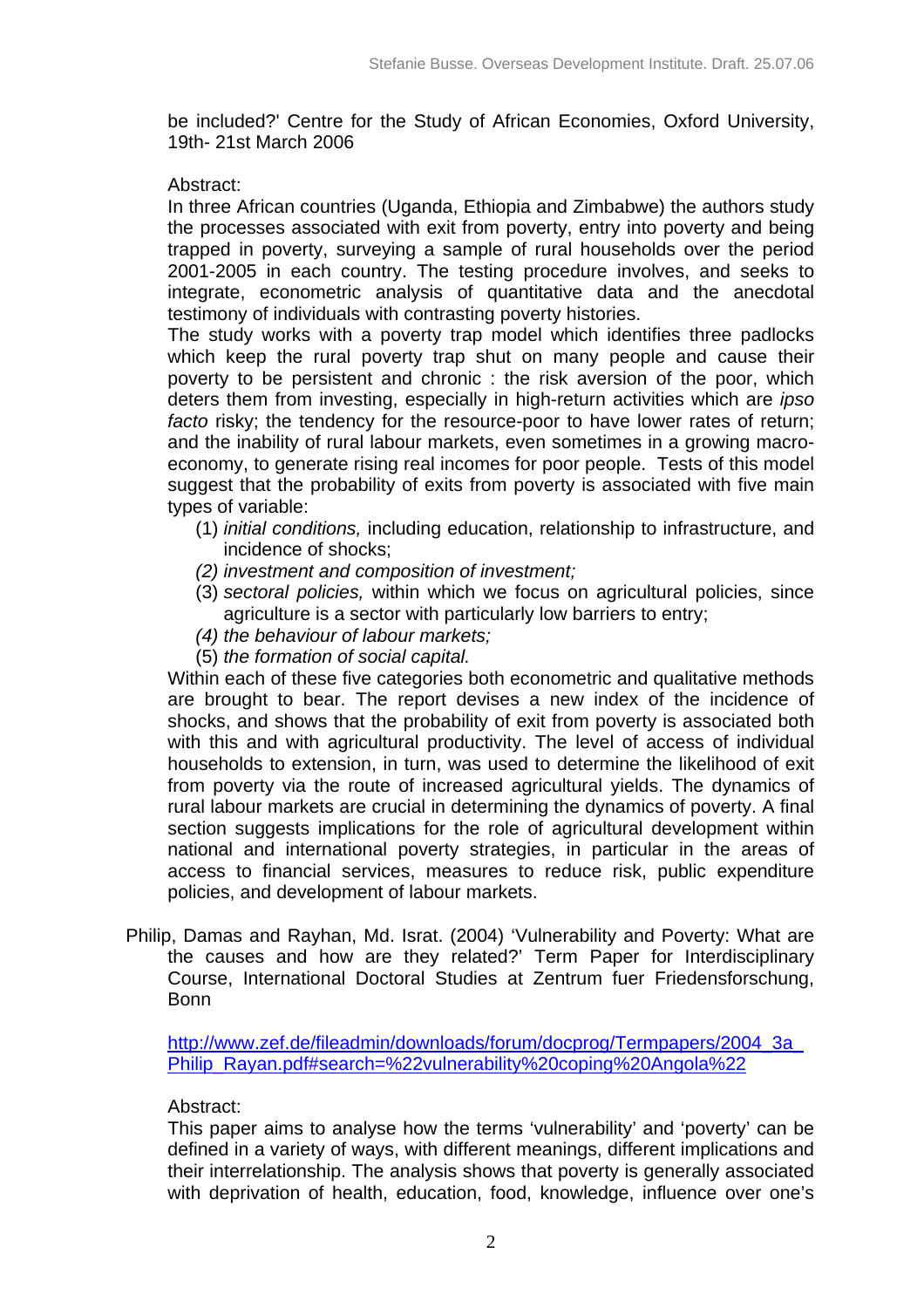environment and the many other things that make the difference between a sustainable livelihood and survival. There is another universal aspect of poverty, which makes it particularly painful and difficult to escape: Vulnerability. The poor are more vulnerable than any other group to health hazards, economic down-turns, natural catastrophes, and even man-made violence. Shocks such as illness, injury and loss of livelihood have dreadful impacts, and are significant causes of poverty. Scholars argue that vulnerability and poverty are the result of economic, social, cultural, political and environmental factors, thus to identify the full range of factors, this paper encompasses an interdisciplinary analysis with some case studies from developing countries.

Sen, Binayak. (2003) 'Drivers of Escape and Descent: Changing Household Fortunes in Rural Bangladesh' *World Development* Vol. 31, Issue 3, March 2003, Pages 513- 534.

# Abstract:

This paper analyzes a panel dataset on 379 rural households in Bangladesh interviewed in 1987–88 and 2000. Using a "livelihoods" framework it contrasts the fortunes of ascending households (which escape poverty) and descending households (which fall into poverty). These two dynamics are not mirror images of each other. Escapees overcome structural obstacles by pursuing multiple strategies (crop intensification, agricultural diversification, off-farm activity, livelihood migration) that permitted them to relatively rapidly accumulate a mix of assets. Descents into poverty were associated with lifecycle changes and crises such as flooding and ill-health.

Owen, Trudy (2004) 'External Support during the Transition Phase: Roles for Humanitarian Aid and Development Assistance from a Village Perspective *World Development* Vol 32, Issue 10, pp 1711-1733

# Abstract:

Development orthodoxy based on macroeconomic theory stresses the importance of physical and human capital accumulation as necessary elements for economic growth. Growing concern among development practitioners that textbook economic theory and results from formal questionnaires may not converge with the perceptions of the recipients of aid, however, has led to an increase in the use of participatory appraisals and related approaches. To explore resettled villagers' perceptions of aid and its role in reducing poverty in Zimbabwe, the research followed two techniques described in the literature on participatory rural appraisal: (a) a wealth-ranking exercise to examine villagers' concepts of poverty and the determinants of growth, and (b) semi-structured group discussions to explore villagers' thoughts on the role of aid. What is reassuring from this exercise is the convergence between villagers' perceptions of poverty and the role of aid with the implications of the economics literature and the results from administration of a formal household questionnaire.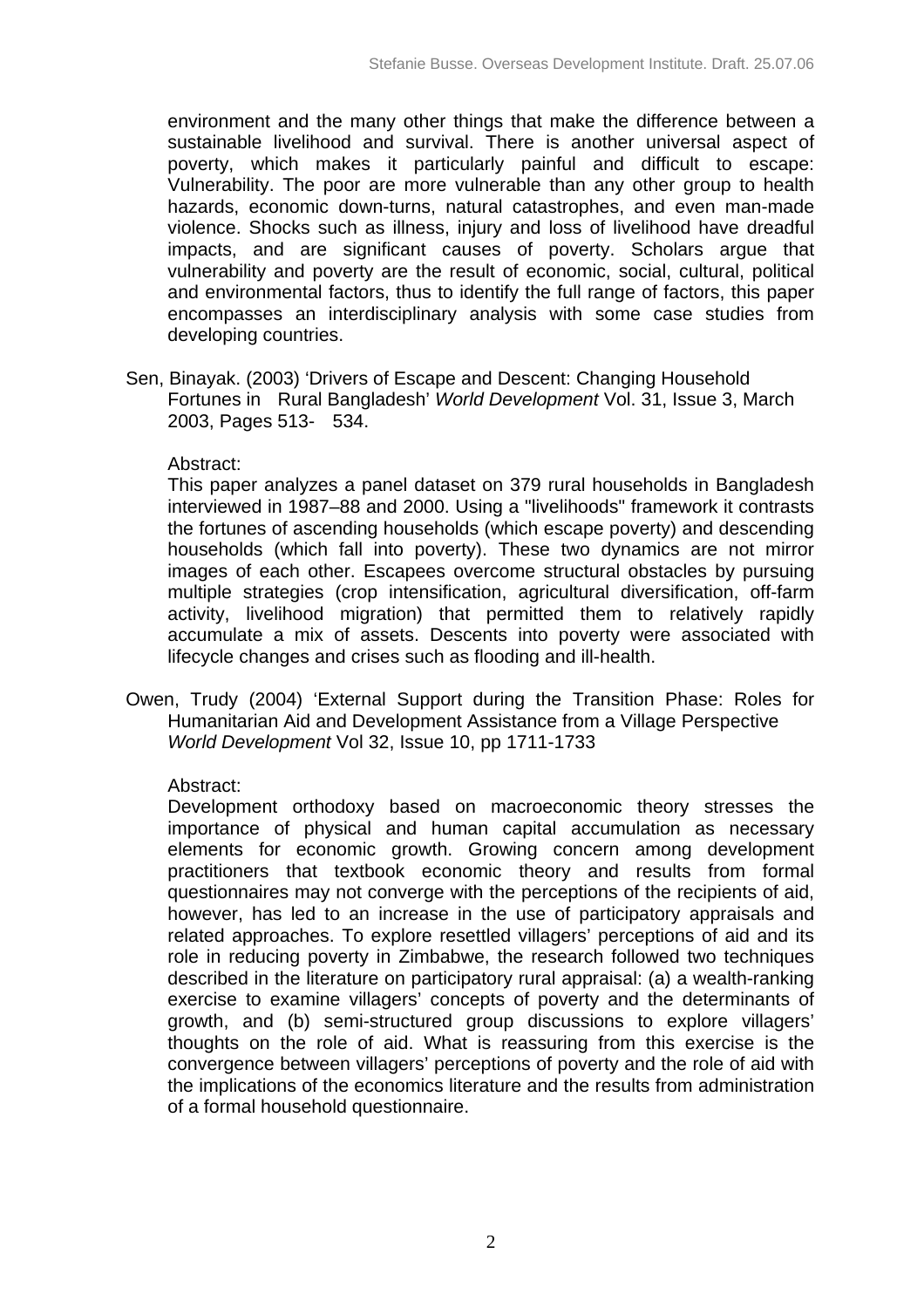# **2. Vulnerability and coping strategies in developing countries**

Dercon, Stefan (2004) 'Income risk,coping strategies and safety nets' Working paper 2000.26. Centre for the Study of African Economies. Oxford University

http://www.csae.ox.ac.uk/workingpapers/pdfs/20-26text.pdf

## Abstract:

Poor households in developing countries face substantial risk, which they handle with risk management and risk coping strategies, including selfinsurance through savings and informal insurance mechanisms. Despite these mechanisms however, vulnerability to poverty remains high. This article reviews the literature on poor household's use of risk management and risk coping strategies. It identifies the constraints on their effectiveness and discusses policy options. It shows that risk and lumpiness limit the opportunities to use assets as insurance, that entry constraints limit the usefulness of income diversification and that informal risk sharing provides only limited protection, leaving some of the poor exposed to very severe negative shocks. The author concludes that further development of public safety nets is required, although their impact is sometimes limited, and they may have negative externalities on households that are not covered.

Devereux, Stephen (1999) 'Making less last longer. Informal safety nets in Malawi' *IDS discussion paper* 373.

http://www.ids.ac.uk/ids/bookshop/dp/dp373.pdf

In the 90s, Malawi switched from self-sufficiency in staple food grains to chronic dependence on food imports. In August 98, a 62% devaluation of the currency caused prices of many essential commodities and services to double.

Informal safety nets are defined in this paper as a subset of coping strategies that people adopt in times of food insecurity. They range from remittances of cash or food from within families, to meal sharing between neighbours and interest free loans to friends and gifts to beggars. Research was carried out in an urban and rural setting. A key finding is that informal transfers appear to be declining over time, partly as a general consequence of commercialisation and partly because deepening poverty means that the economic basis for redistribution is contracting. Findings also indicate that the scale and effectiveness of informal networks might be less in villages than in towns. More rural respondents [who] had rationed or skipped meals had fewer income generating opportunities to draw on and more of them were refused assistance by family or friends. In the absence of income generating opportunities and formal or informal networks, particularly in rural areas, there is no alternative to severe austerity measures: Making less last longer. The paper concludes by arguing that policy-makers concerned with providing assistance to Malawi's poor should consider productivity enhancing safety nets, such as input-for-work, to boost agricultural production rather than food for work to compensate for production deficits.

Reid, Paul and Vogel, Coleen (2006) 'Living and responding to multiple stressors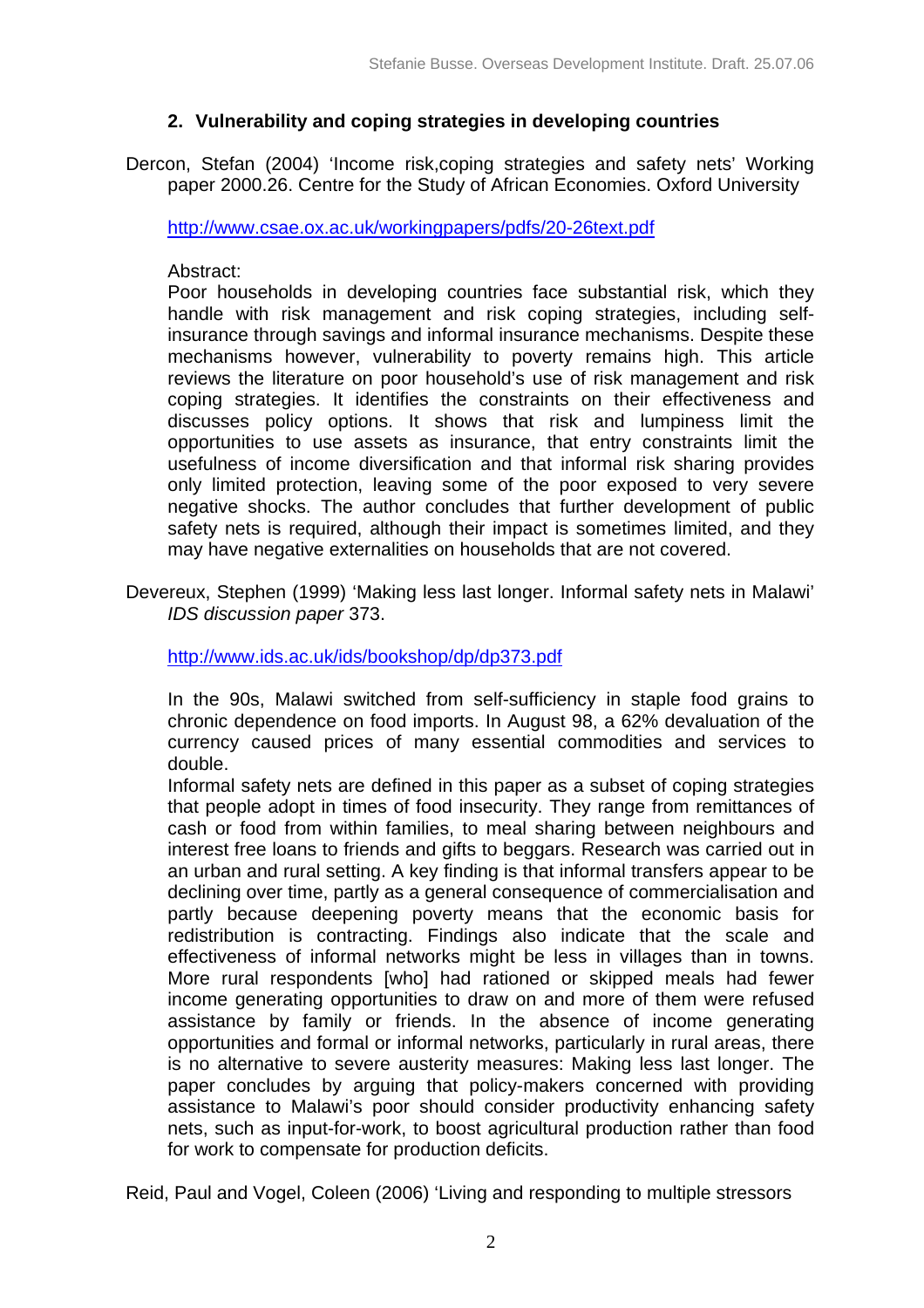in South Africa -- Glimpses from KwaZulu-Natal'. Global Environmental Change in press.

Rural, resource poor communities face a number of stressors that curtail livelihood options. Climate stress in Southern Africa could potentially further threaten the livelihoods of such communities. Inappropriate responses and adaptation options to risk, including climate stress, could further undermine development efforts in the region. By using the sustainable livelihoods framework, this pilot study identifies some of the options and constraints to secure livelihoods that are currently being used by small-scale farmers in the Muden area of KwaZulu Natal. Health status, lack of information and ineffective institutional structures and processes are shown to be some of the key factors aggravating response options

Zimmerman, Frederick J. and Carter Michael A. (2003) 'Asset smoothing, consumption smoothing' *Journal of Development* Economics 71, pp. 233-260

# Abstract:

A growing literature asks whether low-wealth agents can accumulate assets over time or whether they are trapped in poverty. This paper develops a stochastic, dynamic programming model with endogenous price risks to explore savings and portfolio decisions in a resource-poor environment characterised by risk and subsistence constraints. Optimal portfolio strategies are found to bifurcate, despite divisible assets and fully rational agents. Wealthier agents acquire a higher-yielding portfolio and pursue conventional consumption smoothing. Poorer agents acquire a less remunerative portfolio and pursue asset smoothing, rather than consumption smoothing. Asset based risk coping thus results in positive correlation between initial wealth and portfolio rate of return.

#### **2.1. Vulnerability and coping in countries with poor governance or/and experiencing profound economic decline**

Dhanani, Shafiq (2002) 'Poverty, Vulnerability and Social Protection in a Period of Crisis: The Case of Indonesia'. *World Development* Vol. 30, No. 7, pp. 1211- 1231

The paper looks at the economic crisis in Indonesia in the 90's and its implications on poverty and vulnerability. The paper argues that the rapid rise in the poverty incidence is due to the large number of people living at or close to the consumption based poverty line. The author highlights some of the characteristics of the crisis to explain its impact on poverty. The Indonesian crisis was characterised by deep recession as well as a sudden rise in inflation. Nevertheless, the inflation rate fell equally sharply. The behaviour of the inflation rate is reflected in the behaviour of the poverty line, which rose sharply with inflation and declined when inflation went down. The paper argues that when the impact of inflation on the poverty line is combined with the fact that a significant part of the population is clustered around the poverty line, even moderate movements in the poverty line can trigger significant changes in the incidence of poverty. The paper also assesses the measures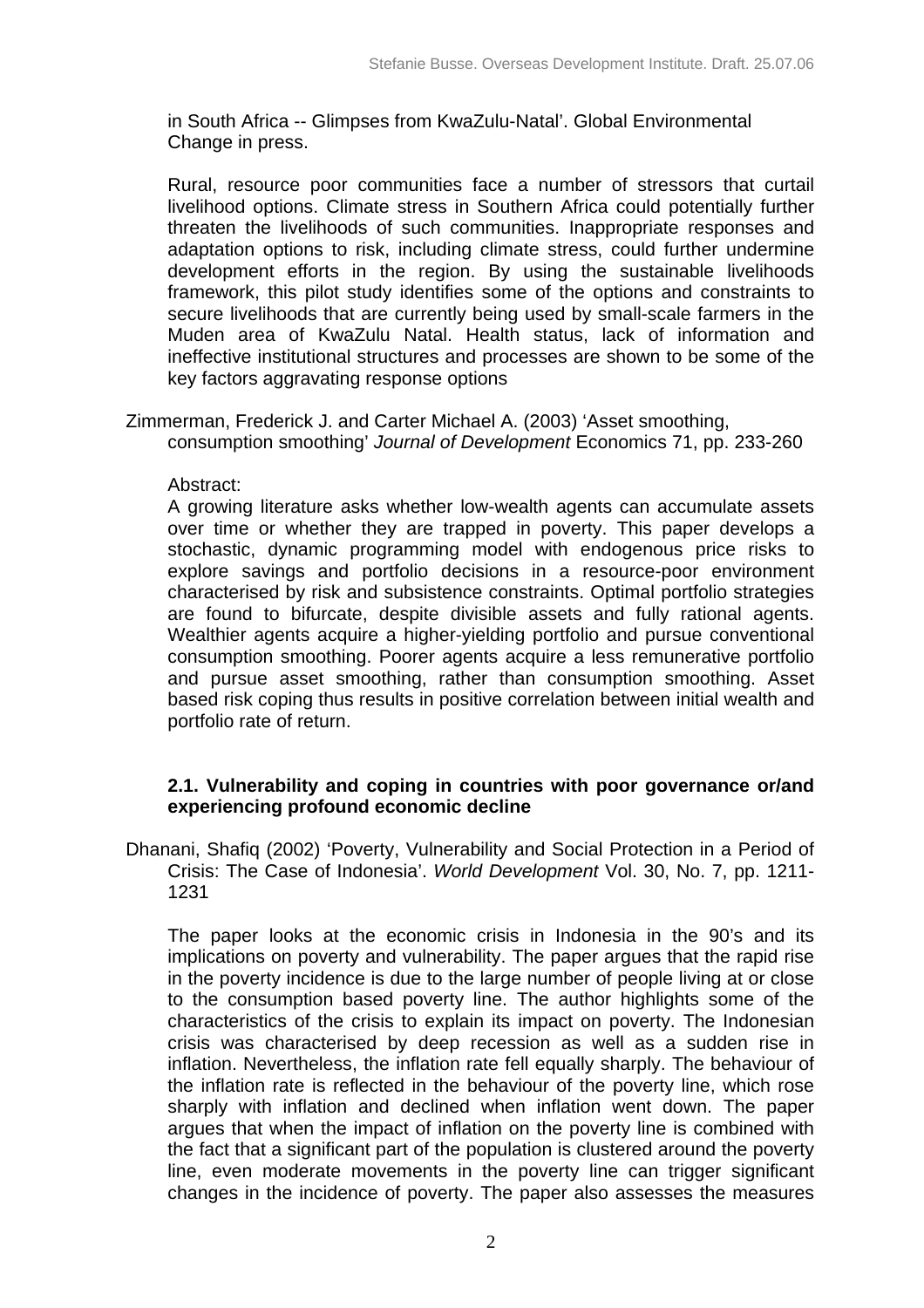put in place to combat the worst effects of transient poverty. The author suggests that in the absence of a combination of macro-economic interventions to combat inflation and direct micro- interventions of targeted subsidised rice and scholarships for the poor, transient poverty would have persisted. Furthermore, informal safety nets and coping strategies at household level played a big role in mitigating the effects of the crisis on the poor. In light of this, the paper makes the case for the combination of a macroeconomic stabilisation strategy with a long-term, fiscally sustainable social protection policy which reinforces existing social capital.

Lokshin, Michael M. and Yemtsov, Ruslan (2001) 'Household Strategies for Coping with Poverty and Social Exclusion in Post-Crisis Russia'. The World Bank. *Policy Research Working Paper* Series No. 2556

http://www.gateway2russia.com/articles/files/1417\_wps2556.pdf.pdf

# Abstract:

This paper analyzes the strategies that Russian households use to cope with after-crisis economic hardship. Given the dramatic drop in formal cash incomes, how are most people able to adapt? What are the relative importance and effectiveness of coping strategies to resist hardship in reducing poverty for different groups of households? This paper looks at the subjective evaluations of a number of coping strategies that respondents undertook to mitigate the effect of the Russian financial crisis on their welfare. The results of the analysis indicate that the choices of survival strategies are strongly determined by the level of human capital in the household. The higher the household human capital, the more likely it to choose active strategies. Households with low human capital, households headed by pensioners and low-educated households are more likely to be socially excluded. We argue that a trend toward marginalization and impoverishment of these groups should be expressly monitored. A specific set of policy interventions should be targeted on such households to avoid the entrenchment of poverty.

Lustig, Nora (2000) 'Crises and the Poor: Socially Responsible Macroeconomics' *Economía* - Volume 1, Number 1, Fall 2000, pp. 1-19

# Abstract:

Between 1980 and 1998, Latin America and the Caribbean experienced more than forty episodes in which gross domestic product (GDP) fell by 4 percent or more. Poverty increased sharply during these episodes. Despite this, most countries in the region do not have appropriate instruments to shield poor people (and the near-poor) from the brunt of macroeconomic shocks. Improvising to protect the poor in the heat of a crisis is a recurrent phenomenon. Furthermore, evidence shows that spending targeted to the poor is procyclical--even more so than the rest of the budget.

That economic crises cause poverty to rise should not come as a surprise. What has received less emphasis, however, is that crises can lock poor people--and their children--in long-term poverty traps. During crises, poor people can face an irreversible reduction of their assets, including their human capital. Because economic crises are a classic case of an aggregate shock, poor people cannot resort to self-insurance, informal insurance, or the credit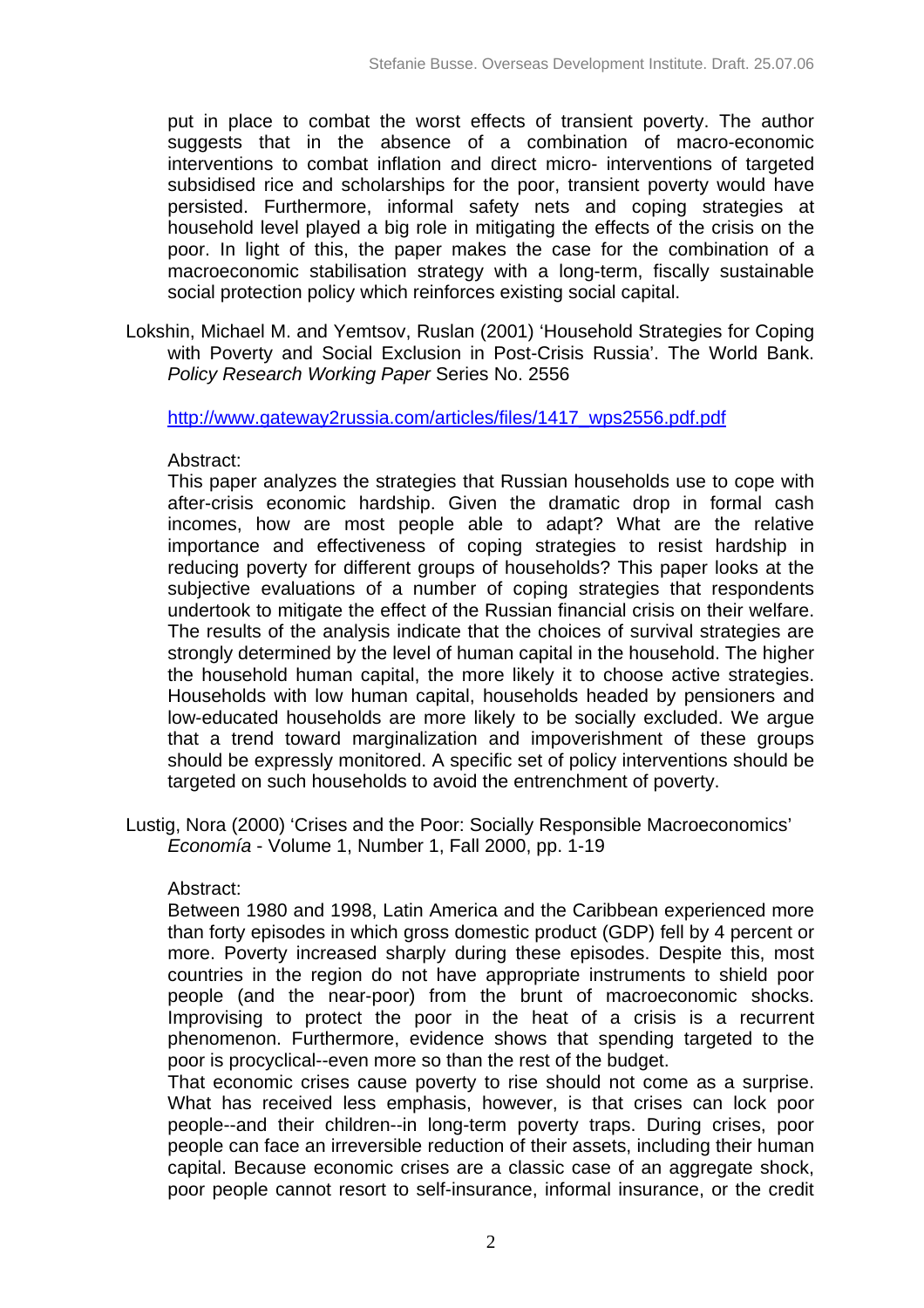market to smooth consumption effectively. In addition, poor people are not likely to be part of the formal social insurance system because a large portion of them are self-employed or they work as wage earners firms that cannot afford to participate in contributory systems or for ruthless employers who refuse to contribute their share. Hysteresis caused by the impact of crises on poor people's assets and their imperfect ability to protect themselves from aggregate shocks are two reasons why publicly funded safety nets should be part of the socially responsible policy response to a crisis. The potential distributive implications of macroeconomic measures should be assessed to determine where these safety nets will be most needed, and spending which targets the poor should be protected from budget cuts to the largest possible extent.

# **2.2. Vulnerability and coping in Zimbabwe**

Community Monitoring Programme. 2005. 'Community Assessment of food security and the Social Situation in Zimbabwe'

# http://www.sarpn.org/documents/d0001248/P1415CMP\_Zimbabwe\_April2005. pdf

The report covers a broad monitoring of food security and social welfare at community level by the community monitoring programme. The monitoring information is collected from sentinel wards within districts. In 2005 sentinels in almost all provinces reported a deteriorating food supply situation with widespread report of crop failure due to poor rains in the 2004/2005 season. Matabeleland North, Masvingo and Midlands are among those worst affected. A large proportion of households are reported to be sourcing food from commercial sources both in urban and rural areas. Commercial supplies, particularly of maize meal and to a lesser extent bread and sugar, were reported as being significantly less available than in April 2004. While availability of indicator drugs (antibiotics) in local clinics was reported to have fallen, clinic fees seem to have been fairly stable over the last year. Prices for goods and services were reported to have risen, particularly prices for bath soap and rentals.

Dzingirai, V. (2000) 'Saving to death: A study of group based and other saving arrangements in rural Chivi district, Zimbabwe'. Centre for Applied Social Sciences, University of Zimbabwe

http://www.fao.org/sd/PPdirect/PPre0071.htm

In Africa, the issue of rural savings is poorly understood. Why do rural people save? How do they save? This study of informal rural savings approaches in Zimbabwe is based on field research conducted in Mazoredze, a village of 160 persons and 28 households in Chivi District. The investigation focuses on an analysis of the various methods households use to accumulate and redistribute in-kind and cash capital used to finance their development. The socio-cultural factors that influence - constrain or promote - those accumulation and redistribution processes are also examined.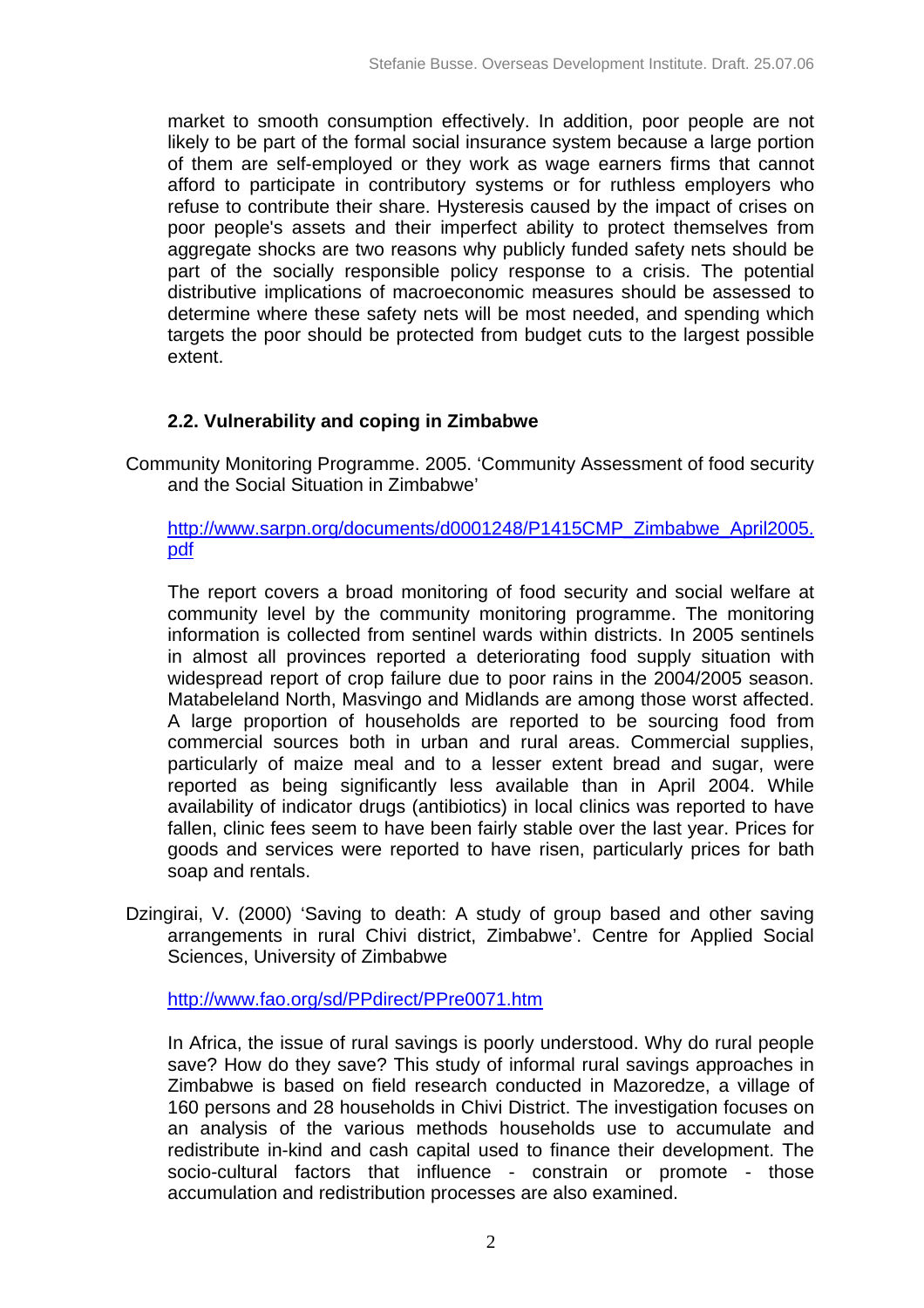The author shows that most of the households surveyed made little use of formal credit and savings services and instead preferred to use more informal means to accumulate and redistribute capital. He also provides convincing evidence that certain forms of "giving" can be considered as a form of saving or investment since they serve to strengthen reciprocity ties between individuals and households, which are necessary for the accumulation of capital in the future. The author's frequent use of participant observations to describe household perceptions regarding savings and how various methods of capital accumulation function provide the reader with additional insights into how rural people save.

Ersado, Lire; Alderman, Harold and Alwang, Jeffrey (2001) 'Changes in Consumption and savings behaviour before and after Economic Shocks: Evidence from Zimbabwe'. Paper presented at International Food and Agribusiness Management Association Conference, Chicago June 25 –28, 2000

http://www.ifama.org/conferences/2000Congress/Forum%20%20Final%20PA PERS/Area%20II/Ersado\_Lire3.PDF

This paper analyses the changes in consumption and savings behaviour before and after shocks like drought and macroeconomic adaptation. The results show that before droughts and macroeconomic adjustments the majority of permanent income was consumed and the majority of transitory income was saved. Following the droughts and adjustments, however, most of both permanent and transitory incomes were consumed. The higher marginal propensity to save out of transitory incomes before the droughts and adjustments implies that Zimbabweans used savings to smooth consumption. In contrast risk management strategies were severely limited after the shocks; consumption tracked income more closely in the latter period. The inability to effectively address the risks arising from droughts and structural adjustments implies that subsequent economic and social uncertainty will have serious welfare consequences.

Ersado, Lire (2003) 'Income diversification in Zimbabwe. Welfare implications from urban and rural areas'. The World Bank

http://www.worldbank.org/urban/symposium2003/docs/papers/ersado.pdf

This paper examines, taking into account the rural-urban divides, the changes and welfare implications of income diversification in Zimbabwe following macroeconomic policy changes and droughts of the 90s. The authors find that rural households tend to have a more diversified portfolio of income compared to their urban counterparts and the degree of diversification decreases with the level of urbanisation. However there are important differences in the levels of diversification within the rural and urban areas depending on wealth: While the relatively better-off households have a more diversified income base in rural areas, it is the poor that pursue multiple income sources in urban areas. A decomposition of changes in welfare indicates that the total contribution of income diversification is large and increased between 90/91 and 95/96. On the other hand there were significant declines in returns to human and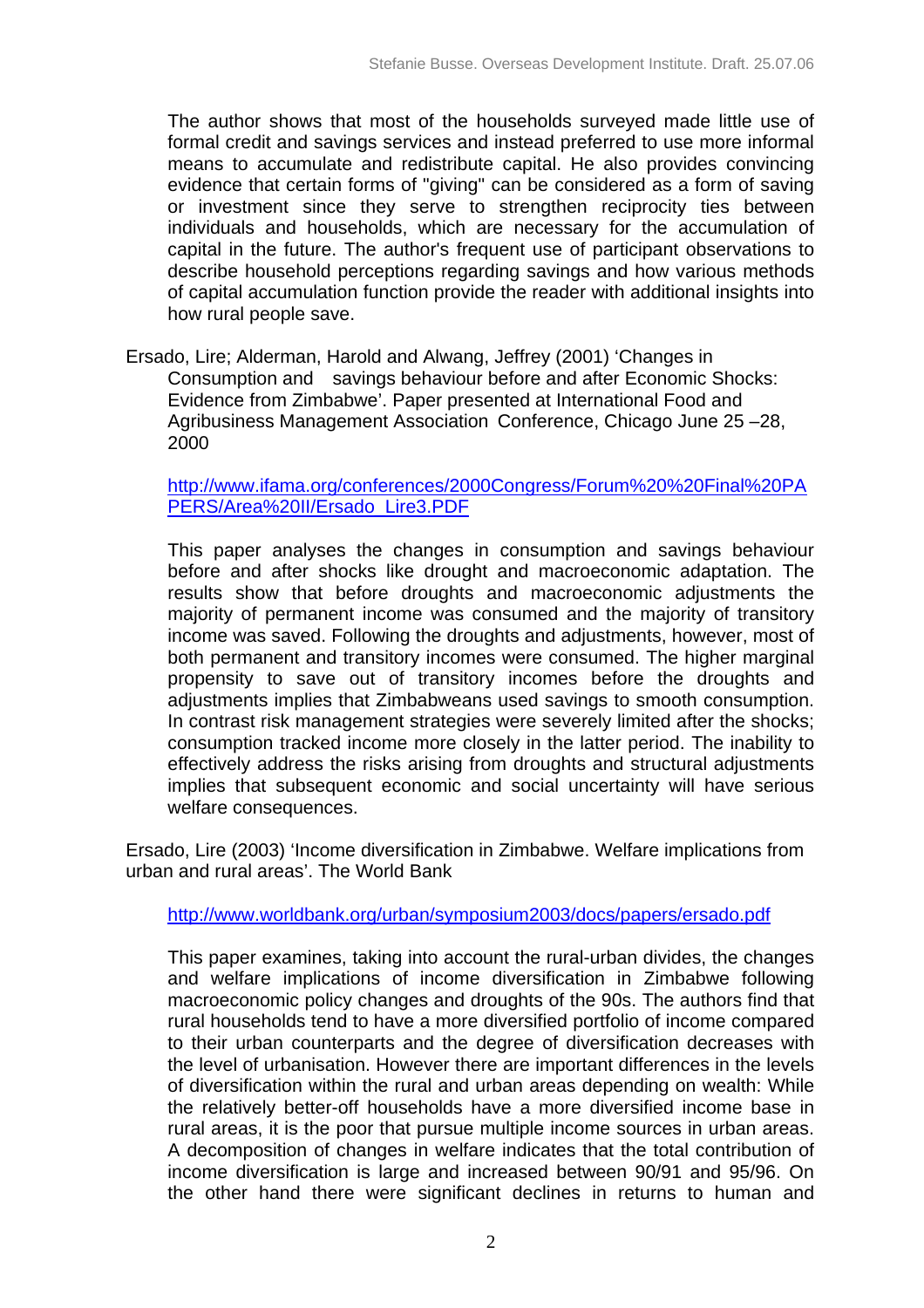physical capital assets during the same period. The findings suggest that households with a more diversified income base are better able to withstand the unfavourable impacts of the policy changes and weather shocks. The fact that relatively better-off households have a more diversified income base following the shocks implies that the poor are more vulnerable to economic changes unaccompanied by well-designed safety nets.

Farm Orphan Support Trust of Zimbabwe (FOST) (2003) '"We will bury ourselves". A study of child-headed households on commercial farms in Zimbabwe'

http://www.sarpn.org.za/documents/d0000070/P83\_FOST.pdf

Farm Orphan Support Trust of Zimbabwe (FOST) undertook this study into child headed households on commercial farms in April/May 2002 with the aim of identifying their problems and needs and planning potential interventions. The unique nature of farm worker communities makes them particularly vulnerable to the effects of HIV/AIDS. In particular, the lack of traditional safety nets within these communities increases the vulnerability of children, especially orphaned children.

The methodology employed for the study was action research oriented and involved interviewing 17 child headed households in Mashonaland Central and Manicaland provinces. Half a day was spent with each household and a further half day was spent talking to members of the farm community. In total 47 children and 27 community members were interviewed. The findings of the study reveal that child headed households on commercial farms face a number of problems including:

- Food insecurity
- Problem of access to education and skills training
- The struggle to meet material needs
- The absence of psycho-social support
- Poor life skills and knowledge
- Abuse and exploitation
- No extended family network
- Poor housing conditions and lack of tenure security
- Poor access to health care

These are common problems to most orphaned and vulnerable children but it was found that child headed households are especially vulnerable because of the lack of the usual community "safety nets". The report makes a number of recommendations regarding interventions. It is concluded that future interventions to respond to the needs of child headed households will need to balance material and psycho-social aspects in order to avoid undermining existing coping mechanisms. Supporting community-based responses will involve long-term capacity building and training and require thorough support and follow-up

Hoddinot, John. (2004) 'Shocks and their consequences across and within households in rural Zimbabwe' *Journal of Development Studies*, Vol. 42. Issue 2, Pages: 301-321, February 2006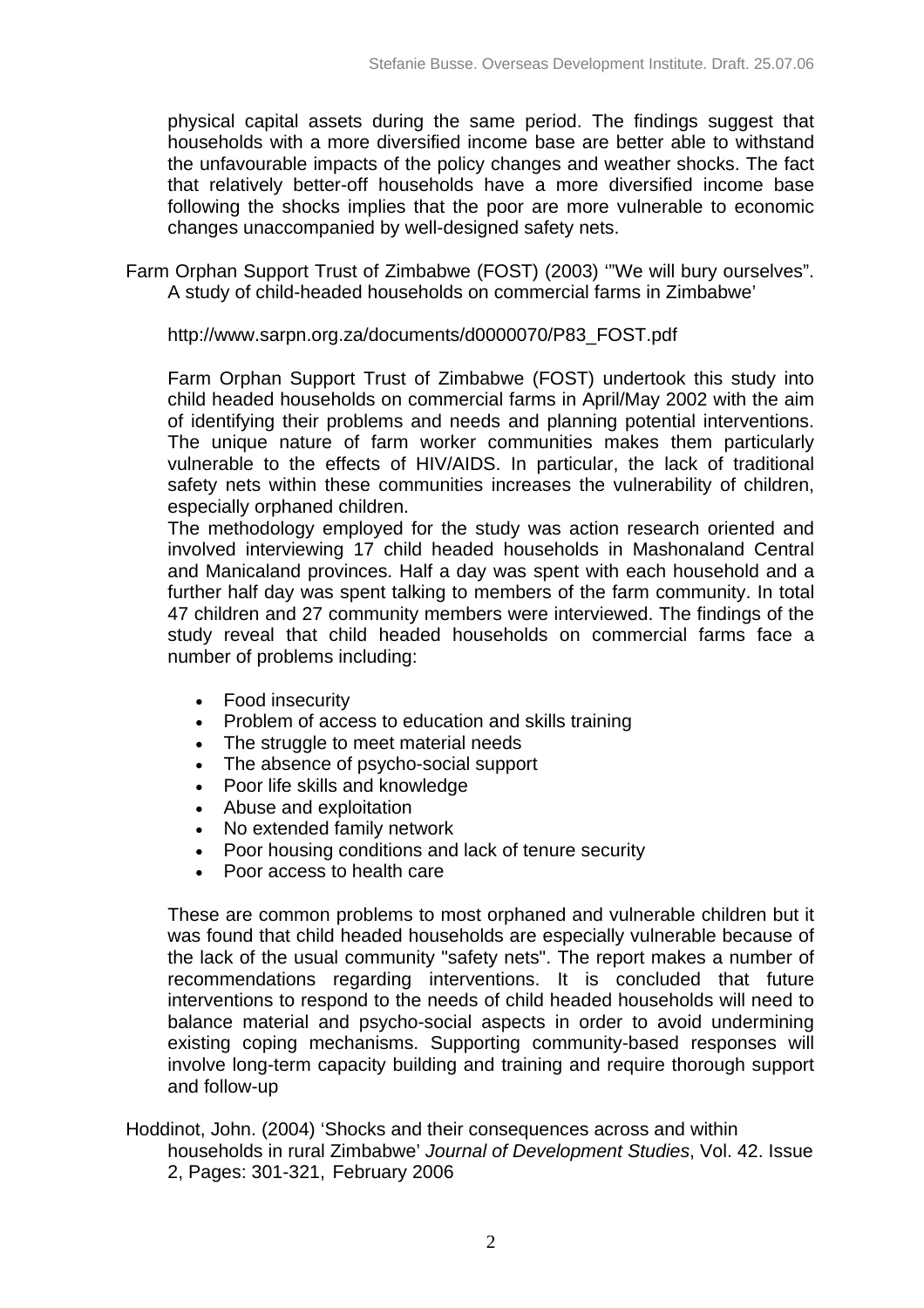The paper finds that although drought shocks do cause some households to draw down assets, different households respond differently to income shocks depending on the level of their asset holdings. The analysis reveals that households with a higher level of asset holdings may choose to cope with a shock by selling some assets in order to buy food. Whereas for these families, this decision does not necessarily carry with it a cost to future earnings or consumption, poorer families face a starker decision with potentially more drastic consequences. Without a surplus of livestock to sell, these families generally seem willing to hang onto their livestock even though this means they must endure short-term hunger. The paper concludes that better-off households do draw down assets following an income shock but the threat of a poverty trap means that less well-off households do not do so.

Luckert,M.K., Wilson, J., Adamowicz, V., Cunningham, A.B. (2000) 'Land Use Options in Dry Tropical Woodland Ecosystem in Zimbabwe: Household resource allocations in response to risks and returns in a communal area of western Zimbabwe' *Ecological Economics,* Vol. 33, Issue 3, June 2000, Pages 383-394

# Abstract:

A household production model is constructed in the context of a subsistence economy, influenced by fluctuating rainfall, increasing populations, and relationships to the natural resource base. Households are modelled as attempting to optimally allocate their resources among four sectors: agriculture, woodlands (with wood and non-wood sub-sectors), livestock and urban. Simulations show that, although welfare decreased over the 50-year simulation period, the resource base appears to be able to sustain the increased pressure. Data to feed the model are limited, implying further research is needed on: resources expended by households by sector, perceptions of risk, and differentiation within and among households according to gender and wealth. Despite data limitations, results show the importance of considering that households may allocate resources between multiple sectors, as these options may buffer their welfare from rainfall shocks and increasing population pressures.

Senefeld, S. and Polsky, K. (2005) 'Chronically Ill Households, Food Security and Coping Strategies in Rural Zimbabwe' Paper presented at the Conference 'HIV/AIDS and Food and Nutrition Security' International Food Policy Research Institute, April 14-16, 2005, Durban, South Africa

http://www.ifpri.org/events/conferences/2005/durban/papers/senefeldWP.pdf

The paper analyses differences in coping strategies and food security between chronically ill-affected and non-affected households. The study found that chronically ill households were more likely than non-affected households to skip meals, eat less preferred food, rely on wild foods for meals and prioritize food within the household for working members rather than non working members. There was a positive correlation between the presence of CI in households and the avoidance of education costs, a reduction of spending in healthcare costs in order to purchase food and a reduction of spending on agricultural and livestock inputs. The findings demonstrate that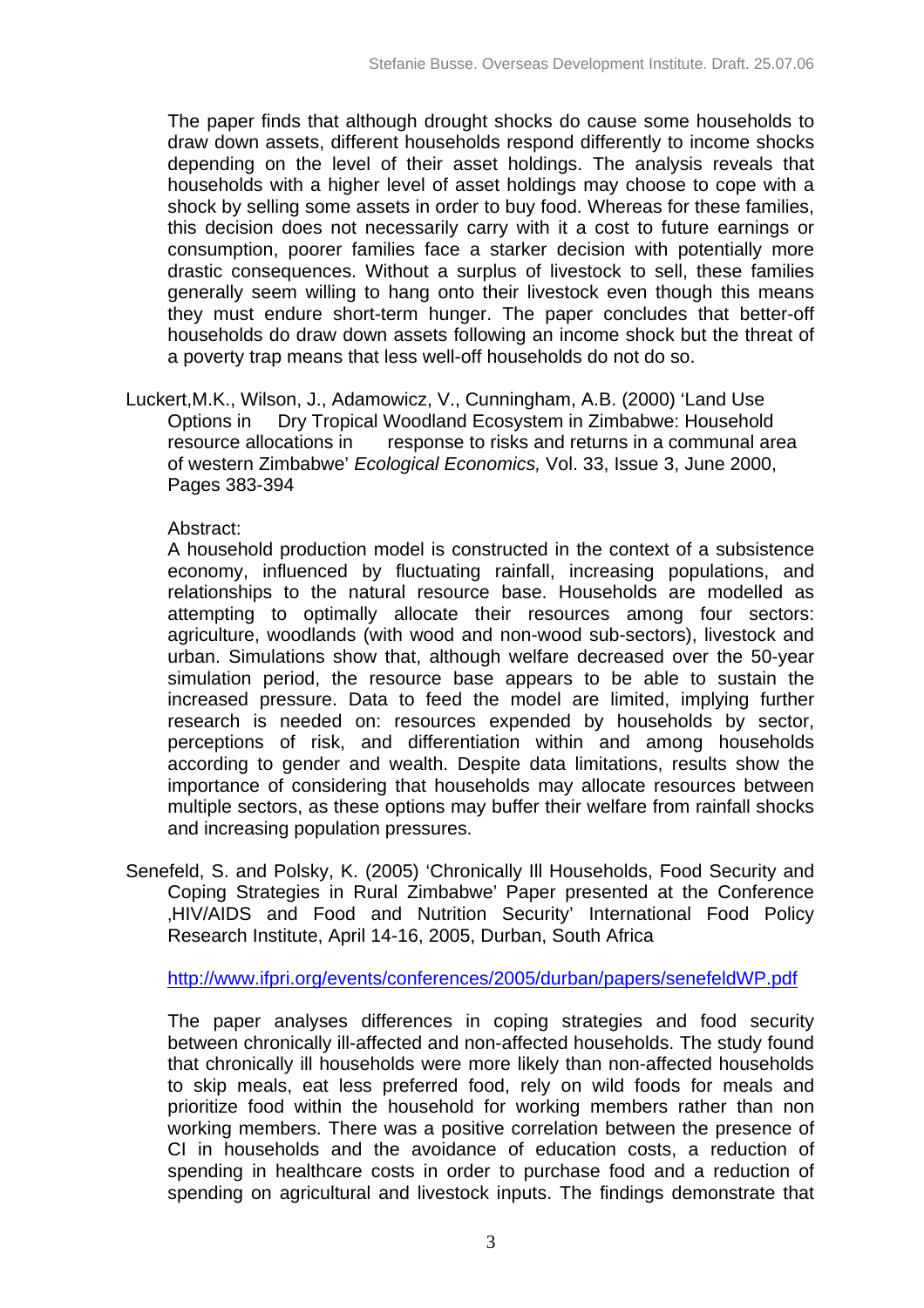coping strategies of CI households are stronger than of non-affected households. The authors conclude that food insecurity or the presence of CI at the household level are not sufficient alone as targeting criteria and propose a specific vulnerability scale within CI affected households.

Schlyter, Ann (2001) 'Esther's house – Home, Business and Lodger's shelter: Multi- habitation in Chitungwisa, Harare, Zimbabwe'. Draft paper to the workshop "African Urban Economies: Viability, Vitality or Vitiation of major cities in East and Southern Africa? Africa-Studiecentrum, Leiden University, The Netherlands, 9-11 November 2001

Focusing on the history of one house, its owners and tenants, this paper discusses the living conditions in Chitungwisa, south of Harare. It shows how the house is made central in the coping strategies of a poor house-owner. These strategies range from renting out, establishing a small pub to using the house as a workshop. The author highlights how restrictive regulations in Zimbabwe have a serious impact on livelihood options of the poor and forces them to survive in a criminal urban economy.

Ireland, Claire; Sibanda, Lindiwe; Mupetesi, Thomas; Mhlanga, Saneliso (2004) 'Livelihood Insights. Challenges and trends in Zimbabwe with Case Studies from Matabeleland and Mashonaland'*.* World Vision Zimbabwe

http://www.livelihoods.org/static/docs/LivelihoodInsights\_WorldVision.pdf

The report is based on a review of how the current humanitarian crisis is affecting livelihoods in two communities and their ability to cope. Interviews in two communities showed that villagers regard the breakdown in traditional institutions and social relations, high cost of living and inputs, decrease in livestock, prevalence of HIV/AIDS, unemployment, drought and increase in delinquency as major problems. The paper uses a livelihood framework to analyse the current livelihood situation in the two communities. The overall picture that emerged is that of increased vulnerability. Vulnerability is seen not only as a consequence of drought, but of a number of factors, including the impact of HIV/AIDS, high cost of production, lack of available seeds and the collapse of the commercial sector. Based on these findings, the authors formulate key questions that should guide the design of intervention strategies in the affected areas.

Mazeba-Chimedza, Ruvimbo, Turton, Cate and Westley, Karen (2002) 'Supporting livelihoods in Zimbabwe. A series of three reports'. DFID, Zimbabwe

In August 2001, the Department for International Development (DFID) in Zimbabwe commissioned a team to assist them with designing a long term programme of support to the livelihoods of the rural poor in the Masvingo Province. The first report looks at livelihood issues and concludes that there is an overall downward trend in people's livelihoods: People are becoming more and more vulnerable as their capacity to manage external shocks is being continuously weakened by HIV and economic crisis. As a consequence, new vulnerable groups are emerging. The elderly, children and women particularly shoulder the burden of caring for the HIV/AIDS affected. At the same time, the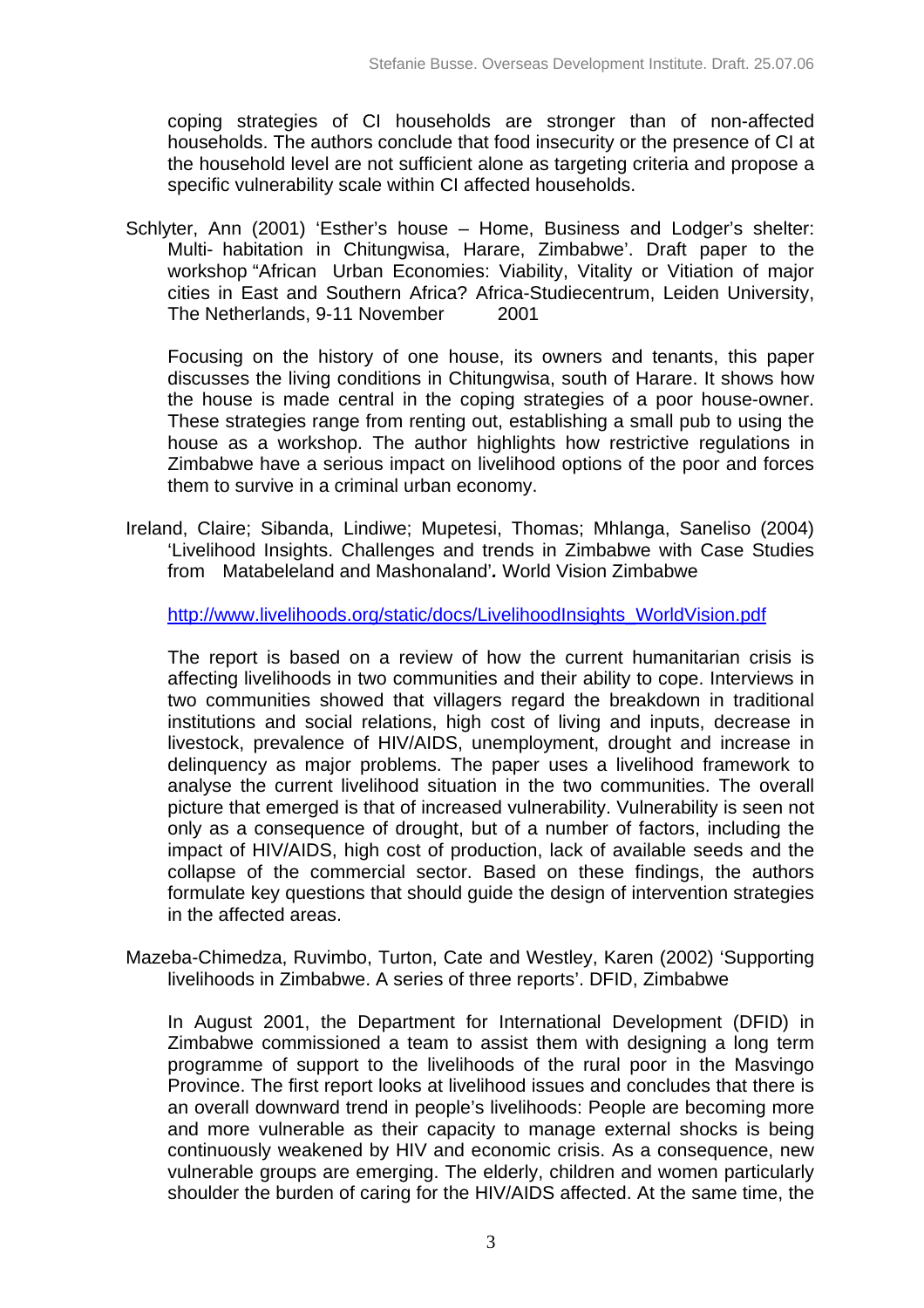ability of the non-vulnerable to support the vulnerable is under pressure and this situation is leading to the breakdown in the traditional institutions and cultural practices that traditionally provide safety nets.

The ability of the formal institutional network to deliver services is seriously constrained by the lack of centrally allocated resources, rising costs, fuel shortages and staff shortage. In rural areas, people are increasingly distanced from input and output markets as a consequence of the withdrawal of state led marketing institutions and more recently, the dramatic increase in transaction costs. As a result communities are withdrawing into themselves and their linkages with the outside are diminishing.

The overall situation has led to changing mobility patterns with people moving back to rural areas due to urban unemployment and HIV/AIDS. All these factors are combining to erode communities' capacity to manage natural shocks such as drought and floods. The impact of these shocks, in turn, creates new vulnerabilities that make it difficult for communities to sustain their livelihoods. In these circumstances, households find it increasingly difficult to access enough food through either own production or purchase. Over exploitation of natural resources is increasing as people are forced to exploit the natural resource base.

The second report looks in more detail at the goal and purpose of the Masvingo Livelihoods Programme in the light of the ongoing economic, environmental, institutional and political pressures which are having a serious negative impact on livelihoods. It identifies the main characteristics of the current livelihood insecurity, namely the breakdown in people's capacity to cope, the increasing difficulty to manage food security and the impact of HIV/AIDS. Against this background the authors propose the reformulation of the goal and purpose of the Livelihoods Programme to emphasise the importance of supporting the coping capacity of the poor and vulnerable with a longer term sustainable livelihoods vision. As the ongoing deterioration in the political and institutional environment limits the ability to take the programme forward, the focus has shifted to support the livelihoods of the most vulnerable through more short term relief oriented interventions. The third report provides a livelihoods perspective on the crisis, with a particular focus on the issue of vulnerable groups.

Scones, Ian (1996) 'Hazards and Opportunities: Farming Livelihoods in Dryland Africa: Lessons From Zimbabwe'

# Abstract:

Climatic variability, poor soils and increasing resource pressures are undermining people's ability to make a living in the drylands of Africa. Yet they continue to respond to the pressures of environmental change by innovating and managing risks and uncertainties in creative ways. This book asks how such processes can be supported and what policies are needed to promote sustainable livelihoods in Africa's drylands. Based on a three year study in Zimbabwe, it explores the rich diversity of farming practices and survival strategies.

Sustainable Livelihoods in South Africa (SLSA) Team (2003) 'Livelihood dynamics: rural Mozambique, South Africa and Zimbabwe', in: *Livelihoods in Crisis? New Perspectives on Governance and Rural Development in Southern Africa*.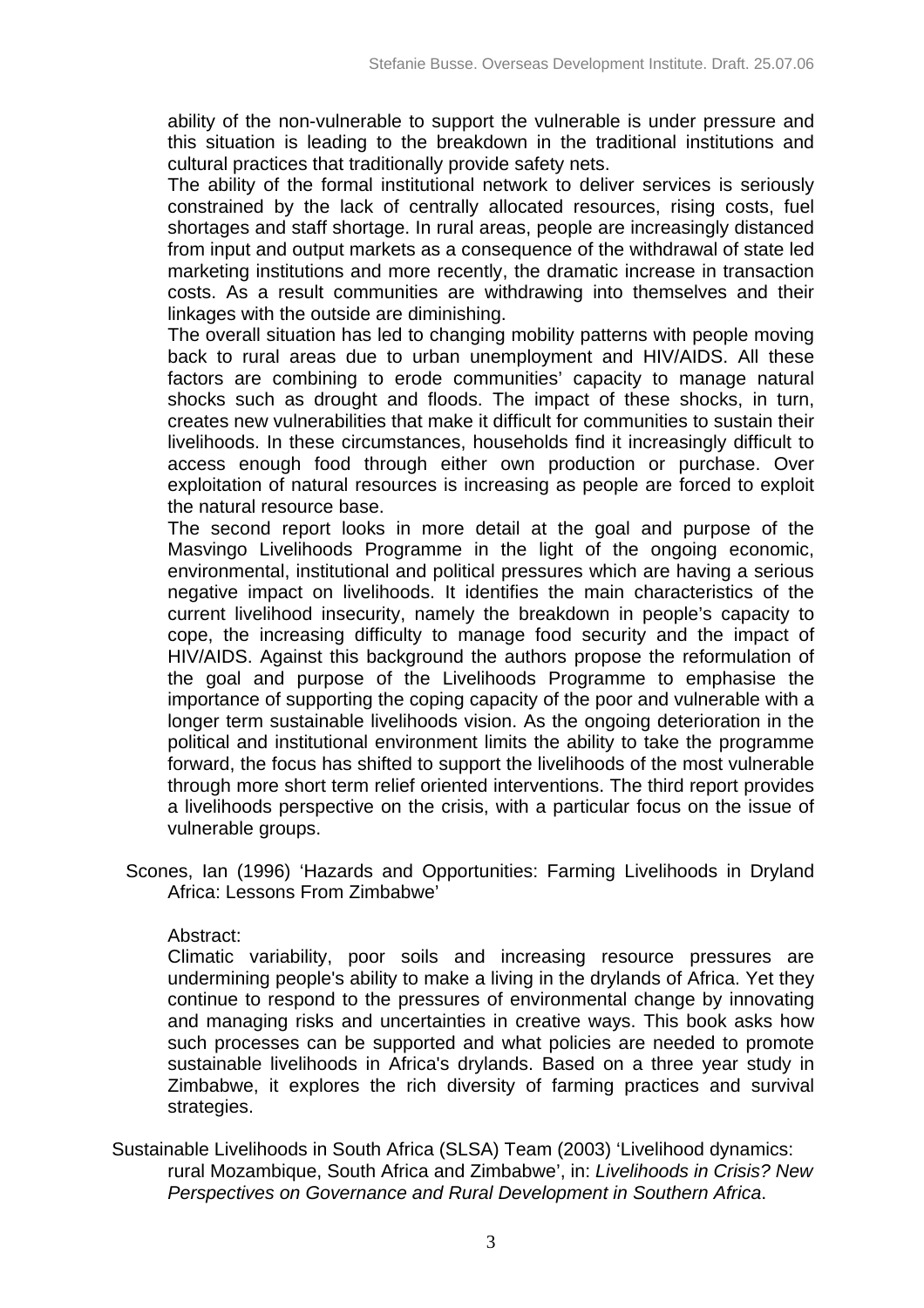Edited by William Wolmer and Ian Scoones – 2003. *IDS Bulletin*, Vol. 34 Nr. 3 July 2003, pp.15-30

# Abstract:

Drawing on research carried out by the Sustainable Livelihoods in Southern Africa (SLSA) programme, this article gives a brief overview of some of the diverse ways people make a living in harsh physical and economic environments in Zambézia province, Mozambique, Chiredzi district Zimbabwe, and South Africa's Wild Coast. It describes the contexts of increasing vulnerability, including the impact of economic reform programmes, the spread of HIV/AIDS and the incidence of extreme climatic events. It explores the livelihood strategies of rural people and the emergence of new institutional and governance arrangements that facilitate or constrain these strategies. It demonstrates that gaining access to natural resources continues to play, alongside a portfolio of other activities, a crucial part in rural people's livelihood strategies.

United Nations Office for the Coordination of Humanitarian Affairs (2006) Consolidated Appeals Process (CAP). 'Zimbabwe 2006'

Many of the humanitarian challenges facing Zimbabwe are common to countries in Southern Africa, particularly the "triple threat" of Human Immuno-Deficiency Virus/Acquired Immuno-Deficiency Syndrome (HIV/AIDS), food insecurity and declining capacity for basic social service provision, in addition to a large number of orphans and vulnerable children. The humanitarian situation in Zimbabwe is further impacted by economic decline, and formal and informal migration of skilled and unskilled labour. HIV/AIDS has also fuelled a rapid growth in the number of orphans and vulnerable children. The economic situation, with high inflation rates, shortages in foreign exchange, high unemployment and negative growth, adds to the vulnerability and suffering of the population.

The recurrence of disasters and subsequent cumulative negative impacts on communities and households has led to a drain of resources and the undermining of cultural norms.

Combinations of ongoing drought, HIV/AIDS, and weakened capacity for governance have resulted in a new reality for people, households, and communities. Whereas they first adopt traditional coping mechanisms, these measures must be either adapted or abandoned once they have been exhausted. In this context, donors need to focus on prioritising humanitarian actions for 2006 such as saving lives, enhancing positive coping mechanisms, mitigating the impact on vulnerable populations, and ensuring a comprehensive and co-ordinated humanitarian response.

Zimbabwe Vulnerability Assessment Committee (ZimVAC). 2004 'Zimbabwe. Food security and Vulnerability Assessments-April 2004'

http://www.sarpn.org.za/documents/d0001001/ZIMVAC\_April2004.pdf

In April 2004 the Zimbabwe Vulnerability Assessment Committee (ZimVAC) estimated that about 2.2 million rural people would need food assistance between August and November 2004 due to a combination of factors,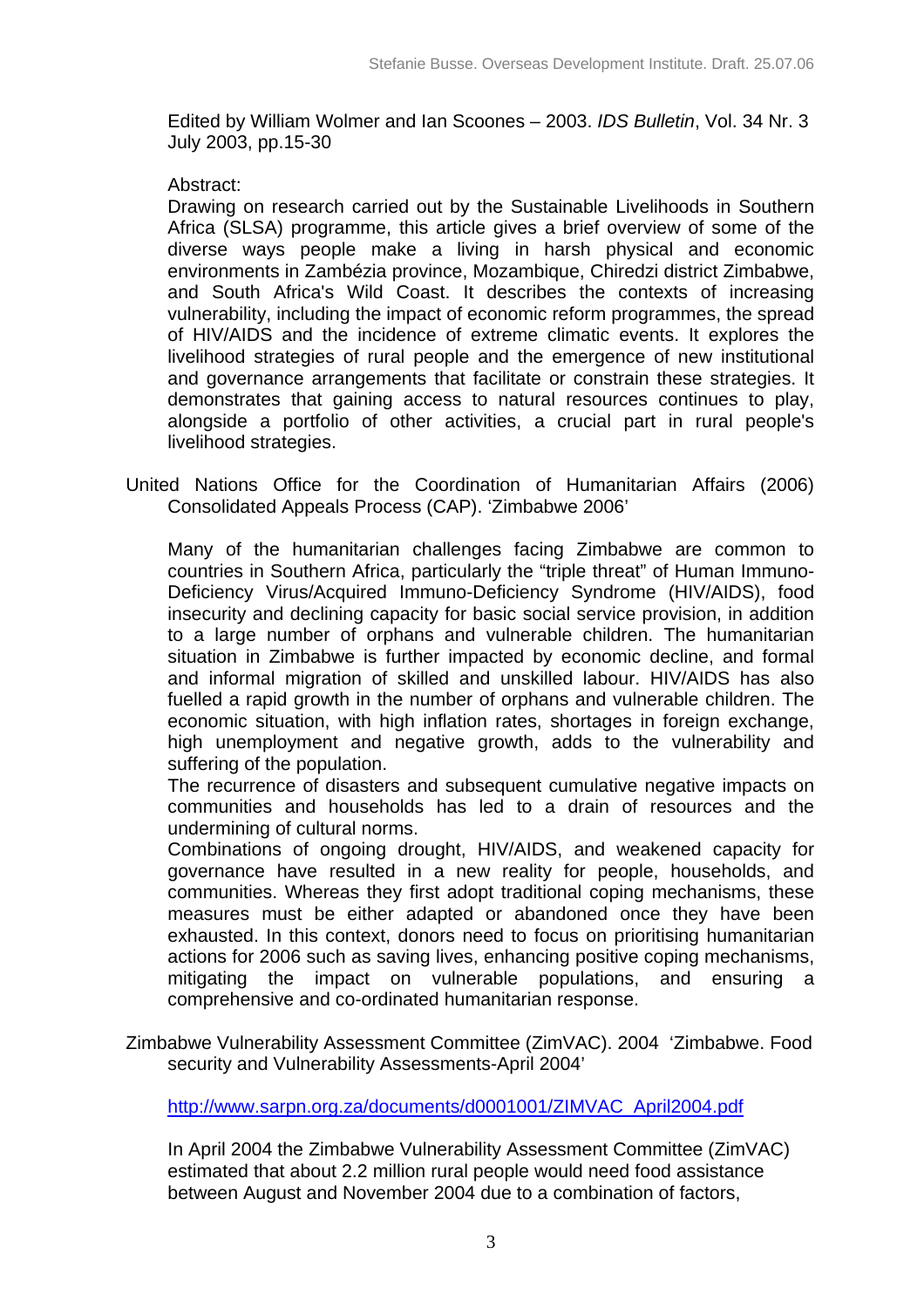including inadequate household crop production, and shrinking income options.

# **2.3. The role of migration and remittances:**

Adams, Richard H. and Page John. (2005) 'Do international migration and remittances reduce poverty in developing countries?' *World Development*, Vol. 33, Issue 10, October 2005, Pages 1645-1669

# Abstract:

Few studies have examined the impact of international migration and remittances on poverty in the developing world. This paper fills this lacuna by constructing and analyzing a new data set on international migration, remittances, inequality, and poverty from 71 developing countries. The results show that both international migration and remittances significantly reduce the level, depth, and severity of poverty in the developing world. After instrumenting for the possible endogeneity of international migration, and controlling for various factors, results suggest that, on average, a 10% increase in the share of international migrants in a country's population will lead to a 2.1% decline in the share of people living on less than \$1.00 per person per day. After instrumenting for the possible endogeneity of international remittances, a similar 10% increase in per capita official international remittances will lead to a 3.5% decline in the share of people living in poverty.

Bracking, Sarah and Lloyd Sachikone (2006) 'Remittances, poverty reduction and the informalisation of household well-being in Zimbabwe'. Global Poverty Research Group. *Working Paper* 045.

http://www.gprg.org/pubs/workingpapers/pdfs/gprg-wps-045.pdf

The study looks at the contribution of remittances in alleviating household poverty and whether this effect is enhanced or undermined by the behaviour of remittances receivers in the informal economy. The authors conclude that remittances are critical for alleviating household poverty in urban Zimbabwe. However there is also some evidence that remittances do more for some households than reduce poverty; they contribute to productive accumulation more generally, and the acquisition of consumption assets. The informal economy is seen as a critically important conduit for households in terms of their sending and receipt of remittances. Remittances transfers are predominantly restricted to personal transaction as opposed to informal yet institutionalised companies. The study also shows the importance of in-kind and goods transfers. The most common type of remitted goods is clothing, food and footwear, although luxury goods also seem to make up an important share.

Maphosa, France (2005) 'The impact of Remittances from Zimbabweans working in South Africa on Rural Livelihoods in the Southern Districts of Zimbabwe'. *Forced Migration Working Paper Series* 14, University of the Witwatersrand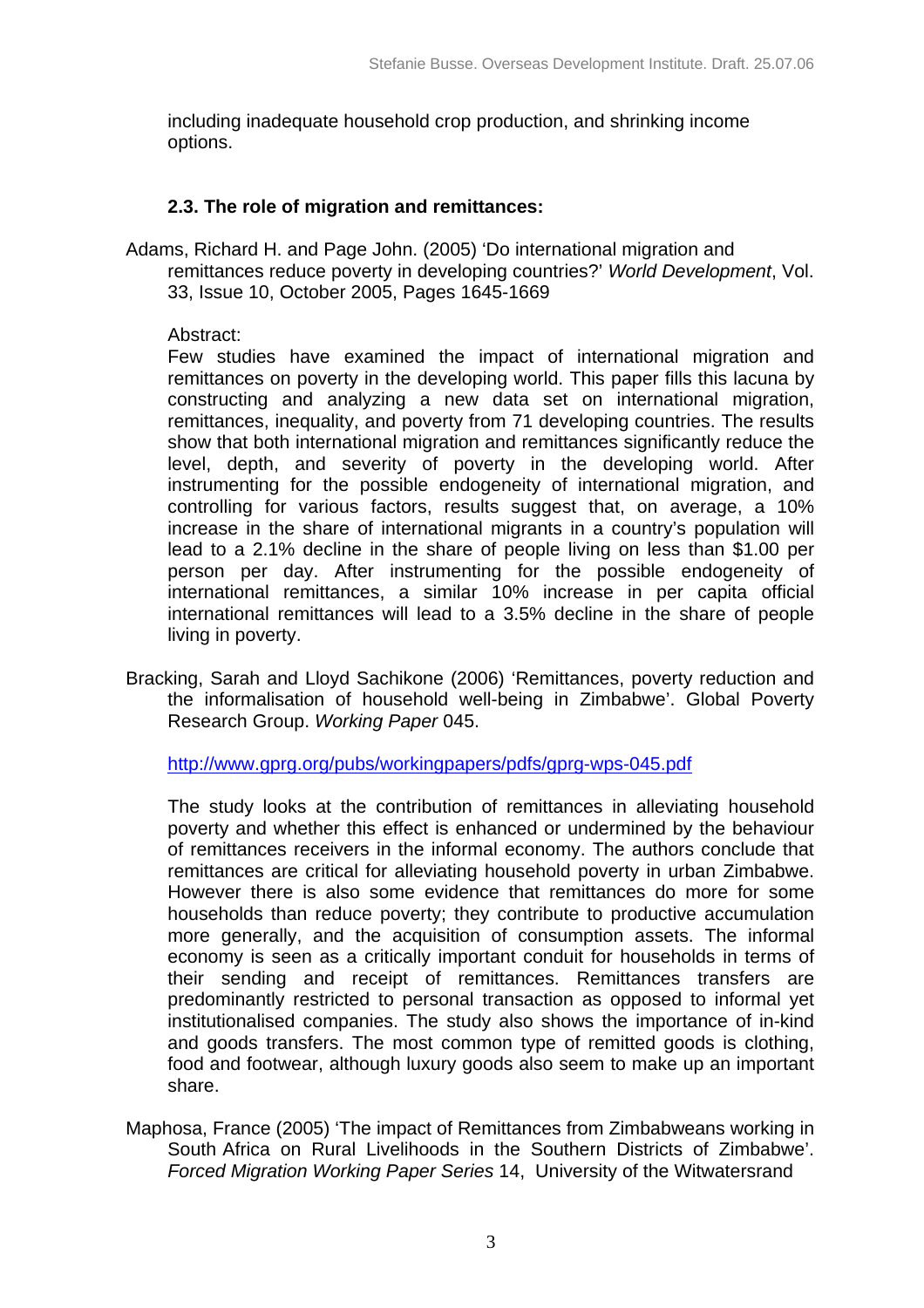# http://migration.wits.ac.za/Maphosa.pdf

Zimbabwean migrants, working in South Africa transfer significant value from their host country to their communities of origin in remittances. Remittances are the most important source of income for many households in the Southern districts of Zimbabwe. The *homelink* facility, established by the Government of Zimbabwe, encourages migrants to send their remittances through formal channels. However, undocumented migrants are excluded from this facility. The report concludes that the lack of a proactive approach to dealing with remittances sent through informal channels limits their use in productive activities which have the potential to lead to sustainable development.

Potts, Deborah (2005) 'All my hopes and dreams are shattered': Urbanization and migrancy in an imploding African economy – the case of Zimbabwe'. *Geoforum* Vol. 37, Issue 4, July 2006

During the 1990s, urban livelihoods in Zimbabwe began to suffer a series of economic stresses, which accelerated in 1997 and then accelerated again, with the inception of fast-track land reform, from 2000. This has reduced urban living standards significantly and devastated real urban income levels. After a discussion of the economic and political parameters of this period, this paper links these to empirical changes in the urban livelihoods and perceptions of urban living standards of recent in-migrants to Harare. This draws on a longitudinal database of four surveys of recent migrants to the city conducted in 1985, 1988, 1994 and 2001. Among a range of qualitative issues explored in these surveys has been the question of migrants' future plans in relation to their intended length of stay in town. It is shown that migrants have been feeling increasingly negative or unsure about their urban experience since structural adjustment began in the early 1990s, and that these perceptions had greatly strengthened by 2001. By the last survey only a small minority felt they would remain permanently in town and most of the migrants from rural areas felt that their living standards in Harare were either worse than rural living standards, or no better. While Zimbabwe's current political and economic crisis is exceptional, serious urban poverty is a feature across sub-Saharan African countries and it is argued that this has had a depressing effect on net rural–urban migration rates.

Tevera, Daniel and Lovemore, Zinyama (2002) , Zimbabweans who move: perspectives on international migration in Zimbabwe'. Southern African Migration Project, *Migration Policy Series* No. 25

According to this report, there has been a shift in the nature of migration in Zimbabwe. Whereas migration of young single males for work has continued, the economic crisis has brought about a sharp increase in female dominated cross-border travel for informal trade. Cross border travelling is described as a coping strategy mainly of women seeking to supplement family incomes by purchasing goods for importation and resale in Zimbabwe.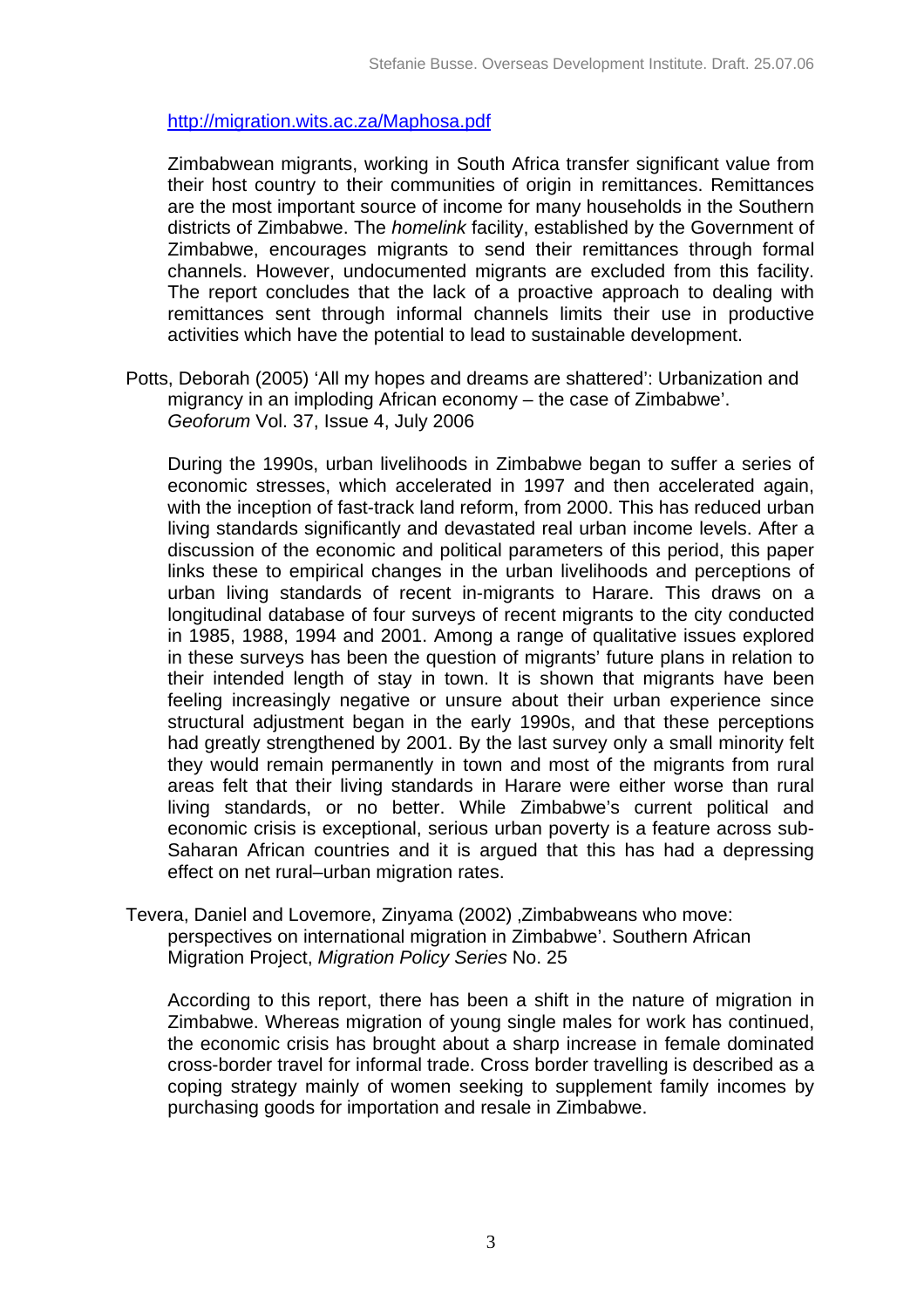# **3. Community dynamics and the role of informal support networks in Zimbabwe**

## **3.1. Community dynamics and informal support networks**

Barr, Abigail (2004) 'Forging Effective New Communities: The Evolution of Civil Society in Zimbabwean Resettlement Villages'. World Development Vol.32, Issue 10, October 2004, Pages 1753-1766. Part special issue: Land reform and conflict in southern Africa: Lessons from Zimbabwe's experience

This paper explores one process through which Zimbabwean farmers who resettled at Independence transformed their new co-villagers from strangers into neighbours. They invested in civil society. Two decades on, resettled villagers engage in twice as much civil social activity as non resettled villagers and may have thus, compensated for the lower incidence of kinship ties and greater ethnic diversity among neighbours. Within villages, the elderly are more active. These results suggest that development practitioners could influence the evolution of civil society within resettlements. But, the relative welfare effects of kin-based and civic-based social capital need to be established before they do so.

Chimhowu, Admos and Hulme, David (2006) 'Livelihood dynamics in planned and spontaneous resettlement in Zimbabwe: Converging and Vulnerable'. *World Development* Vol. 34, Issue 4 , April 2006, Pages 728-750

This paper compares the livelihood dynamics of planned and spontaneously resettled households in Hurungwe District, Zimbabwe, during 1980–2000.

Households in both planned and spontaneous settlements confronted similar risk, but dealt with it differently. The risks identified are drought and tenure insecurity. Apart from tenure insecurity, health risks combined with localised seasonal raids from wild animal and unpredictable markets also represent major threats to livelihoods in those areas.

Initially, the state sponsored households significantly improved their condition but as the state withdrew support, they became vulnerable. One of the reasons identified is the underdevelopment of mutual benefit networks since it was assumed that the state would mitigate against risks in planned settlements. In contrast, spontaneous settlers had to rely on personal savings and livelihood networks as soon as they resettled. These networks facilitated resettlement by providing information and livelihoods learning activities through induction and support. Once established household settled into in smaller but more closely knit livelihood cells that provided crucial support in both risk management and coping. However, AIDS, drought and poor commodity prices were identified as traumas that undermine the ability of these cells to provide either mitigation or coping mechanisms.

Another difference identified was that livelihoods of official settlers were less diversified than those of spontaneous settlers, as the former had been encouraged to specialise in crop production. Despite these initial differences, with the decline of state support and a growing population, the structure and outcomes of livelihoods in planned settlements increasingly resemble those of spontaneous settlers on communal lands. The conclusions indicate the need for settlement planners to use livelihood frameworks rather than small farm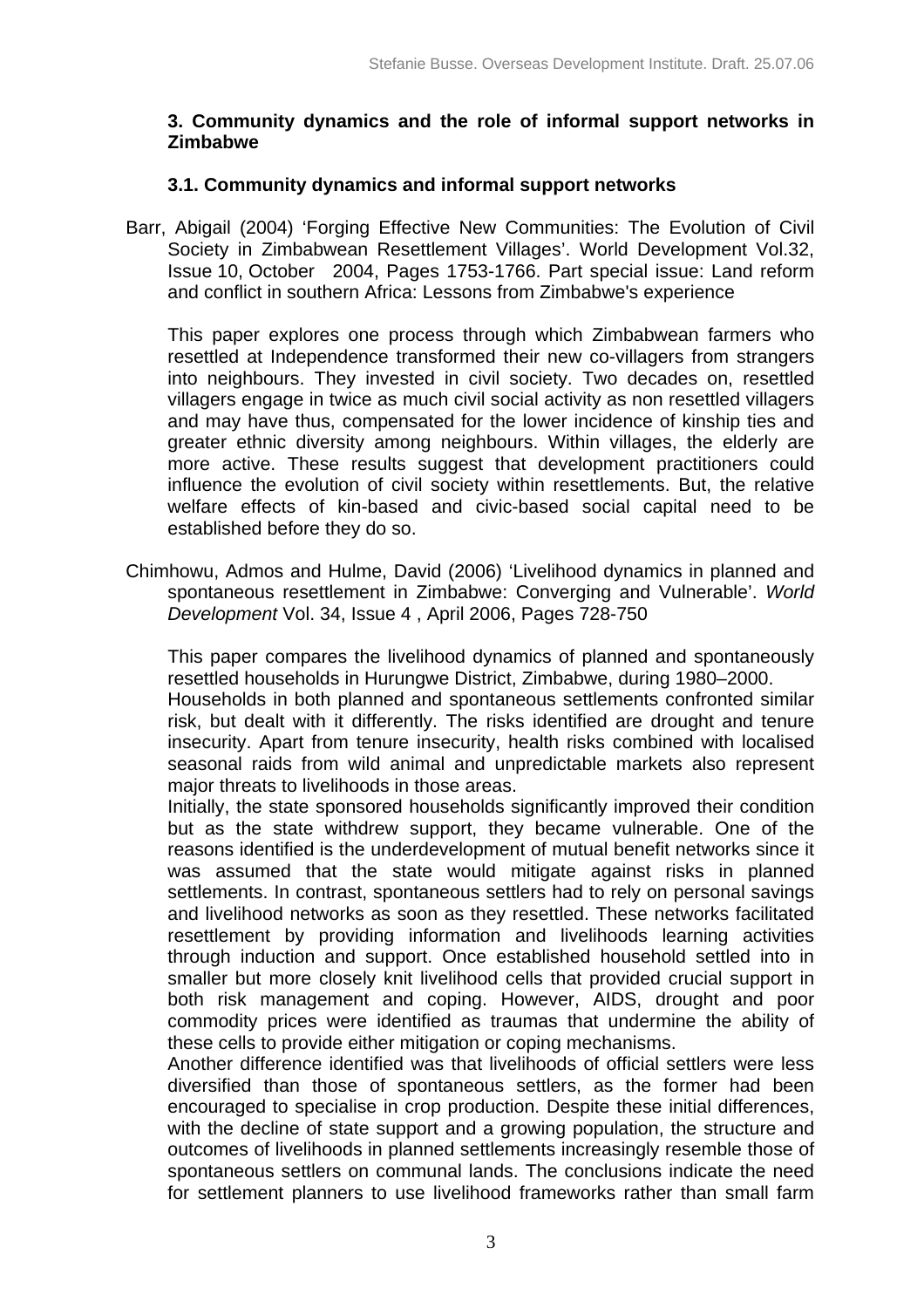models and for policy to recognize rural settlement from a multiple actor perspective.

Dekker, Marleen (2004a) 'Sustainability and Resourcefulness: Support Networks During Periods of Stress'. World Development Volume 32, Issue 10, October 2004, Pages 1735-1751 Part special issue: *Land reform and conflict in southern Africa: Lessons from Zimbabwe's experience* 

This paper argues that resettlement affects the way households cope with crisis situations. Information on Zimbabwean households shows that households in resettlement areas are more likely to develop individual strategies, while households in communal areas are more likely to receive assistance from someone in their support network. Quantitative analysis shows these differences can partly be attributed to differences in wealth and kin relationships within villages, while qualitative data suggest there is also a difference in the attitude of, and towards, resettlement farmers that might make it more difficult for them to access assistance when it is needed.

Dekker, Marleen (2004b) 'Risk sharing in rural Zimbabwe: an empirical analysis of endogenous network formation'. Paper prepared for the Conference on growth, poverty reduction and Human Development in Africa, Centre for the Study of African Economies, University of Oxford, 21-22 March 2004

The economic literature on insurance networks increasingly recognises that risk is not shared in exogenous groups such as the village. Risk is more likely to be shared in sub-groups in the village: small, tightly knit groups that are endogenously formed to deal with information and enforcement problems. Recent empirical studies about sub-groups formation have suggested a dyadic approach that takes the relationship between households rather than households as the unit of analysis. This approach allows for an analysis of social structures on risk-sharing. At the same time it poses a methodological challenge as the observations in the analysis are not independent. This paper uses a dyadic model which deals explicitly with the dependence of observations. The model is used to analyse the determinants of risk-sharing networks in four land reform communities in Zimbabwe. These communities were established relatively recently and are characterised by a scarcity of kinship relations. Despite high levels of new social civil activities, it is found that intra-village social ties that predate resettlement such as those with kin, clan members or households who lived in the same geographical areas prior to resettlement are most instrumental in risk sharing. The exact type of social tie that is used for risk sharing varies however between villages, confirming that social capital is highly village and goal specific. The paper also finds that households are most likely to share risk with households with whom they shared risks in the past, which suggests informal insurance takes place in bilateral relationships rather than small groups.

Foster, Geoff (2005) 'Under the radar: Community safety nets for children affected by HIV/AIDS in poor households in sub-Saharan Africa'. Paper Prepared for the UNRISD / Training and Research Support Centre programme on Community Responses to HIV and AIDS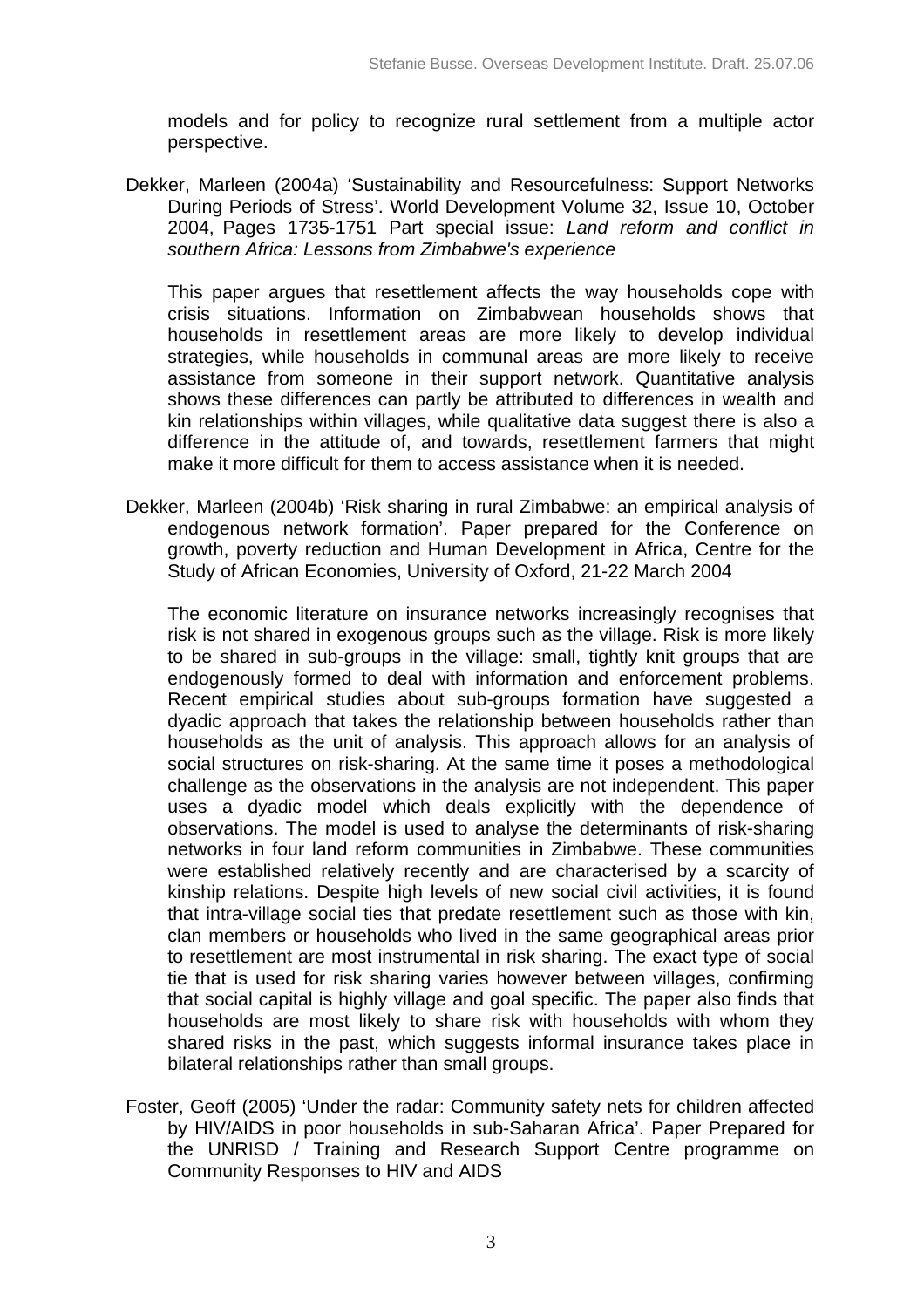#### Abstract:

Safety nets are formal or informal mechanisms that mitigate the effects of poverty and other risks on vulnerable households during times of severe stress. In sub-Saharan Africa, the extended family, assisted by the community at large, is by far the most effective response for people facing household crises. Since state-administered support is non-existent throughout most of Africa, social insurance for most people is provided through kinship ties that enable household members to access economic, social, psychological and emotional support from their relatives in times of need.

Many more households are now being affected by social and economic crises as a result of HIV/AIDS and extended family support systems are being increasingly stressed. Many of those affected rely upon community members, including neighbours, friends and community associations, to cope with the impacts of AIDS on their households. Yet though frequently alluded to, community safety nets are poorly understood, especially in relation to HIV/AIDS and have been inadequately described. This paper provides a review of published literature concerning community safety nets and assesses previously documented examples of their functioning, especially in relation to households and children affected by HIV/AIDS in sub-Saharan Africa.

Mararike, Claude Gumbucha (1999) Survival strategies in rural Zimbabwe: The role of assets, indigenous knowledge and organisations. Book review by *Robert E. Mazur, Associate Professor of Sociology, Iowa State University*

An implicit political economy framework is used to identify the principal sources of rural development problems in Zimbabwe: (1) inadequate assets or resources; (2) powerlessness due to the lack of strong organizations to represent and articulate villagers' concerns and interests; (3) suppression of indigenous knowledge and organizations; and (4) policies formulated by outsiders (political parties, governmentaland non-governmental organizations) under colonialism and since independence in 1980. The author argues that policies typically fail to appreciate both indigenous knowledge and the priority that people attach to the acquisition of particular types of assets for their long term survival and development. The priorities, which village people attach to the acquisition of particular kinds of assets is used to explain why government development programmes often are not successful in truly helping villagers.

The author is correct in his view of the struggle between village people and the state as one that concerns the access, control and utilization of resources in the villages. Organizations are analysed for their attempts to produce forms of social consciousness that create and perpetuate patron-client relationships that preserve privileged positions rather than genuinely support locallyinitiated development activities which constitute solutions to villagers' real problems. This places indigenous knowledge in an appropriate political context. In other words, we must view development as an inherently political process, not a mere technical exercise concerned with getting the methods and techniques 'right'. The book encourages the view that survival strategies reflect problem-solving processes to find lasting solutions to meet physiological, social, economic, and political needs of everyday life, including making contingencies for the future. This book discusses how village people use their knowledge as power to enhance the level and effectiveness of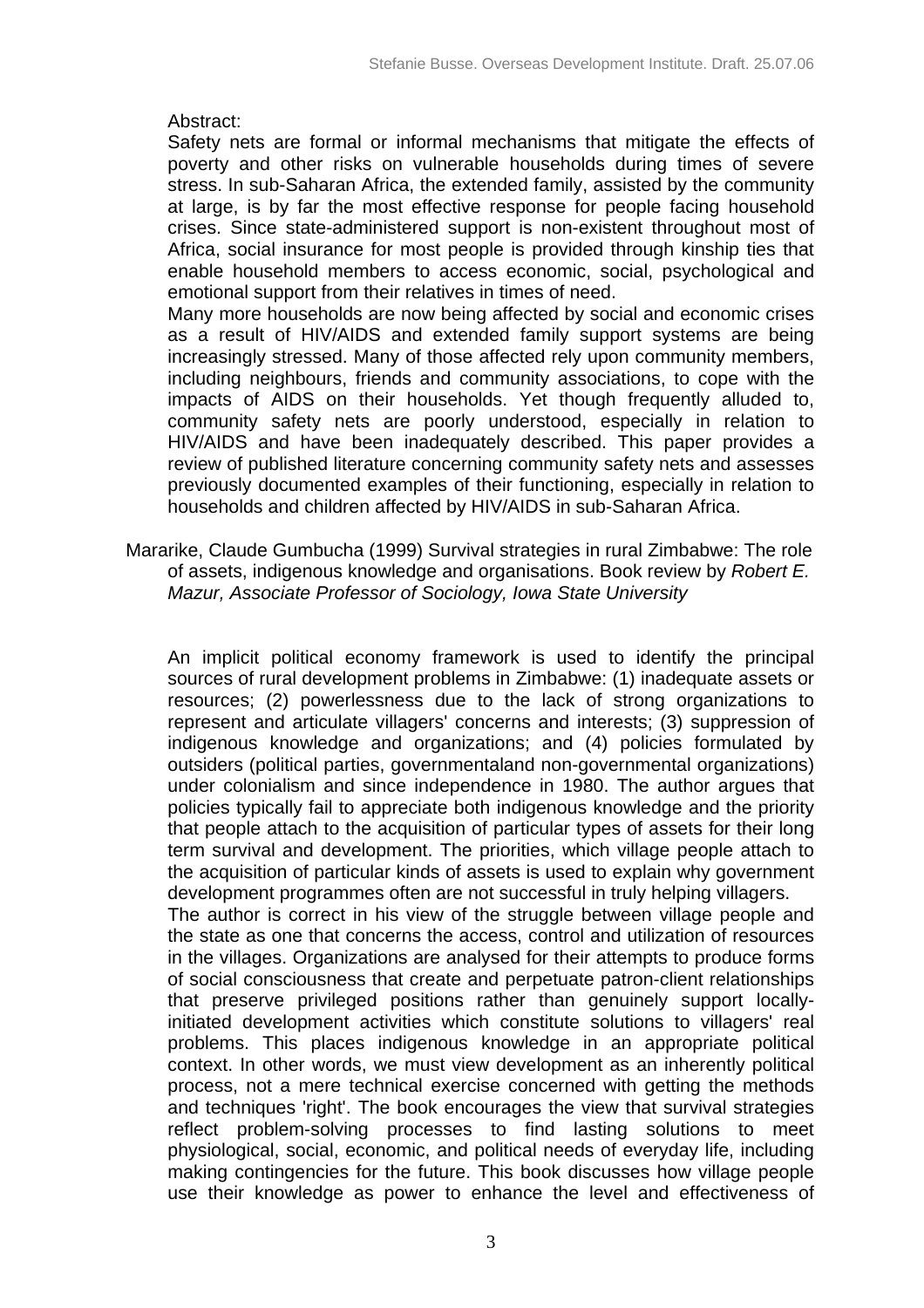organizations which shape their access to resources and control over those resources. Participatory rural appraisal methods are used to understand local knowledge, how it is used, and local perceptions of constraints that villages must collectively confront. The author posits that problems faced by village people can serve as windows of opportunity because of the potential 'learning effects'. Problems successfully confronted constitute autonomous local capacity building. They accomplish this by producing the necessary knowledge base, character, discipline, confident attitude, capabilities and organizational structures needed to effectively address other and emergent problems in the future. In this way, links between indigenous knowledge and development are explicitly identified.

Mombeshora, Solomon (2004) 'Philanthropy of community in Zimbabwe. Past, present and future'. A paper prepared for the Building Community Philanthropy Project at the Centre for Leadership and Public Values, Graduate School of Business, University of Cape Town, South Africa

http://www.gsb.uct.ac.za/gsbwebb/userfiles/Zimbabwe-BCPCountryReport.pdf

The paper presents research findings on philanthropy of community among low-wealth groups in rural and urban Zimbabwe and its implications for development. The paper argues that philanthropic transactions within communities are the product of a complex interplay between history, sociocultural institutions, power and the livelihood strategies that low wealth actors use. The actors are motivated by practical and strategic considerations. On the one hand, practical considerations entail the satisfaction of survival needs and on the other, strategic motives include social and economic capital formation that has the potential to pull individuals and communities out of poverty. The paper concludes by examining the relevance of indigenous forms of philanthropy for development.

# **3.2. Social exclusion:**

Huis, Henk (2005) 'Contextualising chronic exclusion. Female headed households in Semi-Arid Zimbabwe'. *Tijdschrift voor Economische en Sociale Geografie* 96 (3), 253 -263.

A wealth of primary data allows for a presentation and analysis of the characteristics of the persistent economic and social exclusion processes experienced by households which occupy a particularly difficult position in many studies on Third World poverty: female headed households in rural Sub-Saharan Africa. After an introduction in which attention is drawn to the highly politicised nature of the present-day debate on poverty, the role of gender roles in deprivation analysis is briefly reviewed. Following the presentation of relevant contextual data, the focus shifts to characteristics of marginalisation as experienced in resource-poor and drought prone parts of Zimbabwe. The analysis concentrates on their access to resources, services, and income and asset base. It sets out to discuss these aspects from a comparative perspective, i.e. it attempts to compare and contrast the key characteristics of their position with those of female-managed and male-headed units. A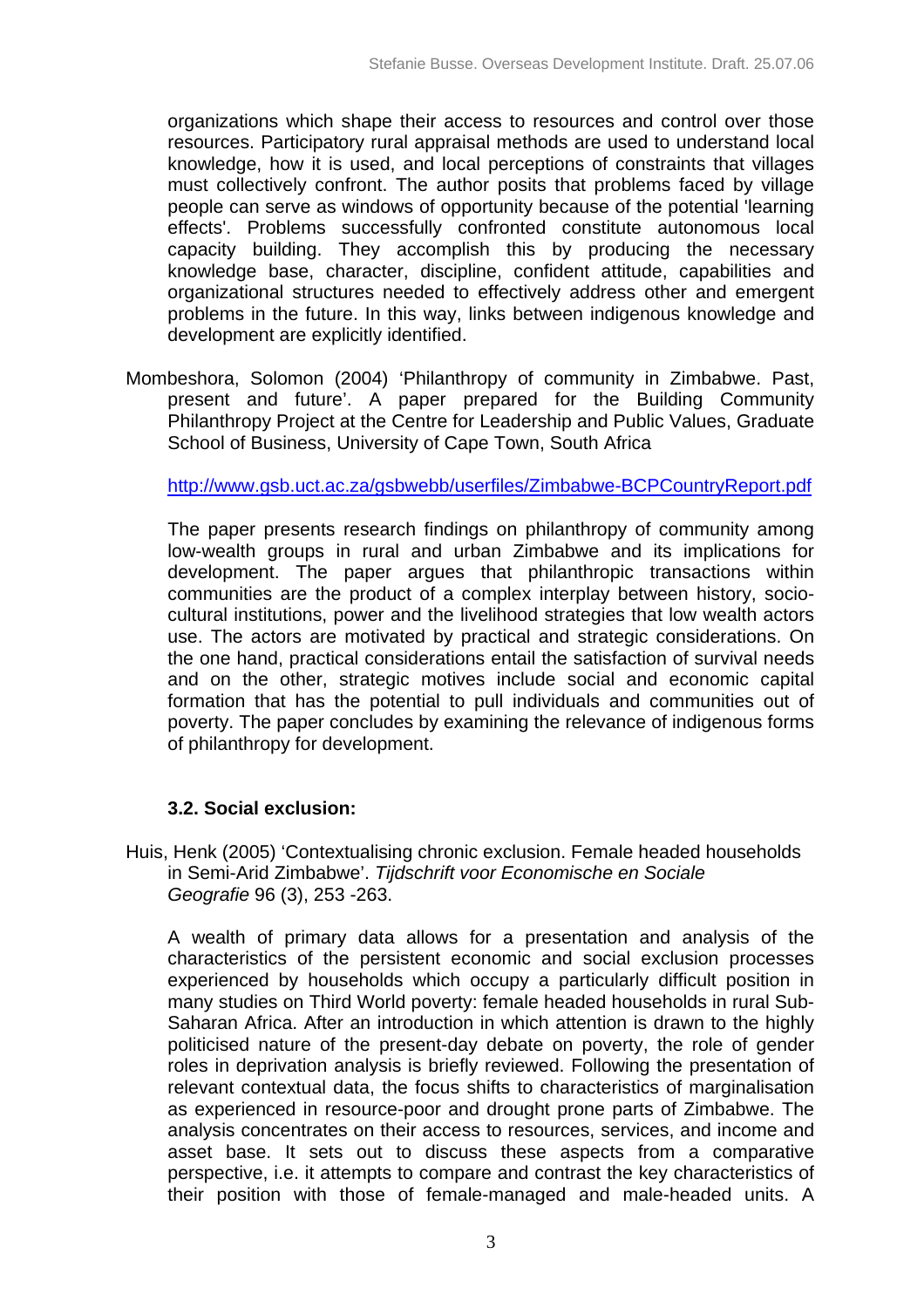discussion of the crucial role of social networks for survival of these female headed units and their prospect against the background of the deepening political and economic crises forms the conclusion of the paper.

Kaseke, Edwin (2003) 'Social exclusion and Social security: The case of Zimbabwe'. *Journal of Social Development in Africa*. Vol.18, No 1. January 2003

This paper examines the problem of social exclusion in the provision of social security in Zimbabwe. It is argued that social exclusion emanates largely from the orientation of social security which places emphasis on protecting persons working in the formal sector. The reality in Zimbabwe, however, is that those employed in the formal sector constitute a small minority. Consequently, the majority are excluded from social service coverage. The paper also observes that there is a gender dimension to social exclusion as women are largely excluded from contributory social security schemes. The paper ends by calling for appropriate interventions in order to achieve inclusiveness in social security coverage.

Moyo, Otrude N. - Kawewe, Saliwe M. (2002) 'The Dynamics of a Racialized, Gendered, Ethnicized, and Economically Stratified Society: Understanding the Socio-Economic Status of Women in Zimbabwe'. *Feminist Economics.* Vol. 8 Issue 2 Pages: 163-181, July 2002

Feminist literature attempting to understand the status of women in Zimbabwe has seldom considered patterns of social exclusion and the dynamics of a racialized society that institutionalized racial supremacy as an ideology for organizing social life. Even now, the paper argues that too often feminist theorists analyze the status of women with the assumption that patriarchy is the single source of the oppression of women. Using the notion of a racialized society the paper accounts for the workings of gender oppression within the historical context of Zimbabwe. The paper shows how in a racialized society, gender, race, ethnicity, and class operate intricately together to relegate African women to the lowest socio-economic status. Even with policies to redress earlier imbalances, women endure all forms of injustices. The paper focuses on the informal sector as illustrative of one sector where these iniustices continue.

Sachikonye, Lloyd (2003) 'Land reform for poverty reduction? Social exclusion and farm workers in Zimbabwe' Paper prepared for a conference on: Staying poor: Chronic Poverty and Development Policy organised by the IDMP, Manchester University, April 2003

This paper represents a provisional attempt to assess whether Zimbabwe's land reform coherently addresses the issue of poverty reduction. It examines the short-term outcome(s) of the reform programme in relation to its initial objectives. More specifically, it examines its impact on farm-workers. Historically, a vulnerable social group, the farm-worker population was marginalized in the land reform process. The majority of farm workers lost jobs in the process as well as access to housing and social services such as health care and schools. Thus the outcome of the programme has been the loss of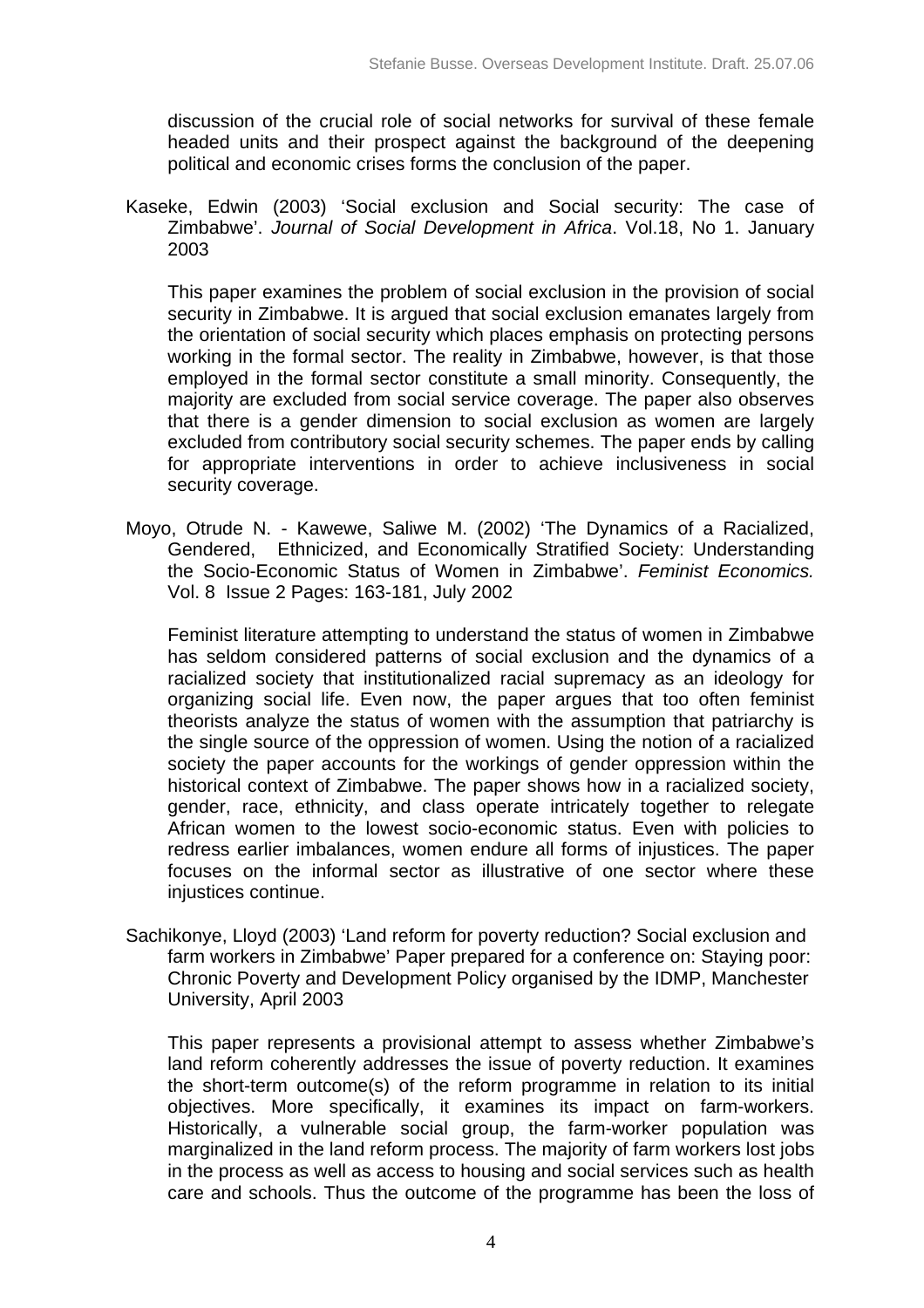jobs and livelihoods by farm workers on the one hand, and the acquisition of land as a resource by several hundred thousand small farmers, and black commercial farmers. This mixed outcome of land reform deserves critical analysis. The paper argues that social exclusion explains the historical and contemporary marginalization of farm workers with profound social consequences for this group. After laying out an analytical framework for the discussion, the paper draws on recently gathered empirical material on farm workers' incomes, access to basic social services and food security (Sachikonye, 2003). These aspects have invariably been adversely affected by the land reform process. Applying the concept of "chronic poverty", the paper considers the conditions of the more vulnerable sections of the farm worker population, the impact of HIV-AIDS on them, and their coping strategies.

#### **4. Governance and its impact on poverty, vulnerability and coping**

Hawkins, Tony (2006) 'Still standing. The economic, political and security situation in Zimbabwe 2006 and its implications for the SADC region'. Paper presented at a conference with the theme 'Security 2006'.

This paper looks at the reasons behind the economic and security situation in Zimbabwe. Although the whole African continent has underperformed, few countries are experiencing such a steep and protracted decline as Zimbabwe. Eight years of economic decline have cut the GDP by 40% and halved the income per head such that Zimbabwe has effectively come to a stand still. A feature of that decline has been inflation and a shift in income and wealth from poor to rich and the near elimination of the middle class. The latter has been forced either into the low income group or into emigration. As a consequence, a country which 7 years ago was a net exporter of food and agricultural produce has come to depend on international food aid. According to the author, the reason behind this decline is a striking mismatch between the government's economic, managerial and administrative incompetence and its ability to maintain an iron grip in respect of security and selectively applied law and order. He describes Zimbabwe as a state which is captured by its political elite, determined to hold onto power regardless of the cost to the economy and the population. The state and the economy works for these elite by financing the inefficient and costly bureaucracy and by creating a system of patronage, which make it increasingly difficult to survive without the proper connections. Another element of this mismatch is that between a government led by strong leaders and on the other side, a leaderless vacuum in opposition politics, in business, agriculture and mining. This scenario has led to a situation where Zimbabwe has lost the ability to recover on its own. Therefore, the paper argues, economic recovery will depend upon economic change in the country itself or external aid. However, there does not seem to be a constituency for political change as the opposition is deeply split and unable to mobilise the population. The paper warns that despite the current stability of Zimbabwe, this trend might reverse as repression is increasing and that Zimbabwe might end up as another pariah state. The paper concludes that the preconditions for political change in Zimbabwe are given but it is not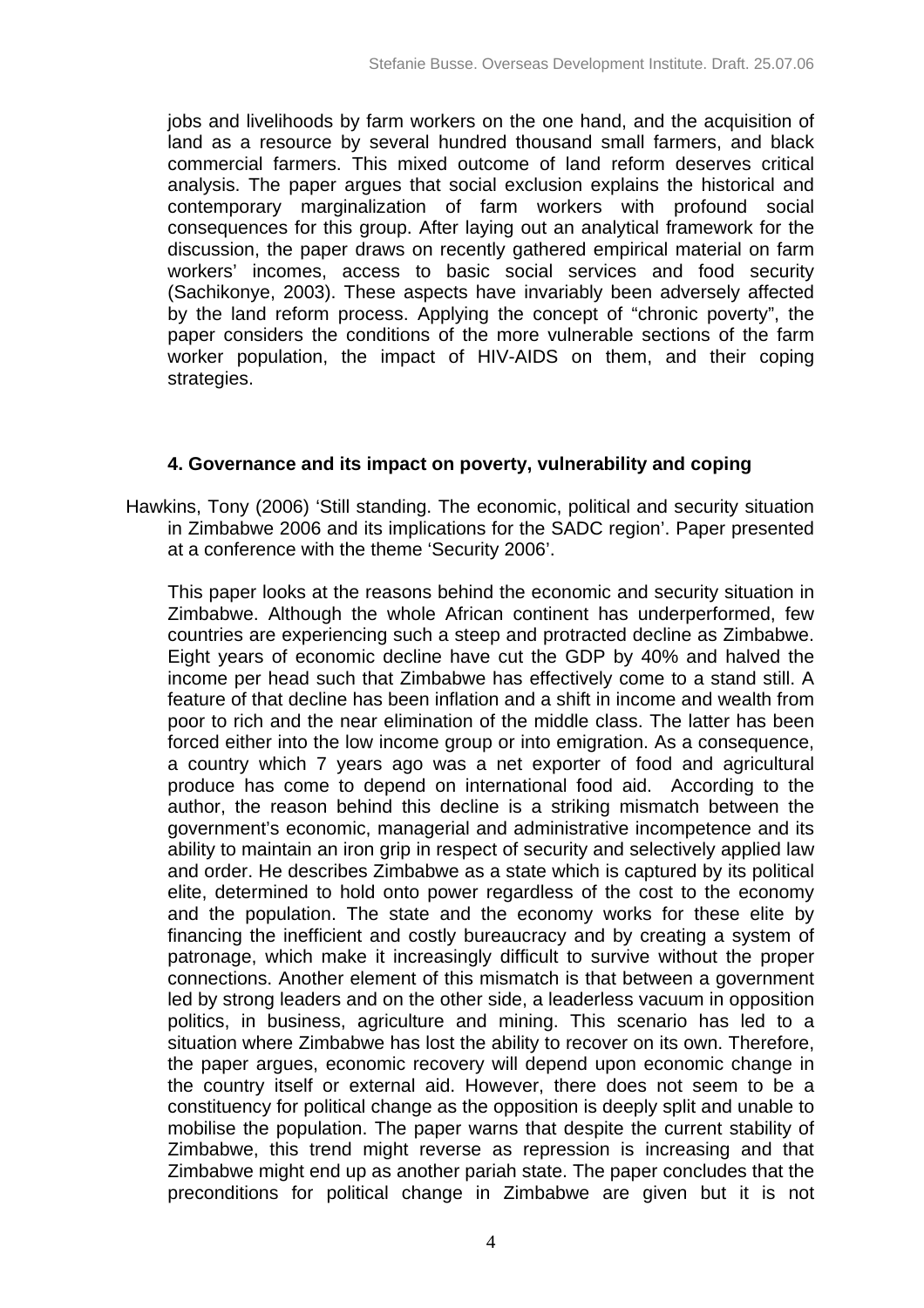predictable when and how this change is going to happen and predicts that any political transition is likely to worsen the humanitarian situation in the short term.

Tibaijuka, Anna Kajumulo (2005) 'Report of the fact finding mission to Zimbabwe to asses the scope and impact of operation Murambatsvina by the UN Special Envoy on Human Settlements Issues in Zimbabwe'. *UN Documents and Publications.* United Nations

# Abstract:

In May 2005, the government of Zimbabwe launched Operation Murambatsvina - a clean-up operation of its cities described as a crackdown on all illegal activity. This report presents the findings of the UN special envoy on human settlement issues in Zimbabwe. The research was carried out between June and July 2005 and the evidence given is based on interviews and submissions made by members of parliament, political parties, civil society organisations and individuals. Some key findings include:

- Operation Murambatsvina was carried out in an indiscriminate and unjustified manner, with indifference to human suffering and with disregard for national and international law
- the operation was a disastrous venture based on a set of colonial laws and policies have been used as a tool of segregation and social exclusion
- the process has resulted in a virtual state of emergency
- any humanitarian response can only be meaningful and sustainable if it contributes to the long-term reconstruction and recovery efforts of the government.

The report suggests a number of recommendations:

# • **For the Government of Zimbabwe:**

- o halt any further demolitions of homes or informal businesses and create conditions for sustainable relief and reconstruction for those affected
- o facilitate humanitarian operations within a pro-poor, gendersensitive policy framework
- o revise all forms of legislation related to both rural and urban planning so they reflect the social, cultural and economic realities facing the majority of the population
- o implement a broad-based consultation process among all stakeholders
- o those responsible for the operation should be held accountable
- o pay compensation where it is due for those whose property was unjustly destroyed
- o undertake corrective policy reforms in macro- economic and management and governance issues.
- **For the UN and international community:**
	- o the UN should collaborate with the government to mobilise assistance from the international community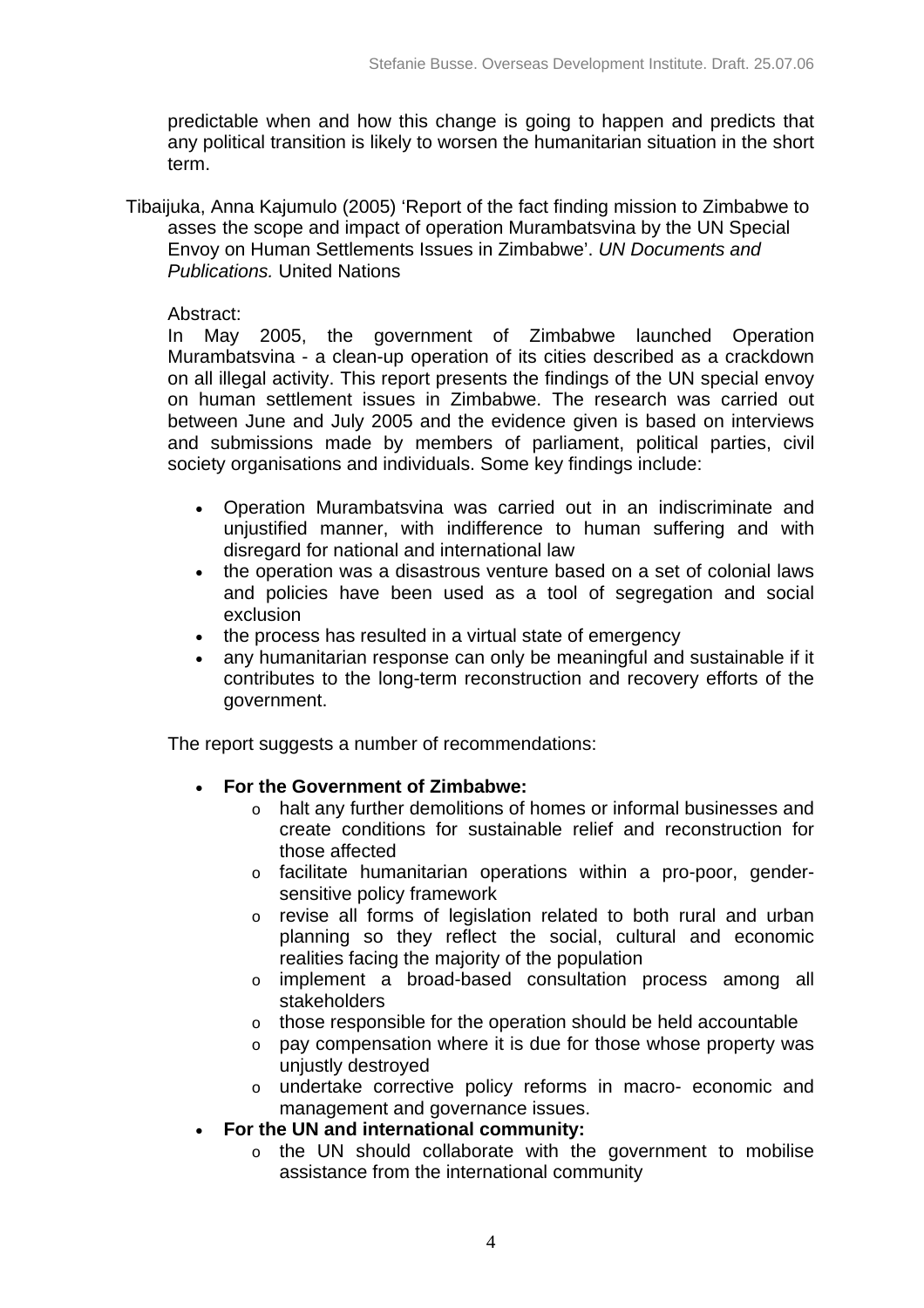- o all agencies should assist Zimbabwe in returning to the international fold
- o encourage the government to prosecute human rights' offenders and continue to be involved with human rights concerns in the country
- o draw lessons from the Zimbabwean case in terms of urbanization crises for the entire African continent.

Human Rights Watch (2003) 'Not eligible: The Politicization of Food in Zimbabwe'. *Human Rights Watch Report* 2003, Vol.15, Nr.17 (A)

Today, half of Zimbabwe's population of nearly 14 million is considered foodinsecure. The international aid community is currently delivering food aid to over 5 million people and the number may exceed 7 million in 2004. The government subsidises grain through its own programme of importation and distribution, managed by the Grain Marketing Board (GMB) and the government's food committee. Local and international rights and relief agencies have been complaining for more than a year that food distribution is being manipulated for political ends, favouring those who support the government and the Zimbabwe African National Union Patriotic Front (ZANU PF), the ruling political party. Despite efforts by many international relief organizations to prevent politicization, local officials – mostly ZANU PF – have been able to manipulate the processes for registering beneficiaries, preventing non-ZANU PF-supporters from receiving food aid. The wider politicization of the GMB program affects many people at all levels of the food aid structure. Widespread corruption and profiteering characterize the GMB program, and assessments indicate that a great deal of the grain never reaches its targeted population. Much of the grain ends up on the black market, where the price of maize soars several times above the official price. Some grain may also end up in neighbouring states where maize prices are even higher. The resulting shortages of GMB maize in towns and villages mean that more and more people must rely on international assistance and relief aid. Those experiencing trouble accessing GMB maize share a common identity: they are perceived political enemies of ZANU PF and the government. In effect, rural or urban people without ZANU PF party cards are unable to register for or receive GMB maize. The government further compounded food shortages and consolidated its control by halting private merchants, the MDC and all but a handful of NGOs from importing grain. The government also closed down relief operations in areas where residents were thought to support the MDC.

Human Rights Watch (2006) 'No Bright Future. Government Failures, Human Rights Abuses and Squandered Progress in the Fight against AIDS in Zimbabwe'. *Human Rights Watch Report*, Vol. 18, No. 5 (A)

http://hrw.org/reports/2006/zimbabwe0706/zimbabwe0706webwcover.pdf

Human rights violations and inadequate health and social welfare policies are undermining progress in the fight against AIDS in Zimbabwe. Three thousand people die each week due to governmental policies that create formidable obstacles to accessing life-saving treatment. The prohibitively high costs of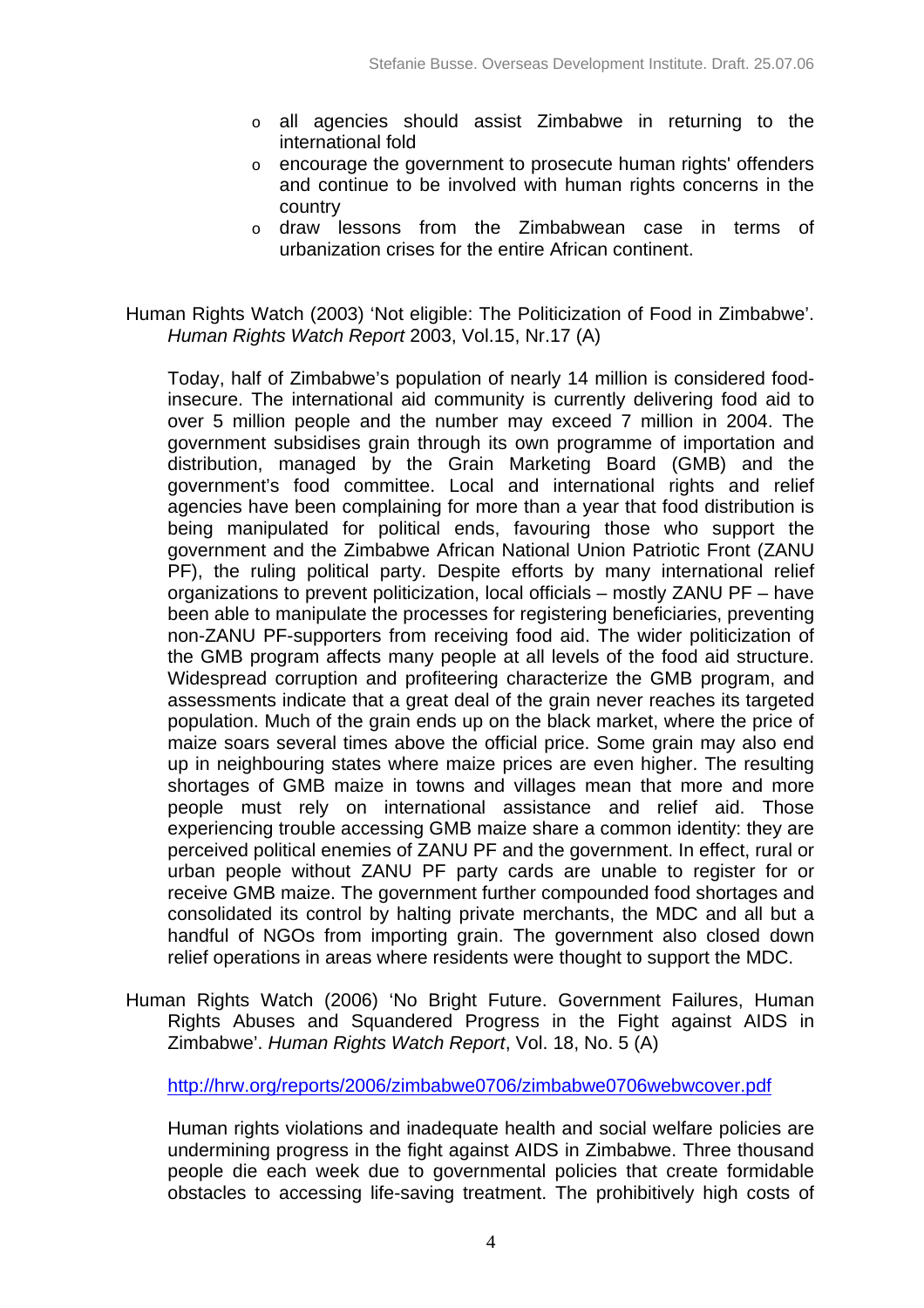antiretroviral treatment and the government's failure to inform HIV-positive individuals about the eligibility criteria for antiretroviral therapy have resulted in violations of people's right to health. Women are among the most affected in Zimbabwe as they are often forced to engage in high-risk behaviors in order to survive and support their families, and are less able to independently find funds for treatment. After the government's program of evictions in 2005, hundreds of people continue to live in appalling conditions, increasing the risk of HIV infection for thousands and further endangering the lives of those already infected. Zimbabwe, often hailed as a success story for a recent drop in HIV prevalence rates, continues to face an HIV/AIDS crisis that is driven by the government's reluctance to implement equitable and non-discriminatory economic and social policies

Power, Samantha, (2003) 'How to kill a country. Turning a breadbasket into a basket case in ten easy steps-the Robert Mugabe way'. *The Atlantic Monthly*, December 2003

http://www.ksg.harvard.edu/cchrp/pdf/How.to.Kill.A.Country.pdf#search=%22h ow%20to%20kill%20a%20country%22

The author analyses government policies under Mugabe and their impact on the country. Six years ago, Zimbabwe had the fastest growing economy in all of Africa. Now unemployment stands at 80 percent and the economy is in free fall. Powers shows how the nation once considered the heart of Africa's bread-basket, could become the location for widespread famine.

Price-Smith, Andrew T. and Daly, John L. (2004) 'Downward Spiral. HIV/AIDS, State Capacity and Political Conflict in Zimbabwe'. United States Institute of Peace

http://www.usip.org/pubs/peaceworks/pwks53.pdf

The purpose of this study is to demonstrate, by focusing on the case of Zimbabwe, how HIV/AIDS operates simultaneously across various domains – demographic, economic and governance-to destabilize states and threaten their national security. Given the complex mix of factors that are contributing to Zimbabwe's current malaise it is perhaps best to think of HIV/AIDS as a powerful stressor that is exerting a significant negative influence on the nation's economic health and political stability. Apart from the direct impact of HIV/AIDS, the disease is systematically eroding the economic strength as well as the institutions of governance of the country. These impacts combine to produce both the motive and the opportunity for intrastate violence between political elites, classes or ethnicities and may even generate state failure. The epidemic may also provide increasing incentive for the Zimbabwean state to engage in violence against its own citizens, as political elites seek to maintain their power in a destabilised and disaffected society. As shown in Botswana, where the government led the fight against the epidemic, good governance can compensate to some degree for low levels of state capacity. The study concludes that the government needs to step up its effort to fight the disease and calls for improved partnerships between the international community and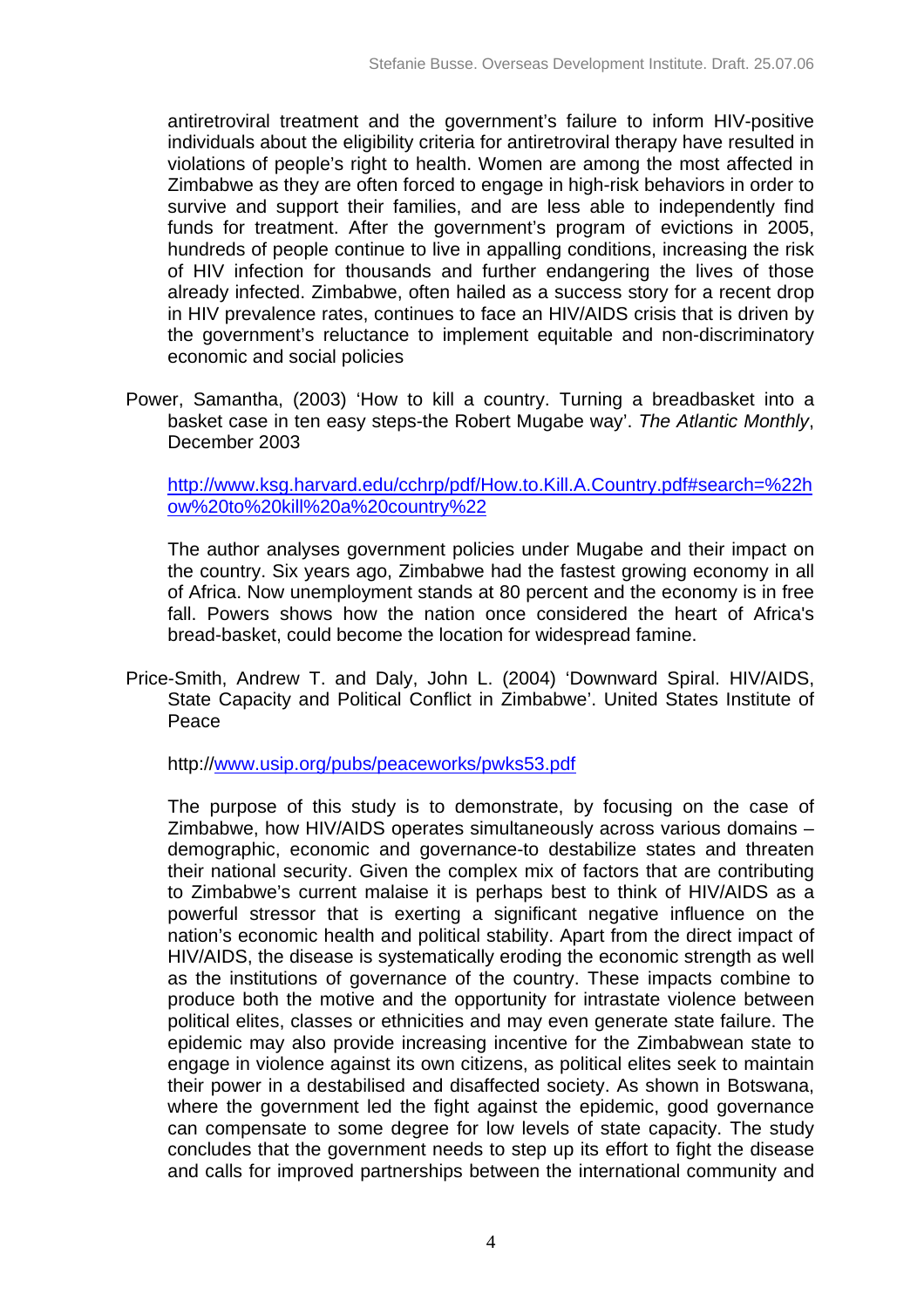the Zimbabwean non-governmental health providers and community service agencies.

Richardson, Craig (2005) 'The loss of property rights and the collapse of Zimbabwe'. *Cato Journal 25*, No. 2

The article argues that the land reforms were the primary driver of Zimbabwe's sudden collapse, not the lack of rainfall. After giving a brief overview of the literature that covers the link between property rights and economic growth, official Zimbabwe government rainfall data is correlated with GDP growth, and this data is used to rank the severity of the 2001-02 droughts versus other droughts in the past 50 years. The article then illustrates the precise mechanics of Zimbabwe's collapse, by showing how the damage to property rights destroyed three key, yet invisible, components of the marketplace: investor trust, land equity, and entrepreneurial knowledge and incentives. Finally, ordinary least squares regression analysis is used to independently assess the impact of the rainfall, land reforms, political strife, labour productivity, capital formation, and foreign aid on Zimbabwe's economic growth. The article concludes that over the 2000-03 period, the land reforms alone were responsible for an estimated 12.5 percent average annual decline in GDP growth and that rainfall played a minimal role in the GDP contraction. Perhaps most dramatically, estimates made in this paper indicate that after the revoking of commercial farm property titles, the aggregate value of Zimbabwean farmland dropped so quickly that the net loss in one year was nearly three and a half times larger than all the World Bank aid ever given to Zimbabwe. This loss in wealth rippled throughout the economy, severely strained the banking sector, and led to a rapid downward spiral in the economy.

Solidarity Peace Trust, (2006) 'Operation Taguta/ Shisuti. Command Agriculture in Zimbabwe: its impact on rural communities in Matabeleland'

http://www.sarpn.org.za/documents/d0001952/Command\_Agric\_Zim\_Apr2006 .pdf

The report describes the militarization of agricultural production through implementation of a command [??] agriculture in November 2005. This operation, aimed at increasing maize production, has effectively given the army control over national food production. Producers are forced to grow maize and sell most of it to the government owned Grain Marketing Board (GMB). The report documents violence against farmers and the destruction of cash-crops and marketing gardens by the army. The report concludes that the aim of this policy is to destroy self-sufficiency and creating vulnerability as a means to control rural communities and urges NGO's and the International Community to take action.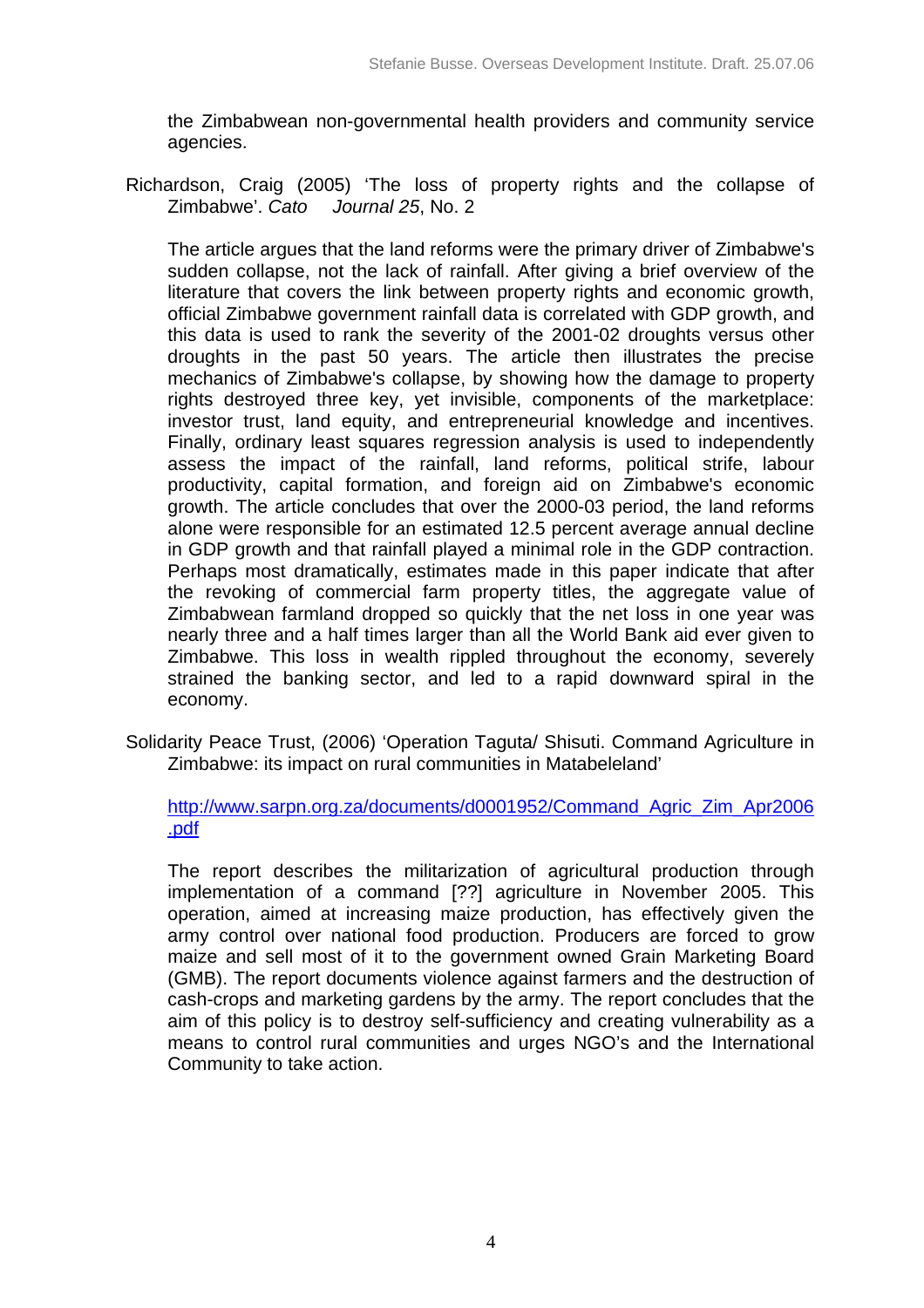# **5. The Protracted Relief Programme**

Department for International Development (DFID). 'Zimbabwe. The Protracted relief Programme Phase 1 2004-2006'.

The Protracted Relief Programme (PRP) builds on the NGO relief efforts to date, providing multi-year funding for relief interventions to support food security in the poorest households. The goal is to reduce extreme poverty and the proportion of people who suffer from hunger in Zimbabwe. The project's purpose is to stabilise food security and to protect the livelihoods of some 1.5 million people in Zimbabwe, particularly households affected by AIDS. The programme will be implemented in collaboration with UN agencies including the World Food Programme (WFP), UNICEF and the Food and Agriculture Organisation (FAO). It will be delivered through major Non-Governmental Organisations (NGOs) who are working with some of the most vulnerable communities in Zimbabwe. These include households affected by HIV/AIDS, those in areas affected by poor and erratic rainfall, displaced former commercial farm workers, the elderly and orphan-headed households. The government is actively seeking to control and restrict the presence and activities of NGOs in the rural areas, which it perceives as politically threatening. The provision of substantial support for NGOs at a national and community level may help to protect the scope for civil society to remain engaged in rural areas. The PRP will focus on basic service delivery rather than advocacy around civil and political rights. But wherever possible the programme will seek to strengthen the effectiveness with which people can work together at the community level to cope with their challenges, actively seek opportunities and engage more effectively with service providers about their needs and aspirations. The programme could potentially continue some years beyond the proposed initial two-year Phase. Much would depend on the political and economic fortunes of Zimbabwe; it is uncertain how quickly the economy might recover following re-engagement with the international community, if and when there is political and economic transition. Given the considerable uncertainties around such scenarios, an initial two-year phase is proposed for the Protracted Relief Programme, running from late July 2004 until July 2006. This will cover two seasons (24 months) of intense relief, over three financial years. In addition to the annual Output to Purpose Reviews, a formal mid-term review in early 2006 will evaluate the impact of the programme. By that stage, following the Zimbabwean parliamentary elections expected to take place in March 2005, it will be timely to take stock of actual and anticipated changes in the political and economic situation in Zimbabwe and to restructure the programme accordingly.

Protracted Relief Programme: 'Evaluation support studies'

Phase 1 of the PRP was intended to run until mid-2006. A recent external review of the project recommended extending Phase One for a year. A series of interrelated studies are being planned to inform the PRP evaluation in September and subsequent design of Phase 2 of the programme.The studies are carried out against the background of:

- Continued macro socio-economic decline (Inflation 1200%)
- Concerns about quality and quantity of aid, specifically, whether aid modalities are appropriate for tackling chronic poverty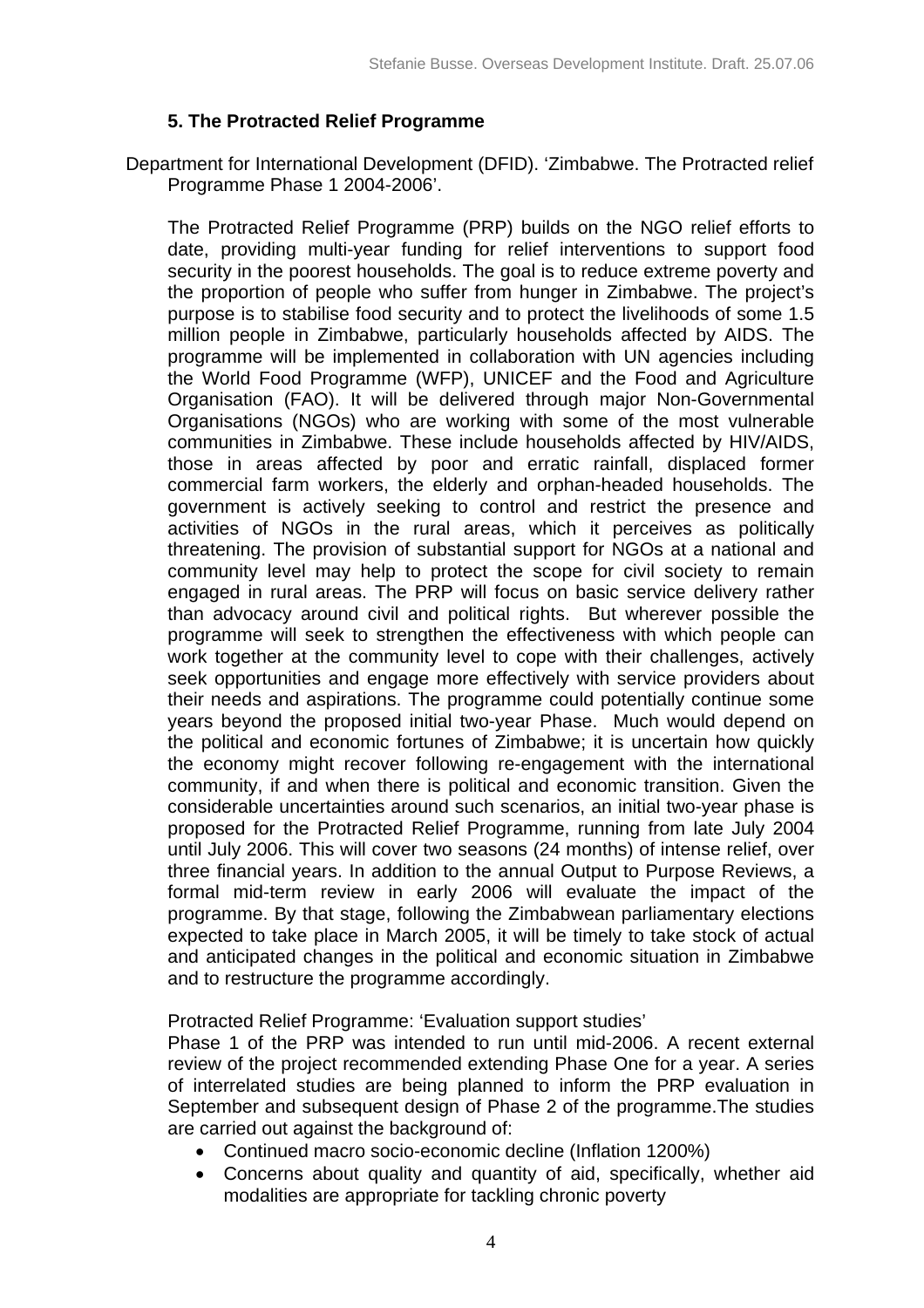- PRP concerns about identifying and reaching the poorest
- Evidence of community resistance to targeting only the poorest

The purpose of the study is to identify a short list of smart poverty and vulnerability indicators that have been field- tested and refined to the point that they can be recommended to PRP partners for improved targeting approaches and to develop recommendations on methodologies for collecting information to provide the above indicators.

Other studies will look at social protection, community dynamics and coping strategies, community based approaches, agricultural needs. Interviews with NGO's revealed that PRP partners used basically the same range of indicators but putting different emphasis on different indicators. However, some partners did not distinguish between poverty and vulnerability indicators. Field visits confirmed that this, in some cases, led to inclusion errors as some very poor households were rendered invisible e.g. chronically ill not registered with local clinics.

Studies showed that some communities identified indicators that differed from those used by partners in their areas.

The majority of communities interviewed ranked the most important four poverty indicator as:

- Food security and coping strategies to achieve it
- Clothing (torn/clean) and type and state of blankets
- Education-whether children of school going age are going to school
- Productive assets-livestock & agriculture

Also, communities preferred the use of poverty to vulnerability indicators as the use of the latter often results in inclusion and exclusion errors.

In interviews, community members admitted that some social groups such as the disabled, elderly, chronically poor, mentally and chronically ill are invisible as they sometimes do not attend public meetings for various reasons. Furthermore interviews showed that the community has mixed feelings on targeting criteria.

In a next step, fieldwork in Mashonaland East (rural), Manicaland (excommercial farming areas), Matebeleland North (rural) and Harare (urban) will be carried out to test indicators.

Jones, Sue, Matiza, Girlmerina, Mlalazi Baki and Wiggins, Steve. (2005) 'Zimbabwe Protracted Relief Programme. Output to Purpose Review'

The Zimbabwe Protracted Relief Programme began in mid-2004, with first Phase running for two years. It is designed to stabilise the food security and protect the livelihoods of poor and vulnerable households, particularly those affected by HIV/AIDS. The bulk of a wider range of activities help beneficiaries to increase their food production, and to provide home-based care (HBC) to the chronically ill. From 5 to 23 September 2005 an Output to Purpose Review (OPR) of the PRP was carried out by a team of four, with specialists in livelihoods; social development; HIV/AIDS, home-based care (HBC) and nutrition; and, institutions and governance. The review found that the PRP had been set up under difficult circumstances made worse by risks materialising in the form of poor weather for the 2004–05 crop seasons and deteriorating economic conditions. Despite this it is expected that the Programme will make a significant contribution to its purpose of stabilising food security and protecting livelihoods. The large majority of the interventions are seen as